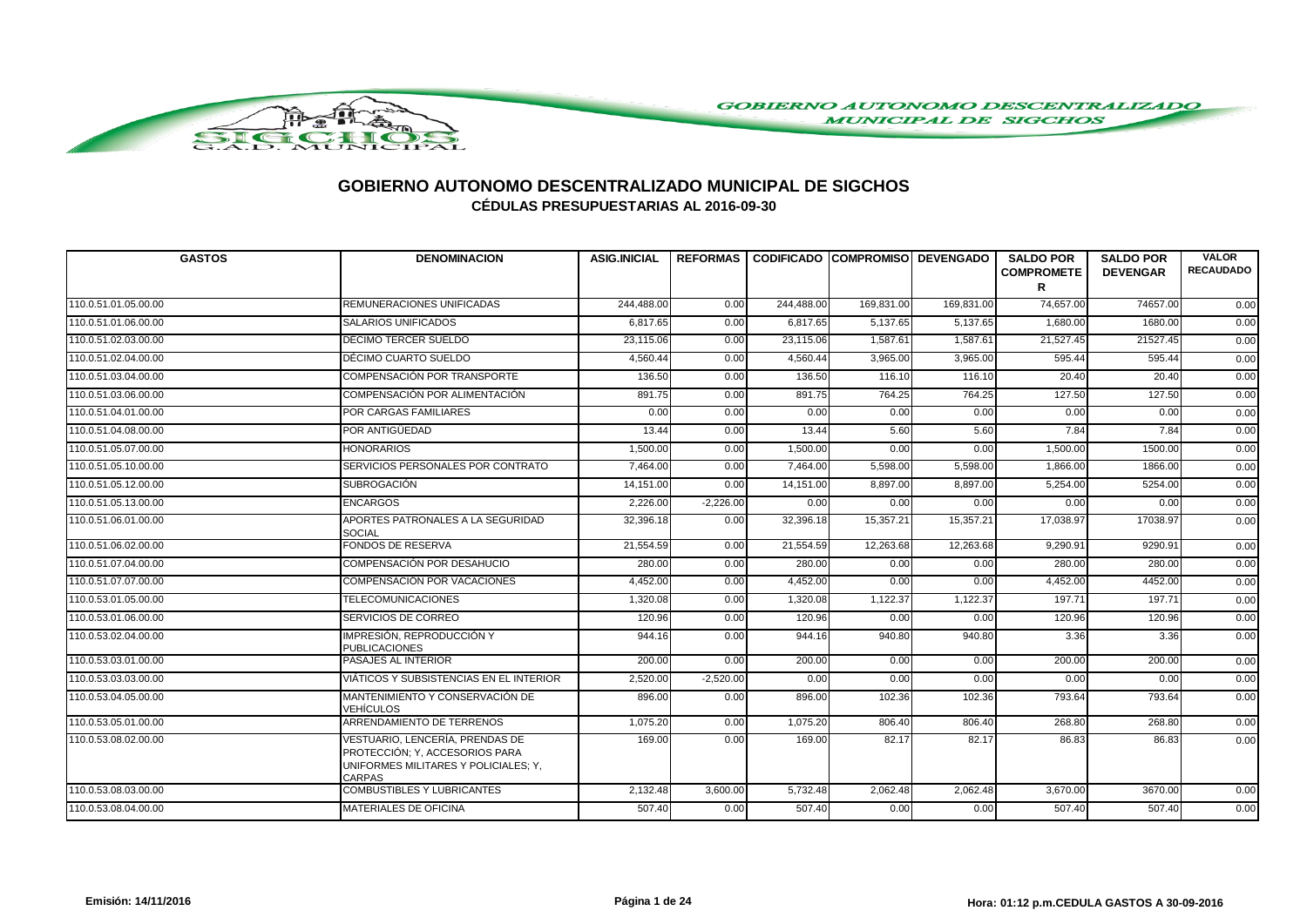

| <b>GASTOS</b>        | <b>DENOMINACION</b>                                                                                        | <b>ASIG.INICIAL</b> |             | REFORMAS I CODIFICADO ICOMPROMISOI DEVENGADO |           |           | <b>SALDO POR</b><br><b>COMPROMETE</b> | <b>SALDO POR</b><br><b>DEVENGAR</b> | <b>VALOR</b><br><b>RECAUDADO</b> |
|----------------------|------------------------------------------------------------------------------------------------------------|---------------------|-------------|----------------------------------------------|-----------|-----------|---------------------------------------|-------------------------------------|----------------------------------|
|                      |                                                                                                            |                     |             |                                              |           |           | R                                     |                                     |                                  |
| 110.0.53.08.06.00.00 | HERRAMIENTAS BIENES DE USO Y CONSUMO<br>CORRIENTE                                                          | 0.00                | 0.00        | 0.00                                         | 0.00      | 0.00      | 0.00                                  | 0.00                                | 0.00                             |
| 110.0.53.08.07.00.00 | DE IMPRENTA, REPRODUCCIÓN, FOTOGRAFIA Y<br><b>PUBLICACIONES</b>                                            | 465.92              | 0.00        | 465.92                                       | 0.00      | 0.00      | 465.92                                | 465.92                              | 0.00                             |
| 110.0.53.08.13.00.00 | REPUESTOS Y ACCESORIOS                                                                                     | 7,544.32            | 0.00        | 7,544.32                                     | 3,498.02  | 3,498.02  | 4,046.30                              | 4046.30                             | 0.00                             |
| 110.0.53.16.01.00.00 | FONDOS DE REPOSICIÓN CAJAS CHICAS<br><b>INSTITUCIONALES</b>                                                | 56.00               | 0.00        | 56.00                                        | 0.00      | 0.00      | 56.00                                 | 56.00                               | 0.00                             |
| 110.0.57.01.02.00.01 | <b>PEAJES</b>                                                                                              | 0.00                | 150.00      | 150.00                                       | 149.00    | 149.00    | 1.00                                  | 1.00                                | 0.00                             |
| 110.0.57.02.06.00.00 | COSTAS JUDICIALES, TRÁMITES NOTARIALES,<br>LEGALIZACIÓN DE DOCUMENTOS Y ARREGLOS<br><b>EXTRAJUDICIALES</b> | 2,912.00            | 0.00        | 2,912.00                                     | 102.58    | 102.58    | 2,809.42                              | 2809.42                             | 0.00                             |
| 110.0.57.02.15.00.00 | INDEMNIZACION POR SENTENCIAS JUDICIALES                                                                    | 0.00                | 15,326.21   | 15,326.21                                    | 15,326.21 | 15,326.21 | 0.00                                  | 0.00                                | 0.00                             |
| 110.0.84.01.03.00.00 | <b>MOBILIARIOS</b>                                                                                         | 168.00              | 0.00        | 168.00                                       | 0.00      | 0.00      | 168.00                                | 168.00                              | 0.00                             |
| 110.0.84.01.05.00.00 | <b>VEHÍCULOS</b>                                                                                           | 33,000.00           | 0.00        | 33,000.00                                    | 0.00      | 0.00      | 33,000.00                             | 33000.00                            | 0.00                             |
| 110.0.84.01.07.00.00 | EQUIPOS, SISTEMAS Y PAQUETES<br><b>INFORMÁTICOS</b>                                                        | 3,229.27            | 0.00        | 3,229.27                                     | 0.00      | 0.00      | 3,229.27                              | 3229.27                             | 0.00                             |
| 120.0.51.01.05.00.00 | REMUNERACIONES UNIFICADAS                                                                                  | 120,204.00          | 0.00        | 120,204.00                                   | 86,885.00 | 86,885.00 | 33,319.00                             | 33319.00                            | 0.00                             |
| 120.0.51.02.03.00.00 | <b>DECIMO TERCER SUELDO</b>                                                                                | 10,303.20           | 0.00        | 10,303.20                                    | 1,669.50  | 1,669.50  | 8.633.70                              | 8633.70                             | 0.00                             |
| 120.0.51.02.04.00.00 | DECIMO CUARTO SUELDO                                                                                       | 3,420.36            | 0.00        | 3,420.36                                     | 3,050.00  | 3,050.00  | 370.36                                | 370.36                              | 0.00                             |
| 120.0.51.05.07.00.00 | <b>HONORARIOS</b>                                                                                          | 1,000.00            | 0.00        | 1,000.00                                     | 0.00      | 0.00      | 1,000.00                              | 1000.00                             | 0.00                             |
| 120.0.51.05.10.00.00 | SERVICIOS PERSONALES POR CONTRATO                                                                          | 0.00                | 0.00        | 0.00                                         | 0.00      | 0.00      | 0.00                                  | 0.00                                | 0.00                             |
| 120.0.51.05.12.00.00 | <b>SUBROGACIÓN</b>                                                                                         | 1.366.00            | 0.00        | 1,366.00                                     | 1,102.00  | 1,102.00  | 264.00                                | 264.00                              | 0.00                             |
| 120.0.51.05.13.00.00 | <b>ENCARGOS</b>                                                                                            | 1.366.00            | $-1,366.00$ | 0.00                                         | 0.00      | 0.00      | 0.00                                  | 0.00                                | 0.00                             |
| 120.0.51.06.01.00.00 | APORTE PATRONAL                                                                                            | 14,404.41           | 0.00        | 14,404.41                                    | 7,097.25  | 7,097.25  | 7,307.16                              | 7307.16                             | 0.00                             |
| 120.0.51.06.02.00.00 | <b>FONDOS DE RESERVA</b>                                                                                   | 10,299.49           | 0.00        | 10,299.49                                    | 6,156.40  | 6,156.40  | 4,143.09                              | 4143.09                             | 0.00                             |
| 120.0.51.07.07.00.00 | COMPENSACIÓN POR VACACIONES                                                                                | 3,438.00            | 0.00        | 3,438.00                                     | 0.00      | 0.00      | 3,438.00                              | 3438.00                             | 0.00                             |
| 120.0.53.02.04.00.00 | EDICIÓN, IMPRESIÓN, REPRODUCCIÓN Y<br><b>PUBLICACIONES</b>                                                 | 6,378.40            | 0.00        | 6,378.40                                     | 5,139.12  | 5,139.12  | 1,239.28                              | 1239.28                             | 0.00                             |
| 120.0.53.02.17.00.00 | SERVICIOS DE DIFUSION E INFORMACION                                                                        | 0.00                | 560.00      | 560.00                                       | 162.51    | 162.51    | 397.49                                | 397.49                              | 0.00                             |
| 120.0.53.03.03.00.00 | VIATICOS Y SUBSISTENCIAS EN EL INTERIOR                                                                    | 560.00              | $-560.00$   | 0.00                                         | 0.00      | 0.00      | 0.00                                  | 0.00                                | 0.00                             |
| 120.0.53.04.03.00.00 | MOBILIARIOS (INSTALACIÓN, MANTENIMIENTO<br>Y REPARACIONES)                                                 | 112.00              | 0.00        | 112.00                                       | 0.00      | 0.00      | 112.00                                | 112.00                              | 0.00                             |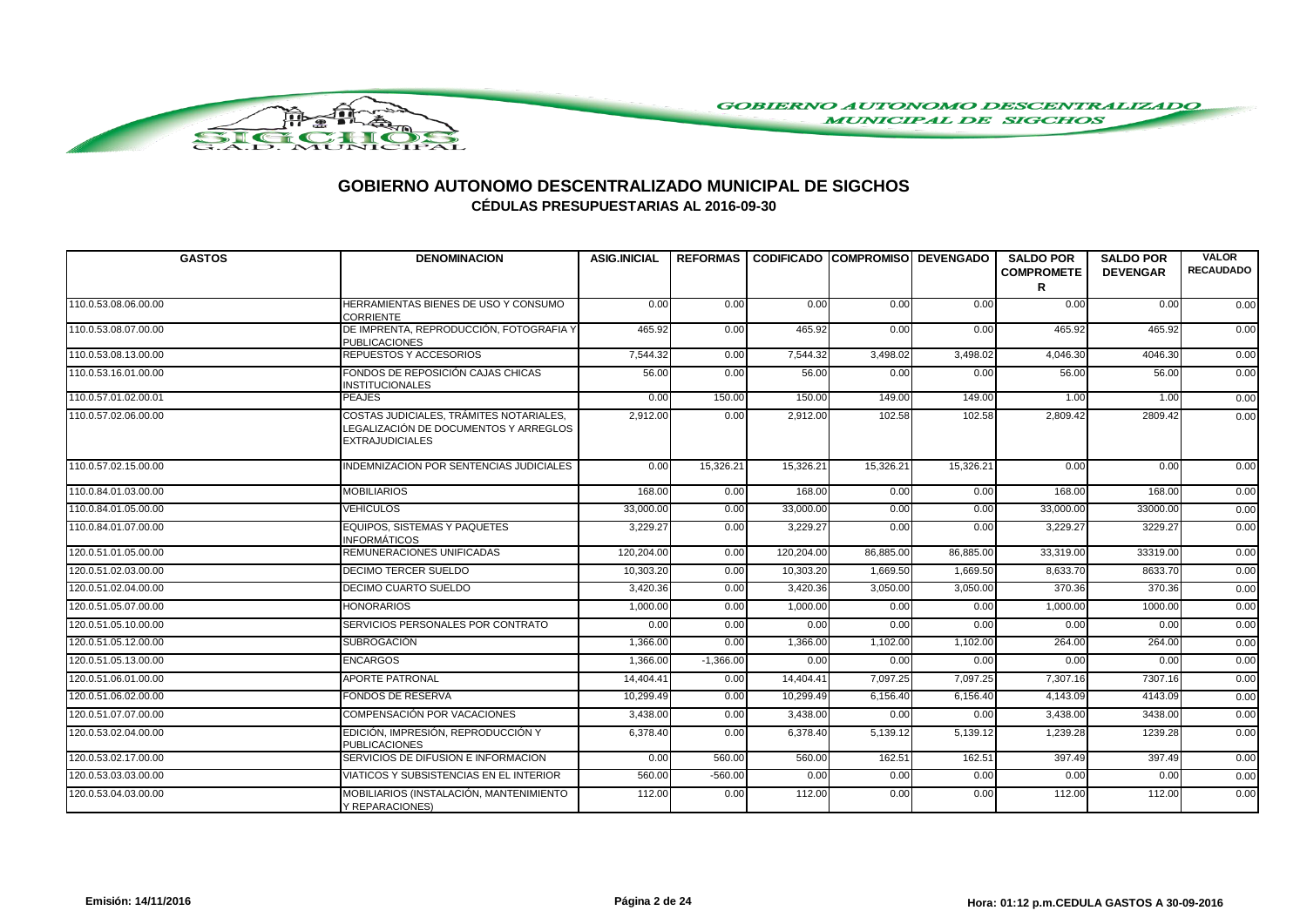

| <b>GASTOS</b>        | <b>DENOMINACION</b>                                                                  | <b>ASIG.INICIAL</b> |             | REFORMAS CODIFICADO COMPROMISO DEVENGADO |           |           | <b>SALDO POR</b><br><b>COMPROMETE</b><br>R | <b>SALDO POR</b><br><b>DEVENGAR</b> | <b>VALOR</b><br><b>RECAUDADO</b> |
|----------------------|--------------------------------------------------------------------------------------|---------------------|-------------|------------------------------------------|-----------|-----------|--------------------------------------------|-------------------------------------|----------------------------------|
| 120.0.53.06.01.00.00 | CONSULTORÍA, ASESORÍA E INVESTIGACIÓN<br>ESPECIALIZADA ORGANICO PP (ARRASTRE<br>2012 | 18,480.00           | 0.00        | 18,480.00                                | 0.00      | 0.00      | 18,480.00                                  | 18480.00                            | 0.00                             |
| 120.0.53.06.03.00.00 | SERVICIO DE CAPACITACION                                                             | 2,542.40            | $-2,542.40$ | 0.00                                     | 0.00      | 0.00      | 0.00                                       | 0.00                                | 0.00                             |
| 120.0.53.08.04.00.00 | <b>MATERIALES DE OFICINA</b>                                                         | 1,217.10            | 0.00        | 1,217.10                                 | 0.00      | 0.00      | 1.217.10                                   | 1217.10                             | 0.00                             |
| 120.0.53.08.07.00.00 | DE IMPRENTA, REPRODUCCION Y FOT.<br><b>PUBLICACIONES</b>                             | 4,781.28            | $-560.00$   | 4,221.28                                 | 0.00      | 0.00      | 4,221.28                                   | 4221.28                             | 0.00                             |
| 120.0.53.08.13.00.00 | <b>REPUESTOS Y ACCESORIOS</b>                                                        | 78.40               | 0.00        | 78.40                                    | 0.00      | 0.00      | 78.40                                      | 78.40                               | 0.00                             |
| 120.0.53.16.01.00.00 | FONDOS DE REPOSICIÓN CAJAS CHICAS<br><b>INSTITUCIONALES</b>                          | 56.00               | 0.00        | 56.00                                    | 0.00      | 0.00      | 56.00                                      | 56.00                               | 0.00                             |
| 120.0.56.01.06.00.00 | DESCUENTOS, COMISIONES Y OTROS CARGOS<br>EN T. Y V.                                  | 3,000.00            | 0.00        | 3,000.00                                 | 1,331.09  | 1,331.09  | 1,668.91                                   | 1668.91                             | 0.00                             |
| 120.0.57.02.03.00.00 | <b>COMISIONES BANCARIAS</b>                                                          | 4,000.00            | $-1,924.96$ | 2,075.04                                 | 376.19    | 376.19    | 1,698.85                                   | 1698.85                             | 0.00                             |
| 120.0.58.01.01.00.00 | <b>GOBIERNO CENTRAL (APORTE 5 X MIL)</b>                                             | 24,999.96           | 0.00        | 24,999.96                                | 24,787.23 | 24,787.23 | 212.73                                     | 212.73                              | 0.00                             |
| 120.0.58.04.07.00.00 | <b>APORTE AME</b>                                                                    | 24,999.96           | 0.00        | 24,999.96                                | 16,928.87 | 16,928.87 | 8,071.09                                   | 8071.09                             | 0.00                             |
| 120.0.84.01.04.00.00 | <b>MAQUINARIA Y EQUIPOS</b>                                                          | 123.20              | 0.00        | 123.20                                   | 0.00      | 0.00      | 123.20                                     | 123.20                              | 0.00                             |
| 120.0.84.01.07.00.00 | EQUIPOS, SISTEMAS Y PAQUETES<br><b>INFORMATICOS</b>                                  | 1,372.00            | 0.00        | 1,372.00                                 | 0.00      | 0.00      | 1,372.00                                   | 1372.00                             | 0.00                             |
| 130.0.51.01.05.00.00 | <b>REMUNERACIONES UNIFICADAS</b>                                                     | 11,832.00           | 0.00        | 11,832.00                                | 8,874.00  | 8,874.00  | 2,958.00                                   | 2958.00                             | 0.00                             |
| 130.0.51.01.06.00.00 | <b>SALARIOS UNIFICADOS</b>                                                           | 14,822.00           | 0.00        | 14,822.00                                | 11,234.00 | 11,234.00 | 3,588.00                                   | 3588.00                             | 0.00                             |
| 130.0.51.02.03.00.00 | DÉCIMO TERCER SUELDO                                                                 | 2,221.17            | 0.00        | 2,221.17                                 | 39.17     | 39.17     | 2,182.00                                   | 2182.00                             | 0.00                             |
| 130.0.51.02.04.00.00 | DÉCIMO CUARTO SUELDO                                                                 | 1,140.00            | 0.00        | 1,140.00                                 | 1,098.00  | 1,098.00  | 42.00                                      | 42.00                               | 0.00                             |
| 130.0.51.03.04.00.00 | <b>COMPENSACIÓN POR TRANSPORTE</b>                                                   | 296.70              | 0.00        | 296.70                                   | 228,00    | 228.00    | 68.70                                      | 68.70                               | 0.00                             |
| 130.0.51.03.06.00.00 | COMPENSACIÓN POR ALIMENTACIÓN                                                        | 1,961.25            | 0.00        | 1,961.25                                 | 1,524.50  | 1,524.50  | 436.75                                     | 436.75                              | 0.00                             |
| 130.0.51.04.01.00.00 | <b>POR CARGAS FAMILIARES</b>                                                         | 163.80              | 0.00        | 163.80                                   | 97.04     | 97.04     | 66.76                                      | 66.76                               | 0.00                             |
| 130.0.51.04.08.00.00 | POR ANTIGÜEDAD                                                                       | 255.48              | 0.00        | 255.48                                   | 207.60    | 207.60    | 47.88                                      | 47.88                               | 0.00                             |
| 130.0.51.06.01.00.00 | <b>APORTE PATRONAL</b>                                                               | 3,165.95            | 0.00        | 3,165.95                                 | 1,542.88  | 1,542.88  | 1,623.07                                   | 1623.07                             | 0.00                             |
| 130.0.51.06.02.00.00 | <b>FONDOS DE RESERVA</b>                                                             | 2,211.52            | 0.00        | 2,211.52                                 | 1,279.82  | 1,279.82  | 931.70                                     | 931.70                              | 0.00                             |
| 130.0.51.07.04.00.00 | <b>COMPENSACIÓN POR DESAHUCIO</b>                                                    | 150.00              | 0.00        | 150.00                                   | 0.00      | 0.00      | 150.00                                     | 150.00                              | 0.00                             |
| 130.0.53.03.03.00.00 | VIÁTICOS Y SUBSISTENCIAS EN EL INTERIOR                                              | 80.00               | $-80.00$    | 0.00                                     | 0.00      | 0.00      | 0.00                                       | 0.00                                | 0.00                             |
| 130.0.53.06.03.00.00 | SERVICIO DE CAPACITACION                                                             | 403.20              | $-403.20$   | 0.00                                     | 0.00      | 0.00      | 0.00                                       | 0.00                                | 0.00                             |
| 130.0.53.08.02.00.00 | VESTUARIO LENCERIA Y PRENDAS DE<br><b>PROTECCION</b>                                 | 338.00              | 0.00        | 338.00                                   | 164.34    | 164.34    | 173.66                                     | 173.66                              | 0.00                             |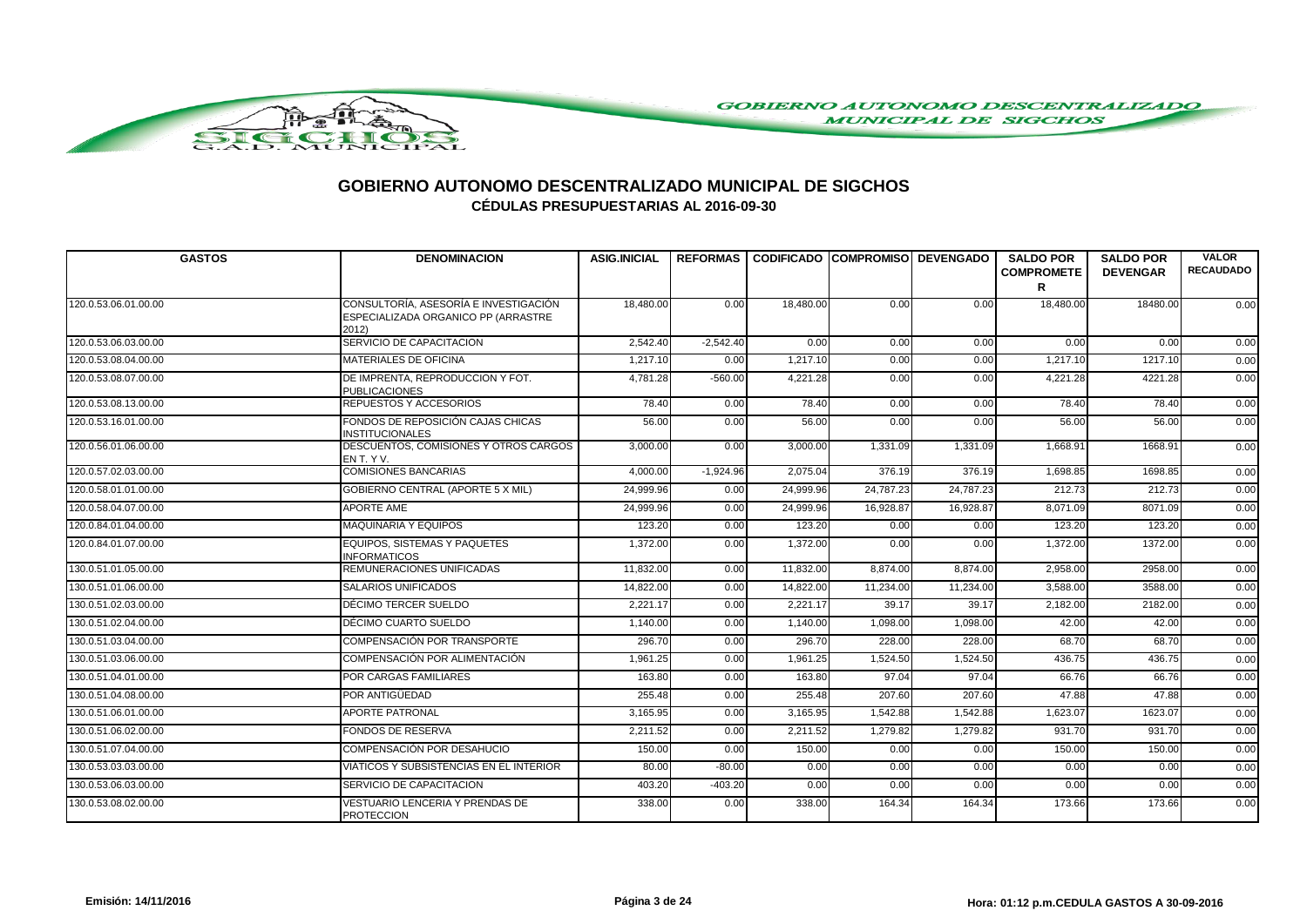

| <b>GASTOS</b>        | <b>DENOMINACION</b>                                         | <b>ASIG.INICIAL</b> |             |           | REFORMAS I CODIFICADO ICOMPROMISOI DEVENGADO |           | <b>SALDO POR</b><br><b>COMPROMETE</b><br>R | <b>SALDO POR</b><br><b>DEVENGAR</b> | <b>VALOR</b><br><b>RECAUDADO</b> |
|----------------------|-------------------------------------------------------------|---------------------|-------------|-----------|----------------------------------------------|-----------|--------------------------------------------|-------------------------------------|----------------------------------|
| 130.0.53.08.04.00.00 | <b>MATERIALES DE OFICINA</b>                                | 253.76              | 0.00        | 253.76    | 0.00                                         | 0.00      | 253.76                                     | 253.76                              | 0.00                             |
| 130.0.53.08.07.00.00 | MATERIALES DE IMPRENTA, REPRODUC.<br>FOTOG. Y PUBLIC.       | 224.00              | 0.00        | 224.00    | 0.00                                         | 0.00      | 224.00                                     | 224.00                              | 0.00                             |
| 130.0.53.16.01.00.00 | FONDOS DE REPOSICIÓN CAJAS CHICAS<br><b>INSTITUCIONALES</b> | 20.16               | 0.00        | 20.16     | 0.00                                         | 0.00      | 20.16                                      | 20.16                               | 0.00                             |
| 130.0.84.01.03.00.00 | <b>MOBILIARIOS</b>                                          | 179.20              | 0.00        | 179.20    | 0.00                                         | 0.00      | 179.20                                     | 179.20                              | 0.00                             |
| 130.0.84.01.07.00.00 | EQUIPOS, SISTEMAS Y PAQUETES<br><b>INFORMATICOS</b>         | 1,008.00            | 0.00        | 1,008.00  | 0.00                                         | 0.00      | 1,008.00                                   | 1008.00                             | 0.00                             |
| 140.0.51.01.05.00.00 | REMUNERACIONES UNIFICADAS                                   | 47,580.00           | 0.00        | 47,580.00 | 35,685.00                                    | 35,685.00 | 11,895.00                                  | 11895.00                            | 0.00                             |
| 140.0.51.02.03.00.00 | DÉCIMO TERCER SUELDO                                        | 3,965.04            | 0.00        | 3,965.04  | 768.00                                       | 768.00    | 3,197.04                                   | 3197.04                             | 0.00                             |
| 140.0.51.02.04.00.00 | DÉCIMO CUARTO SUELDO                                        | 1,140.12            | 0.00        | 1,140.12  | 956.68                                       | 956.68    | 183.44                                     | 183.44                              | 0.00                             |
| 140.0.51.05.07.00.00 | <b>HONORARIOS</b>                                           | 2,000.00            | 0.00        | 2,000.00  | 844.80                                       | 844.80    | 1,155.20                                   | 1155.20                             | 0.00                             |
| 140.0.51.06.01.00.00 | <b>APORTE PATRONAL</b>                                      | 5,543.16            | 0.00        | 5,543.16  | 1,966.32                                     | 1,966.32  | 3,576.84                                   | 3576.84                             | 0.00                             |
| 140.0.51.06.02.00.00 | <b>FONDOS DE RESERVA</b>                                    | 3,963.36            | 0.00        | 3,963.36  | 2,286.06                                     | 2,286.06  | 1,677.30                                   | 1677.30                             | 0.00                             |
| 140.0.51.07.07.00.00 | <b>COMPENSACIÓN POR VACACIONES</b>                          | 2,304.00            | 0.00        | 2,304.00  | 1,689.60                                     | 1,689.60  | 614.40                                     | 614.40                              | 0.00                             |
| 140.0.53.01.05.00.00 | TELECOMUNICACIONES (TELÉFONO E<br>INTERNET)                 | 672.00              | 0.00        | 672.00    | 75.31                                        | 75.31     | 596.69                                     | 596.69                              | 0.00                             |
| 140.0.53.01.06.00.00 | SERVICIOS DE CORREO                                         | 201.60              | 0.00        | 201.60    | 0.00                                         | 0.00      | 201.60                                     | 201.60                              | 0.00                             |
| 140.0.53.02.04.00.00 | EDICIÓN, IMPRESION, REPRODUCCION Y<br><b>PUBLICACIÓN</b>    | 2,432.08            | 0.00        | 2,432.08  | 490.80                                       | 490.80    | 1,941.28                                   | 1941.28                             | 0.00                             |
| 140.0.53.08.04.00.00 | <b>MATERIALES DE OFICINA</b>                                | 267.21              | 0.00        | 267.21    | 0.00                                         | 0.00      | 267.21                                     | 267.21                              | 0.00                             |
| 140.0.53.08.07.00.00 | MATERIALES DE IMPRESIÓN, FOTOG, REPROD.<br>Y PUBLIC.        | 1,702.40            | 0.00        | 1,702.40  | 336.00                                       | 336.00    | 1,366.40                                   | 1366.40                             | 0.00                             |
| 140.0.53.08.13.00.00 | <b>REPUESTOS Y ACCESORIOS</b>                               | 8.96                | 0.00        | 8.96      | 0.00                                         | 0.00      | 8.96                                       | 8.96                                | 0.00                             |
| 140.0.53.16.01.00.00 | FONDOS DE REPOSICIÓN CAJAS CHICAS<br><b>INSTITUCIONALES</b> | 20.16               | 0.00        | 20.16     | 0.00                                         | 0.00      | 20.16                                      | 20.16                               | 0.00                             |
| 150.0.51.01.05.00.00 | REMUNERACIONES UNIFICADAS                                   | 98,964.00           | 0.00        | 98,964.00 | 74,223.00                                    | 74,223.00 | 24,741.00                                  | 24741.00                            | 0.00                             |
| 150.0.51.01.06.00.00 | <b>SALARIOS UNIFICADOS</b>                                  | 76,776.00           | $-6,480.00$ | 70,296.00 | 47,946.00                                    | 47,946.00 | 22,350.00                                  | 22350.00                            | 0.00                             |
| 150.0.51.02.03.00.00 | <b>DECIMO TERCER SUELDO</b>                                 | 19,917.66           | $-540.00$   | 19,377.66 | 871.19                                       | 871.19    | 18,506.47                                  | 18506.47                            | 0.00                             |
| 150.0.51.02.04.00.00 | <b>DECIMO CUARTO SUELDO</b>                                 | 9,422.52            | $-367.02$   | 9,055.50  | 7,472.50                                     | 7,472.50  | 1,583.00                                   | 1583.00                             | 0.00                             |
| 150.0.51.03.04.00.00 | COMPENSACIÓN POR TRANSPORTE                                 | 1,606.40            | 0.00        | 1,606.40  | 1,027.80                                     | 1,027.80  | 578.60                                     | 578.60                              | 0.00                             |
| 150.0.51.03.06.00.00 | COMPENSACIÓN POR ALIMENTACIÓN                               | 10,464.00           | 0.00        | 10,464.00 | 6,814.50                                     | 6,814.50  | 3,649.50                                   | 3649.50                             | 0.00                             |
| 150.0.51.04.01.00.00 | <b>POR CARGAS FAMILIARES</b>                                | 1,672.79            | 0.00        | 1,672.79  | 1,068.68                                     | 1,068.68  | 604.11                                     | 604.11                              | 0.00                             |
| 150.0.51.04.08.00.00 | POR ANTIGÜEDAD                                              | 1,074.54            | 0.00        | 1,074.54  | 801.11                                       | 801.11    | 273.43                                     | 273.43                              | 0.00                             |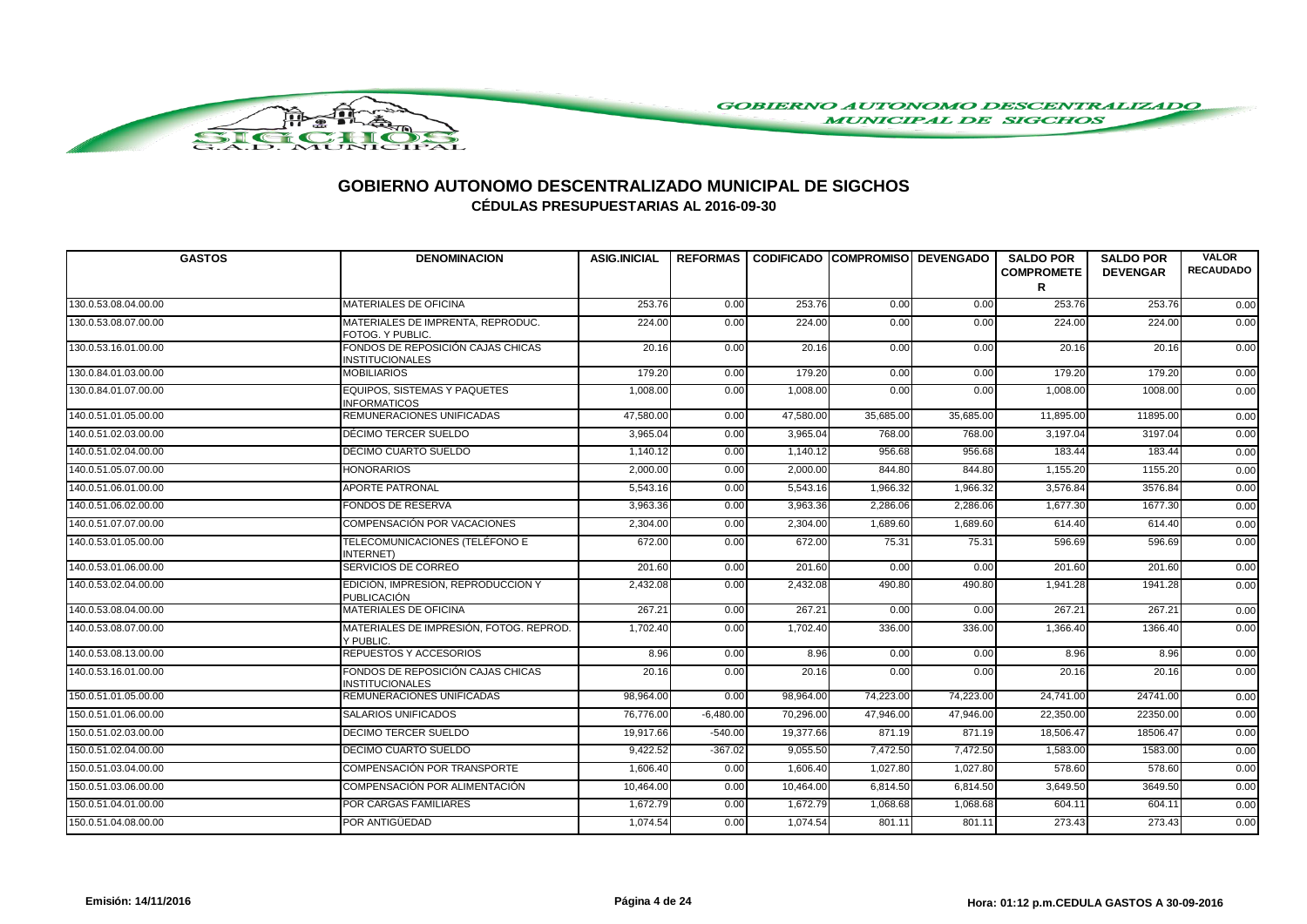

| <b>GASTOS</b>        | <b>DENOMINACION</b>                                                                                     | <b>ASIG.INICIAL</b> |              | REFORMAS CODIFICADO COMPROMISO DEVENGADO |           |           | <b>SALDO POR</b><br><b>COMPROMETE</b><br>R | <b>SALDO POR</b><br><b>DEVENGAR</b> | <b>VALOR</b><br><b>RECAUDADO</b> |
|----------------------|---------------------------------------------------------------------------------------------------------|---------------------|--------------|------------------------------------------|-----------|-----------|--------------------------------------------|-------------------------------------|----------------------------------|
| 150.0.51.05.07.00.00 | <b>HONORARIOS</b>                                                                                       | 1,000.00            | 0.00         | 1,000.00                                 | 0.00      | 0.00      | 1,000.00                                   | 1000.00                             | 0.00                             |
| 150.0.51.05.10.00.00 | SERVICIOS PERSONALES POR CONTRATO                                                                       | 61,044.00           | $-13,851.21$ | 47,192.79                                | 30,968.00 | 30,968.00 | 16,224.79                                  | 16224.79                            | 0.00                             |
| 150.0.51.05.12.00.00 | <b>SUBROGACIÓN</b>                                                                                      | 1,240.00            | 0.00         | 1,240.00                                 | 578.67    | 578.67    | 661.33                                     | 661.33                              | 0.00                             |
| 150.0.51.05.13.00.00 | <b>ENCARGOS</b>                                                                                         | 1,240.00            | $-1,240.00$  | 0.00                                     | 0.00      | 0.00      | 0.00                                       | 0.00                                | 0.00                             |
| 150.0.51.06.01.00.00 | <b>APORTE PATRONAL</b>                                                                                  | 28,093.25           | $-787.32$    | 27,305.93                                | 11,814.39 | 11,814.39 | 15,491.54                                  | 15491.54                            | 0.00                             |
| 150.0.51.06.02.00.00 | <b>FONDOS DE RESERVA</b>                                                                                | 19,813.90           | $-539.88$    | 19.274.02                                | 10,491.40 | 10,491.40 | 8.782.62                                   | 8782.62                             | 0.00                             |
| 150.0.51.07.04.00.00 | COMPENSACIÓN POR DESAHUCIO                                                                              | 1,000.00            | 0.00         | 1,000.00                                 | 0.00      | 0.00      | 1,000.00                                   | 1000.00                             | 0.00                             |
| 150.0.51.07.07.00.00 | <b>COMPENSACIÓN POR VACACIONES</b>                                                                      | 2,226.00            | $-2,226.00$  | 0.00                                     | 0.00      | 0.00      | 0.00                                       | 0.00                                | 0.00                             |
| 150.0.53.01.04.00.00 | <b>ENERGIA ELECTRICA</b>                                                                                | 10,933.76           | 0.00         | 10,933.76                                | 2,370.45  | 2,370.45  | 8,563.31                                   | 8563.31                             | 0.00                             |
| 150.0.53.01.05.00.00 | TELECOMUNICACIONES (TELÉFONO E<br>INTERNET)                                                             | 24,639.96           | 0.00         | 24.639.96                                | 17.401.73 | 17.401.73 | 7,238.23                                   | 7238.23                             | 0.00                             |
| 150.0.53.02.04.00.00 | EDICION, IMPRESION, REPRODUCCION Y<br><b>PUBLICACIONES</b>                                              | 771.40              | $-369.60$    | 401.80                                   | 0.00      | 0.00      | 401.80                                     | 401.80                              | 0.00                             |
| 150.0.53.02.07.00.00 | DIFUSION. INFORMACION Y PUBLICIDAD                                                                      | 448.00              | 369.60       | 817.60                                   | 799.68    | 799.68    | 17.92                                      | 17.92                               | 0.00                             |
| 150.0.53.03.03.00.00 | VIATICOS Y SUBSISTENCIAS EN EL INTERIOR                                                                 | 1,800.00            | $-1,800.00$  | 0.00                                     | 0.00      | 0.00      | 0.00                                       | 0.00                                | 0.00                             |
| 150.0.53.04.02.00.00 | EDIFICIOS, LOCALES Y RESIDENCIAS Y<br>CABLEADO ESTRUCTURADO INSTALACION<br>(MANTENIMIENTO Y REPARACION) | 5,600.00            | $-150.00$    | 5,450.00                                 | 0.00      | 0.00      | 5,450.00                                   | 5450.00                             | 0.00                             |
| 150.0.53.04.03.00.00 | MOBILIARIOS (MANTENIMIENTO)                                                                             | 560.00              | 0.00         | 560.00                                   | 0.00      | 0.00      | 560.00                                     | 560.00                              | 0.00                             |
| 150.0.53.04.04.00.00 | MAQUINARIAS Y EQUIPOS (INSTALACIÓN.<br>MANTENIMIENTO Y REPARACIONES)                                    | 5,936.00            | 0.00         | 5,936.00                                 | 0.00      | 0.00      | 5,936.00                                   | 5936.00                             | 0.00                             |
| 150.0.53.04.05.00.00 | VEHÍCULOS (INSTALACIÓN, MANTENIMIENTO Y<br><b>REPARACIONES)</b>                                         | 224.00              | 0.00         | 224.00                                   | 0.00      | 0.00      | 224.00                                     | 224.00                              | 0.00                             |
| 150.0.53.04.18.00.00 | <b>GASTOS EN MANTENIMIENTO DE ÁREAS</b><br>VERDES Y ARREGLO DE VÍAS INTERNAS                            | 560.00              | 0.00         | 560.00                                   | 0.00      | 0.00      | 560.00                                     | 560.00                              | 0.00                             |
| 150.0.53.06.03.00.00 | SERVICIO DE CAPACITACION                                                                                | 5,600.00            | $-5,600.00$  | 0.00                                     | 0.00      | 0.00      | 0.00                                       | 0.00                                | 0.00                             |
| 150.0.53.07.04.00.00 | MANTENIMIENTO DE SISTEMAS INFORMATICOS                                                                  | 20,384.00           | 0.00         | 20,384.00                                | 1,358.88  | 1,358.88  | 19,025.12                                  | 19025.12                            | 0.00                             |
| 150.0.53.08.02.00.00 | <b>VESTUARIO LENCERIA Y PRENDAS DE</b><br><b>PROTECCION</b>                                             | 3,004.88            | 0.00         | 3,004.88                                 | 2,467.79  | 470.59    | 537.09                                     | 2534.29                             | 0.00                             |
| 150.0.53.08.03.00.00 | <b>COMBUSTIBLES Y LUBRICANTES</b>                                                                       | 732.48              | 0.00         | 732.48                                   | 311.36    | 311.36    | 421.12                                     | 421.12                              | 0.00                             |
| 150.0.53.08.04.00.00 | <b>MATERIALES DE OFICINA</b>                                                                            | 2,464.99            | 0.00         | 2,464.99                                 | 0.00      | 0.00      | 2,464.99                                   | 2464.99                             | 0.00                             |
| 150.0.53.08.05.00.00 | MATERIALES DE ASEO                                                                                      | 1.295.62            | 0.00         | 1,295.62                                 | 782.74    | 782.74    | 512.88                                     | 512.88                              | 0.00                             |
| 150.0.53.08.06.00.00 | <b>HERRAMIENTAS</b>                                                                                     | 315.56              | 0.00         | 315.56                                   | 315.56    | 315.56    | 0.00                                       | 0.00                                | 0.00                             |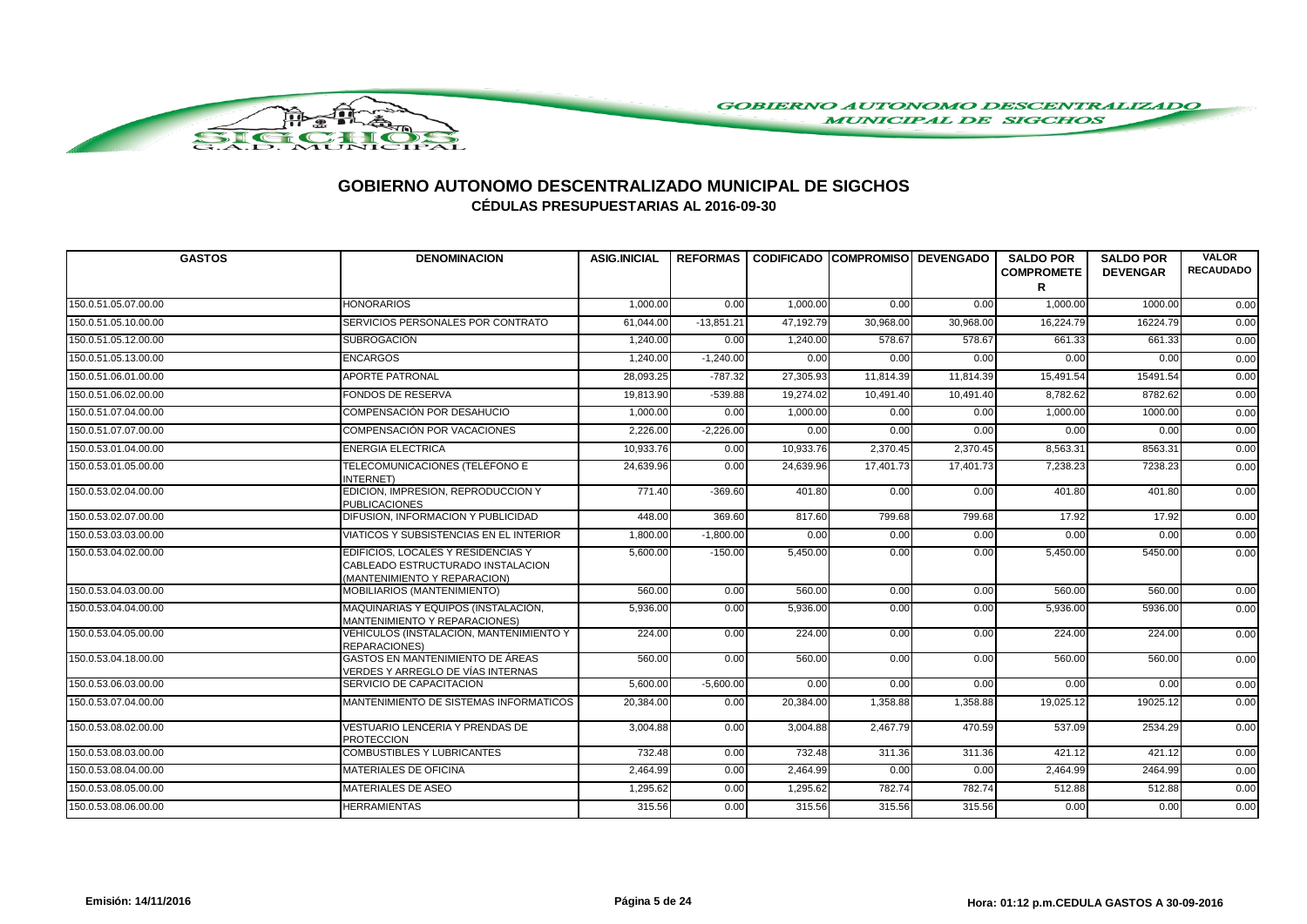

| <b>GASTOS</b>        | <b>DENOMINACION</b>                                                                                                                                                           | <b>ASIG.INICIAL</b> |              | REFORMAS   CODIFICADO   COMPROMISO   DEVENGADO |           |           | <b>SALDO POR</b>       | <b>SALDO POR</b> | <b>VALOR</b>     |
|----------------------|-------------------------------------------------------------------------------------------------------------------------------------------------------------------------------|---------------------|--------------|------------------------------------------------|-----------|-----------|------------------------|------------------|------------------|
|                      |                                                                                                                                                                               |                     |              |                                                |           |           | <b>COMPROMETE</b><br>R | <b>DEVENGAR</b>  | <b>RECAUDADO</b> |
| 150.0.53.08.07.00.00 | DE IMPRENTA, REPRODUCCION Y FOT.<br><b>PUBLICACIONES</b>                                                                                                                      | 6,978.72            | 0.00         | 6,978.72                                       | 0.00      | 0.00      | 6,978.72               | 6978.72          | 0.00             |
| 150.0.53.08.11.00.00 | <b>INSUMOS, BIENES, MATERIALES Y</b><br>SUMINISTROS PARA LA CONSTRUCCIÓN,<br>ELÉCTRICOS, PLOMERÍA, CARPINTERÍA,<br>SEÑALIZACIÓN VIAL, NAVEGACIÓN Y CONTRA<br><b>INCENDIOS</b> | 15,590.18           | 0.00         | 15,590.18                                      | 0.00      | 0.00      | 15,590.18              | 15590.18         | 0.00             |
| 150.0.53.08.13.00.00 | <b>REPUESTOS Y ACCESORIOS</b>                                                                                                                                                 | 3,028.48            | 0.00         | 3,028.48                                       | 0.00      | 0.00      | 3,028.48               | 3028.48          | 0.00             |
| 150.0.53.08.19.00.00 | ADQUISICIÓN DE ACCESORIOS E INSUMOS<br>QUÍMICOS Y ORGÁNICOS                                                                                                                   | 872.95              | 0.00         | 872.95                                         | 820.80    | 820.80    | 52.15                  | 52.15            | 0.00             |
| 150.0.53.08.99.00.00 | OTROS DE USO Y CONSUMO CORRIENTE                                                                                                                                              | 0.00                | 2,000.00     | 2,000.00                                       | 2,000.00  | 2,000.00  | 0.00                   | 0.00             | 0.00             |
| 150.0.53.14.08.00.00 | BIENES ARTÍSTICOS, CULTURALES, BIENES<br>DEPORTIVOS Y SÍMBOLOS PATRIOS                                                                                                        | 560.00              | 0.00         | 560.00                                         | 0.00      | 0.00      | 560.00                 | 560.00           | 0.00             |
| 150.0.53.16.01.00.00 | FONDOS DE REPOSICIÓN CAJAS CHICAS<br><b>INSTITUCIONALES</b>                                                                                                                   | 112.00              | 0.00         | 112.00                                         | 0.00      | 0.00      | 112.00                 | 112.00           | 0.00             |
| 150.0.57.01.02.00.01 | <b>MATRICULACION</b>                                                                                                                                                          | 8,960.00            | $-150.00$    | 8,810.00                                       | 1,310.62  | 1,310.62  | 7,499.38               | 7499.38          | 0.00             |
| 150.0.57.01.02.00.02 | PERMISOS DE FUNCIONAMIENTO                                                                                                                                                    | 9,105.60            | $-80.00$     | 9,025.60                                       | 0.00      | 0.00      | 9,025.60               | 9025.60          | 0.00             |
| 150.0.57.01.02.00.03 | <b>IMPUESTO AL RODAJE</b>                                                                                                                                                     | 1,120.00            | 0.00         | 1,120.00                                       | 0.00      | 0.00      | 1,120.00               | 1120.00          | 0.00             |
| 150.0.57.01.02.00.04 | <b>PEAJES</b>                                                                                                                                                                 | 0.00                | 150.00       | 150.00                                         | 0.00      | 0.00      | 150.00                 | 150.00           | 0.00             |
| 150.0.57.02.01.00.01 | <b>SEGUROS</b>                                                                                                                                                                | 81,928.00           | $-20,000.00$ | 61,928.00                                      | 52,603.33 | 52,603.33 | 9,324.67               | 9324.67          | 0.00             |
| 150.0.57.02.01.00.02 | <b>SPATT</b>                                                                                                                                                                  | 4,480.00            | 0.00         | 4,480.00                                       | 1,607.69  | 1,607.69  | 2,872.31               | 2872.31          | 0.00             |
| 150.0.84.01.03.00.00 | <b>MOBILIARIOS</b>                                                                                                                                                            | 873.60              | 0.00         | 873.60                                         | 0.00      | 0.00      | 873.60                 | 873.60           | 0.00             |
| 150.0.84.01.04.00.00 | <b>MAQUINARIA Y EQUIPO</b>                                                                                                                                                    | 985.60              | 5,000.00     | 5,985.60                                       | 3,790.32  | 3,790.32  | 2,195.28               | 2195.28          | 0.00             |
| 150.0.84.01.07.00.00 | EQUIPOS, SISTEMAS Y PAQUETES<br><b>INFORMATICOS</b>                                                                                                                           | 5,964.00            | 0.00         | 5,964.00                                       | 0.00      | 0.00      | 5,964.00               | 5964.00          | 0.00             |
| 160.0.51.01.05.00.00 | REMUNERACIONES UNIFICADAS                                                                                                                                                     | 52,716.00           | $-5,719.00$  | 46,997.00                                      | 35,594.00 | 35,594.00 | 11,403.00              | 11403.00         | 0.00             |
| 160.0.51.02.03.00.00 | <b>DECIMO TERCER SUELDO</b>                                                                                                                                                   | 4,578.46            | $-476.56$    | 4,101.90                                       | 340.41    | 340.41    | 3.761.49               | 3761.49          | 0.00             |
| 160.0.51.02.04.00.00 | DECIMO CUARTO SUELDO                                                                                                                                                          | 1.520.16            | $-221.69$    | 1.298.47                                       | 1,250.50  | 1,250.50  | 47.97                  | 47.97            | 0.00             |
| 160.0.51.05.12.00.00 | <b>SUBROGACION</b>                                                                                                                                                            | 1,409.00            | 0.00         | 1,409.00                                       | 0.00      | 0.00      | 1,409.00               | 1409.00          | 0.00             |
| 160.0.51.05.13.00.00 | <b>ENCARGOS</b>                                                                                                                                                               | 764.30              | 0.00         | 764.30                                         | 0.00      | 0.00      | 764.30                 | 764.30           | 0.00             |
| 160.0.51.06.01.00.00 | <b>APORTE PATRONAL</b>                                                                                                                                                        | 6,400.81            | $-666.26$    | 5,734.55                                       | 3,070.80  | 3,070.80  | 2,663.75               | 2663.75          | 0.00             |
| 160.0.51.06.02.00.00 | <b>FONDOS DE RESERVA</b>                                                                                                                                                      | 4,508.77            | $-476.42$    | 4,032.35                                       | 2,549.82  | 2,549.82  | 1,482.53               | 1482.53          | 0.00             |
| 160.0.51.07.07.00.00 | COMPENSACIÓN POR VACACIONES                                                                                                                                                   | 2,226.00            | 0.00         | 2,226.00                                       | 190.61    | 190.61    | 2,035.39               | 2035.39          | 0.00             |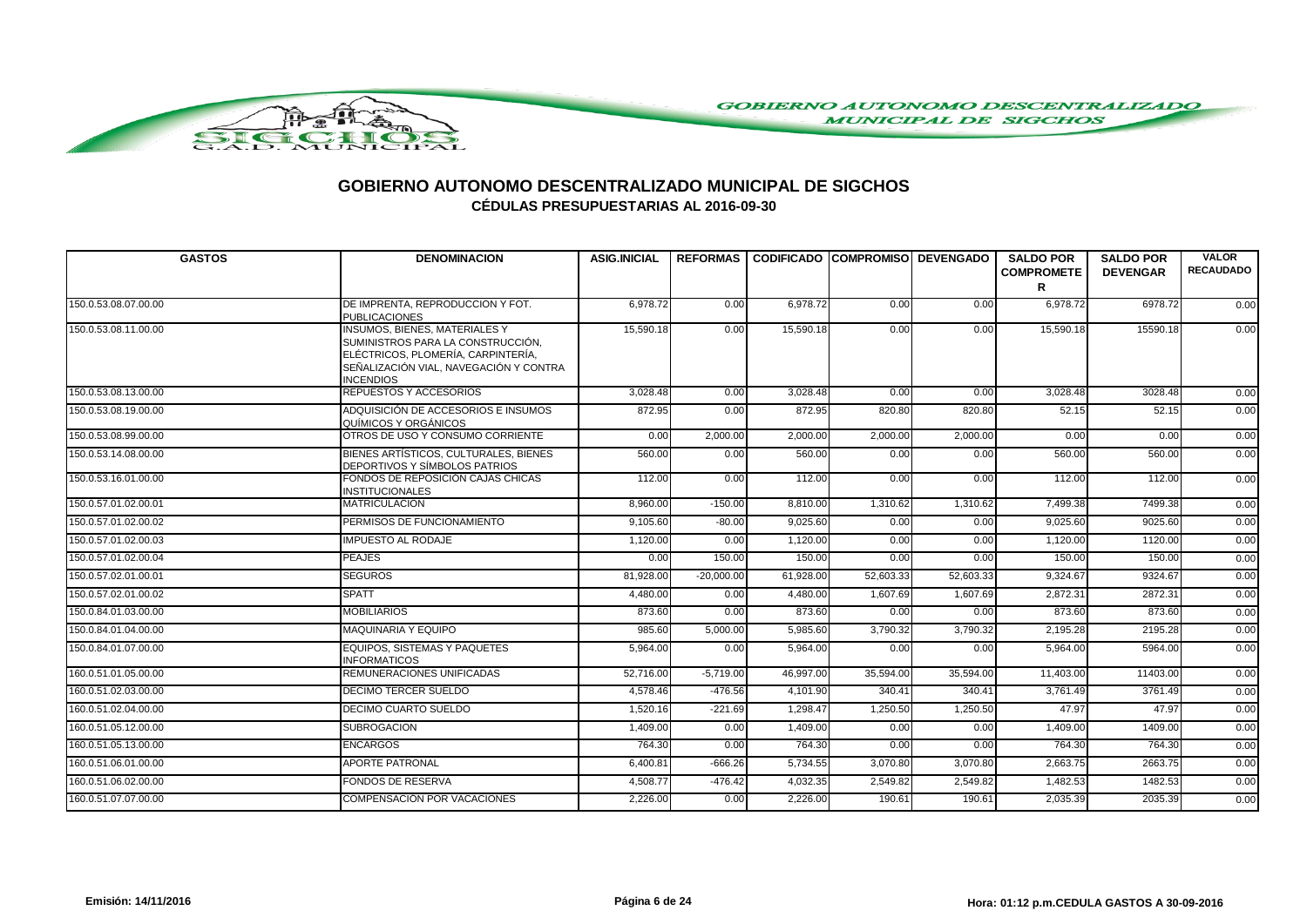

| <b>GASTOS</b>        | <b>DENOMINACION</b>                                                        | <b>ASIG.INICIAL</b> |              | REFORMAS   CODIFICADO   COMPROMISO   DEVENGADO |          |          | <b>SALDO POR</b><br><b>COMPROMETE</b><br>R | <b>SALDO POR</b><br><b>DEVENGAR</b> | <b>VALOR</b><br><b>RECAUDADO</b> |
|----------------------|----------------------------------------------------------------------------|---------------------|--------------|------------------------------------------------|----------|----------|--------------------------------------------|-------------------------------------|----------------------------------|
| 160.0.53.01.05.00.00 | TELECOMUNICACIONES (TELÉFONO E<br>INTERNET)                                | 672.00              | 0.00         | 672.00                                         | 427.27   | 427.27   | 244.73                                     | 244.73                              | 0.00                             |
| 160.0.53.02.17.00.00 | DIFUSIÓN E INFORMACIÓN                                                     | 1,120.00            | 1,744.00     | 2,864.00                                       | 0.00     | 0.00     | 2,864.00                                   | 2864.00                             | 0.00                             |
| 160.0.53.02.22.00.00 | SERVICIOS Y DERECHOS EN PRODUCCIÓN Y<br>PROGRAMACIÓN DE RADIO Y TELEVISIÓN | 560.00              | 0.00         | 560.00                                         | 0.00     | 0.00     | 560.00                                     | 560.00                              | 0.00                             |
| 160.0.53.04.04.00.00 | MANTENIMIENTO Y CONSERVACION DE<br>MAQUINARIA Y EQUIPOS                    | 3,242.40            | $-2,744.00$  | 498.40                                         | 273.60   | 273.60   | 224.80                                     | 224.80                              | 0.00                             |
| 160.0.53.06.05.00.00 | ESTUDIO Y DISEÑO DE PROYECTOS                                              | 0.00                | 1,000.00     | 1,000.00                                       | 0.00     | 0.00     | 1,000.00                                   | 1000.00                             | 0.00                             |
| 160.0.53.08.04.00.00 | <b>MATERIALES DE OFICINA</b>                                               | 82.37               | 0.00         | 82.37                                          | 0.00     | 0.00     | 82.37                                      | 82.37                               | 0.00                             |
| 160.0.53.08.07.00.00 | MATERIALES DE IMPRESIÓN, FOTOGRAFIA.<br>REPRODUCCION Y PUBLICACIONES       | 295.68              | 0.00         | 295.68                                         | 0.00     | 0.00     | 295.68                                     | 295.68                              | 0.00                             |
| 160.0.53.16.01.00.00 | FONDOS DE REPOSICIÓN CAJAS CHICAS<br><b>INSTITUCIONALES</b>                | 16.80               | 0.00         | 16.80                                          | 0.00     | 0.00     | 16.80                                      | 16.80                               | 0.00                             |
| 160.0.84.01.03.00.00 | <b>MOBILIARIOS</b>                                                         | 224.00              | 0.00         | 224.00                                         | 0.00     | 0.00     | 224.00                                     | 224.00                              | 0.00                             |
| 160.0.84.01.04.00.00 | MAQUINARIA Y EQUIPO                                                        | 1,120.00            | 0.00         | 1,120.00                                       | 0.00     | 0.00     | 1,120.00                                   | 1120.00                             | 0.00                             |
| 160.0.84.01.07.00.00 | <b>EQUIPOS, SISTEMAS Y PAQUETES</b><br><b>INFORMATICOS</b>                 | 2,296.00            | 0.00         | 2,296.00                                       | 0.00     | 0.00     | 2,296.00                                   | 2296.00                             | 0.00                             |
| 170.0.51.01.05.00.00 | REMUNERACIONES UNIFICADAS                                                  | 11,832.00           | 0.00         | 11,832.00                                      | 8,874.00 | 8,874.00 | 2,958.00                                   | 2958.00                             | 0.00                             |
| 170.0.51.01.06.00.00 | <b>SALARIOS UNIFICADOS</b>                                                 | 25,624.74           | $-12,480.00$ | 13,144.74                                      | 9,878.00 | 9,878.00 | 3,266.74                                   | 3266.74                             | 0.00                             |
| 170.0.51.02.03.00.00 | DÉCIMO TERCER SUELDO                                                       | 3,121.43            | 0.00         | 3,121.43                                       | 13.17    | 13.17    | 3,108.26                                   | 3108.26                             | 0.00                             |
| 170.0.51.02.04.00.00 | DÉCIMO CUARTO SUELDO                                                       | 1,900.00            | 0.00         | 1,900.00                                       | 1,098.00 | 1,098.00 | 802.00                                     | 802.00                              | 0.00                             |
| 170.0.51.03.04.00.00 | COMPENSACIÓN POR TRANSPORTE                                                | 537.40              | 0.00         | 537.40                                         | 207.30   | 207.30   | 330.10                                     | 330.10                              | 0.00                             |
| 170.0.51.03.06.00.00 | COMPENSACIÓN POR ALIMENTACIÓN                                              | 3,502.50            | 0.00         | 3,502.50                                       | 1,401.25 | 1,401.25 | 2,101.25                                   | 2101.25                             | 0.00                             |
| 170.0.51.04.01.00.00 | POR CARGAS FAMILIARES                                                      | 489.44              | 0.00         | 489.44                                         | 163.28   | 163.28   | 326.16                                     | 326.16                              | 0.00                             |
| 170.0.51.04.08.00.00 | POR ANTIGÜEDAD                                                             | 220.61              | 0.00         | 220.61                                         | 158.58   | 158.58   | 62.03                                      | 62.03                               | 0.00                             |
| 170.0.51.05.10.00.00 | SERVICIOS PERSONALES POR CONTRATO                                          | 0.00                | 5,270.00     | 5,270.00                                       | 2,108.00 | 2,108.00 | 3,162.00                                   | 3162.00                             | 0.00                             |
| 170.0.51.06.01.00.00 | <b>APORTE PATRONAL</b>                                                     | 4,482.52            | 0.00         | 4,482.52                                       | 1,598.22 | 1,598.22 | 2,884.30                                   | 2884.30                             | 0.00                             |
| 170.0.51.06.02.00.00 | <b>FONDOS DE RESERVA</b>                                                   | 3,113.71            | 0.00         | 3,113.71                                       | 1,418.34 | 1,418.34 | 1,695.37                                   | 1695.37                             | 0.00                             |
| 170.0.53.01.04.00.00 | <b>ENERGIA ELECTRICA</b>                                                   | 336.00              | 0.00         | 336.00                                         | 166.30   | 166.30   | 169.70                                     | 169.70                              | 0.00                             |
| 170.0.53.01.05.00.00 | <b>TELECOMUNICACIONES</b>                                                  | 672.00              | 0.00         | 672.00                                         | 280.84   | 280.84   | 391.16                                     | 391.16                              | 0.00                             |
| 170.0.53.02.03.00.00 | ALMACENAMIENTO, EMBALAJE, ENVASE Y<br><b>RECARGA DE EXTINTORES</b>         | 533.12              | 0.00         | 533.12                                         | 0.00     | 0.00     | 533.12                                     | 533.12                              | 0.00                             |
| 170.0.53.03.03.00.00 | VIATICOS Y SUBSISTENCIAS EN EL INTERIOR                                    | 320.00              | 0.00         | 320.00                                         | 0.00     | 0.00     | 320.00                                     | 320.00                              | 0.00                             |
| 170.0.53.04.05.00.00 | MANTEN, Y REPARAC, DE VEHÍCULOS                                            | 3,024.00            | 0.00         | 3,024.00                                       | 15.00    | 15.00    | 3,009.00                                   | 3009.00                             | 0.00                             |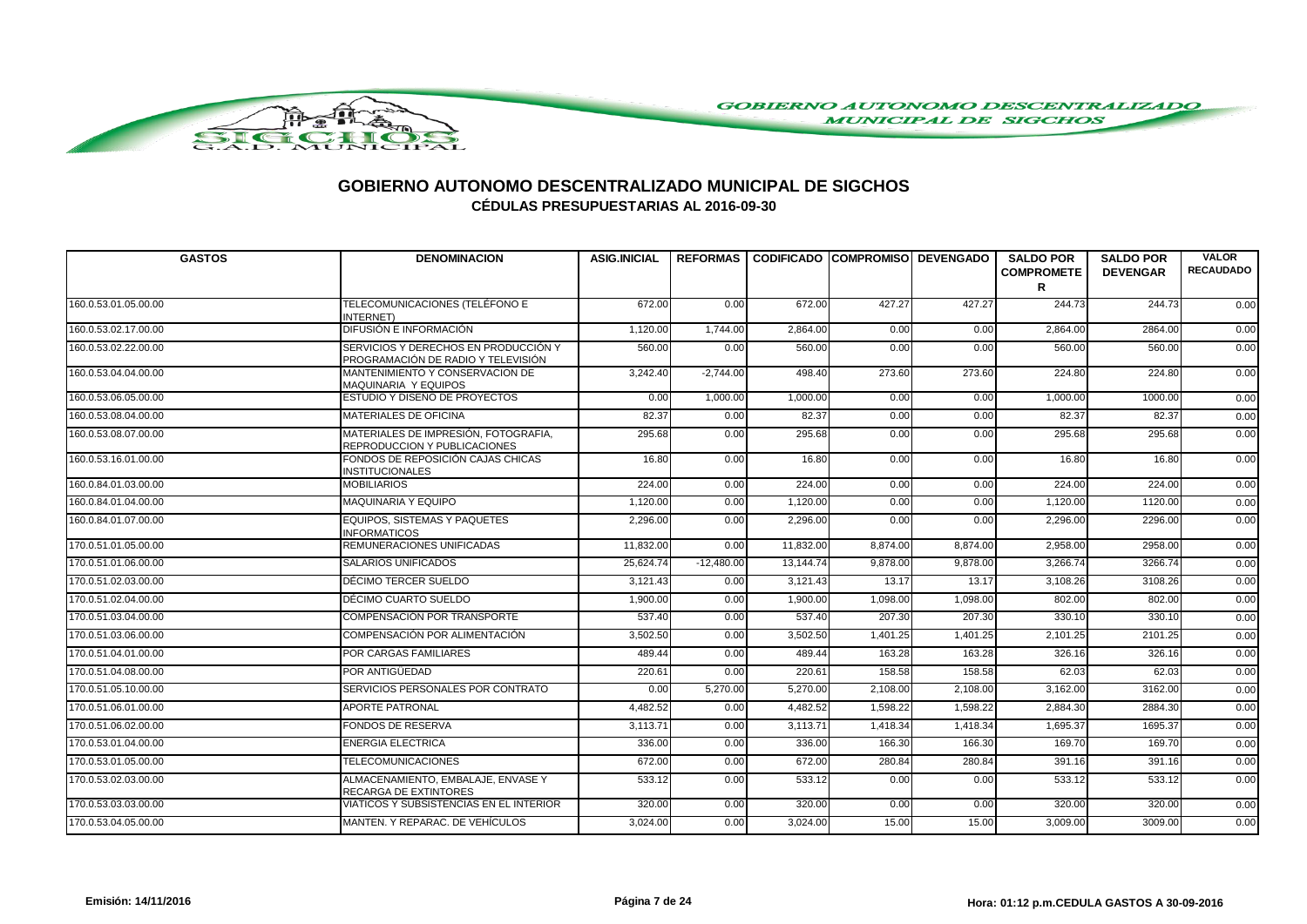

| <b>GASTOS</b>        | <b>DENOMINACION</b>                                                                                                                                                                                           | <b>ASIG.INICIAL</b> |            | REFORMAS CODIFICADO COMPROMISO DEVENGADO |           |           | <b>SALDO POR</b><br><b>COMPROMETE</b><br>R | <b>SALDO POR</b><br><b>DEVENGAR</b> | <b>VALOR</b><br><b>RECAUDADO</b> |
|----------------------|---------------------------------------------------------------------------------------------------------------------------------------------------------------------------------------------------------------|---------------------|------------|------------------------------------------|-----------|-----------|--------------------------------------------|-------------------------------------|----------------------------------|
| 170.0.53.08.02.00.00 | <b>VESTUARIO LENCERIA Y PRENDAS DE</b><br><b>PROTECCION</b>                                                                                                                                                   | 5,094.40            | 0.00       | 5,094.40                                 | 4,705.92  | 0.00      | 388.48                                     | 5094.40                             | 0.00                             |
| 170.0.53.08.03.00.00 | <b>COMBUSTIBLES Y LUBRICANTES</b>                                                                                                                                                                             | 2,046.69            | 0.00       | 2.046.69                                 | 1,044.68  | 1,044.68  | 1,002.01                                   | 1002.0                              | 0.00                             |
| 170.0.53.08.04.00.00 | MATERIALES DE OFICINA                                                                                                                                                                                         | 148.62              | 0.00       | 148.62                                   | 0.00      | 0.00      | 148.62                                     | 148.62                              | 0.00                             |
| 170.0.53.08.05.00.00 | SUMINISTROS DE ASEO                                                                                                                                                                                           | 104.38              | 0.00       | 104.38                                   | 6.08      | 6.08      | 98.30                                      | 98.30                               | 0.00                             |
| 170.0.53.08.06.00.00 | <b>HERRAMIENTAS</b>                                                                                                                                                                                           | 0.00                | 0.00       | 0.00                                     | 0.00      | 0.00      | 0.00                                       | 0.00                                | 0.00                             |
| 170.0.53.08.07.00.00 | MATERIALES DE IMPRENTA, REPRODUC<br>FOTOG. Y PUBLICAC.                                                                                                                                                        | 89.60               | 0.00       | 89.60                                    | 0.00      | 0.00      | 89.60                                      | 89.60                               | 0.00                             |
| 170.0.53.08.10.00.00 | <b>DISPOSITIVOS MEDICOS</b>                                                                                                                                                                                   | 0.00                | 0.00       | 0.00                                     | 0.00      | 0.00      | 0.00                                       | 0.00                                | 0.00                             |
| 170.0.53.08.13.00.00 | <b>REPUESTOS Y ACCESORIOS</b>                                                                                                                                                                                 | 2.150.40            | 4,630.00   | 6.780.40                                 | 1.373.11  | 1.373.11  | 5.407.29                                   | 5407.29                             | 0.00                             |
| 170.0.57.01.02.00.00 | <b>MATRICULACION VEHICULAR</b>                                                                                                                                                                                | 800.00              | 0.00       | 800.00                                   | 296.07    | 296.07    | 503.93                                     | 503.93                              | 0.00                             |
| 170.0.57.02.01.00.00 | <b>SEGUROS</b>                                                                                                                                                                                                | 1,000.00            | 0.00       | 1.000.00                                 | 285.21    | 285.21    | 714.79                                     | 714.79                              | 0.00                             |
| 170.0.57.02.03.00.00 | <b>COMISIONES BANCARIAS</b>                                                                                                                                                                                   | 200.00              | 0.00       | 200.00                                   | 41.10     | 41.10     | 158.90                                     | 158.90                              | 0.00                             |
| 170.0.75.01.07.00.00 | CONSTRUCCION DE UN TANQUE CISTERNA                                                                                                                                                                            | 8,000.00            | 0.00       | 8,000.00                                 | 0.00      | 0.00      | 8,000.00                                   | 8000.00                             | 0.00                             |
| 170.0.84.01.03.00.00 | <b>MOBILIARIOS</b>                                                                                                                                                                                            | 492.80              | 0.00       | 492.80                                   | 0.00      | 0.00      | 492.80                                     | 492.80                              | 0.00                             |
| 170.0.84.01.04.00.00 | <b>MAQUINARIA Y EQUIPOS</b>                                                                                                                                                                                   | 63,722.56           | 142,571.49 | 206,294.05                               | 0.00      | 0.00      | 206,294.05                                 | 206294.05                           | 0.00                             |
| 170.0.84.01.05.00.00 | <b>VEHICULO</b>                                                                                                                                                                                               | 130,000.00          | 0.00       | 130,000.00                               | 0.00      | 0.00      | 130,000.00                                 | 130000.00                           | 0.00                             |
| 170.0.84.01.06.00.00 | <b>HERRAMIENTAS</b>                                                                                                                                                                                           | 0.00                | 680.00     | 680.00                                   | 0.00      | 0.00      | 680.00                                     | 680.00                              | 0.00                             |
| 170.0.84.01.07.00.00 | <b>EQUIPOS. SISTEMAS Y PAQUETES</b><br><b>INFORMATICOS</b>                                                                                                                                                    | 1.456.00            | 0.00       | 1.456.00                                 | 0.00      | 0.00      | 1.456.00                                   | 1456.00                             | 0.00                             |
| 180.0.51.01.05.00.00 | REMUNERACIONES UNIFICADAS                                                                                                                                                                                     | 23,664.00           | 0.00       | 23,664.00                                | 17,748.00 | 17,748.00 | 5,916.00                                   | 5916.00                             | 0.00                             |
| 180.0.51.02.03.00.00 | DÉCIMO TERCER SUELDO                                                                                                                                                                                          | 2,789.04            | 0.00       | 2,789.04                                 | 0.00      | 0.00      | 2,789.04                                   | 2789.04                             | 0.00                             |
| 180.0.51.02.04.00.00 | DÉCIMO CUARTO SUELDO                                                                                                                                                                                          | 1.140.12            | 0.00       | 1.140.12                                 | 945.50    | 945.50    | 194.62                                     | 194.62                              | 0.00                             |
| 180.0.51.05.10.00.00 | SERVICIOS PERSONALES POR CONTRATO                                                                                                                                                                             | 9,804.00            | 0.00       | 9,804.00                                 | 7,353.00  | 7,353.00  | 2,451.00                                   | 2451.00                             | 0.00                             |
| 180.0.51.06.01.00.00 | <b>APORTE PATRONAL</b>                                                                                                                                                                                        | 3,899.04            | 0.00       | 3,899.04                                 | 1,949.58  | 1,949.58  | 1,949.46                                   | 1949.46                             | 0.00                             |
| 180.0.51.06.02.00.00 | <b>FONDOS DE RESERVA</b>                                                                                                                                                                                      | 2,787.84            | 0.00       | 2,787.84                                 | 1,217.88  | 1,217.88  | 1,569.96                                   | 1569.96                             | 0.00                             |
| 180.0.53.02.04.00.00 | EDICIÓN, IMPRESIÓN, REPRODUCCIÓN,<br>PUBLICACIONES SUSCRIPCIONES,<br>FOTOCOPIADO, TRADUCCIÓN, EMPASTADO,<br>ENMARCACIÓN, SERIGRAFÍA, FOTOGRAFÍA,<br>CARNETIZACIÓN, FILMACIÓN E IMÁGENES<br><b>SATELITALES</b> | 67.20               | 0.00       | 67.20                                    | 0.00      | 0.00      | 67.20                                      | 67.20                               | 0.00                             |
| 180.0.53.03.03.00.00 | <b>VIATICOS Y SUBSISTENCIAS EN EL INTERIOR</b>                                                                                                                                                                | 240.00              | $-240.00$  | 0.00                                     | 0.00      | 0.00      | 0.00                                       | 0.00                                | 0.00                             |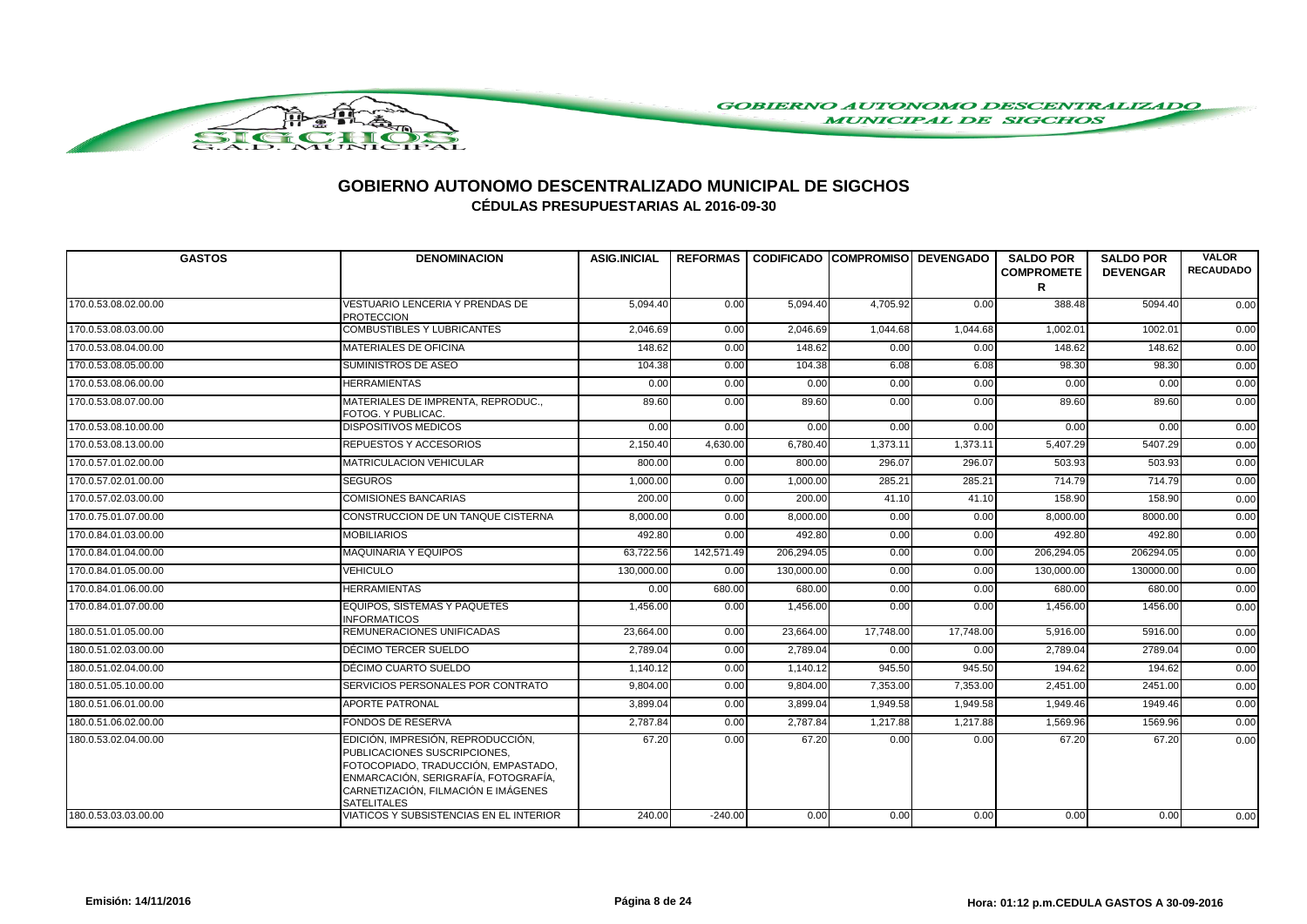

| <b>GASTOS</b>        | <b>DENOMINACION</b>                                         | <b>ASIG.INICIAL</b> |             | REFORMAS   CODIFICADO   COMPROMISO   DEVENGADO |            |            | <b>SALDO POR</b><br><b>COMPROMETE</b><br>R | <b>SALDO POR</b><br><b>DEVENGAR</b> | <b>VALOR</b><br><b>RECAUDADO</b> |
|----------------------|-------------------------------------------------------------|---------------------|-------------|------------------------------------------------|------------|------------|--------------------------------------------|-------------------------------------|----------------------------------|
| 180.0.53.08.04.00.00 | <b>MATERIALES DE OFICINA</b>                                | 24.38               | 0.00        | 24.38                                          | 0.00       | 0.00       | 24.38                                      | 24.38                               | 0.00                             |
| 180.0.53.08.07.00.00 | DE IMPRENTA, REPRODUCCION Y FOT.<br><b>PUBLICACIONES</b>    | 854.56              | 0.00        | 854.56                                         | 0.00       | 0.00       | 854.56                                     | 854.56                              | 0.00                             |
| 180.0.53.16.01.00.00 | FONDOS DE REPOSICIÓN CAJAS CHICAS<br><b>INSTITUCIONALES</b> | 11.20               | 0.00        | 11.20                                          | 0.00       | 0.00       | 11.20                                      | 11.20                               | 0.00                             |
| 180.0.58.01.02.00.01 | AL CONSEJO DE PROTECCIÓN DE DERECHOS                        | 30,000.00           | 0.00        | 30,000.00                                      | 30,000.00  | 30,000.00  | 0.00                                       | 0.00                                | 0.00                             |
| 180.0.84.01.03.00.00 | <b>MOBILIARIOS</b>                                          | 2,912.00            | 0.00        | 2,912.00                                       | 0.00       | 0.00       | 2,912.00                                   | 2912.00                             | 0.00                             |
| 180.0.84.01.07.00.00 | <b>EQUIPOS, SISTEMAS Y PAQUETES</b><br><b>INFORMATICOS</b>  | 1,092.00            | 0.00        | 1,092.00                                       | 0.00       | 0.00       | 1,092.00                                   | 1092.00                             | 0.00                             |
| 210.0.71.01.05.00.00 | REMUNERACIONES UNIFICADAS                                   | 168,720.00          | 0.00        | 168,720.00                                     | 120,058.46 | 120,058.46 | 48,661.54                                  | 48661.54                            | 0.00                             |
| 210.0.71.01.06.00.00 | SALARIOS UNIFICADOS                                         | 6,288.00            | 0.00        | 6,288.00                                       | 4,728.00   | 4,728.00   | 1,560.00                                   | 1560.00                             | 0.00                             |
| 210.0.71.02.03.00.00 | <b>DECIMO TERCER SUELDO</b>                                 | 17,035.28           | 0.00        | 17,035.28                                      | 1,792.71   | 1,792.71   | 15,242.57                                  | 15242.57                            | 0.00                             |
| 210.0.71.02.04.00.00 | <b>DECIMO CUARTO SUELDO</b>                                 | 8,360.84            | 0.00        | 8,360.84                                       | 5,820.52   | 5,820.52   | 2,540.32                                   | 2540.32                             | 0.00                             |
| 210.0.71.03.04.00.00 | COMPENSACIÓN POR TRANSPORTE                                 | 149.60              | 0.00        | 149.60                                         | 106.60     | 106.60     | 43.00                                      | 43.00                               | 0.00                             |
| 210.0.71.03.06.00.00 | COMPENSACIÓN POR ALIMENTACIÓN                               | 990.00              | 0.00        | 990.00                                         | 708.00     | 708.00     | 282.00                                     | 282.00                              | 0.00                             |
| 210.0.71.04.01.00.00 | <b>POR CARGAS FAMILIARES</b>                                | 75.12               | 0.00        | 75.12                                          | 62.64      | 62.64      | 12.48                                      | 12.48                               | 0.00                             |
| 210.0.71.04.08.00.00 | POR ANTIGÜEDAD                                              | 123.36              | 0.00        | 123.36                                         | 99.44      | 99.44      | 23.92                                      | 23.92                               | 0.00                             |
| 210.0.71.05.10.00.00 | SERVICIOS PERSONALES POR CONTRATO                           | 29,424.00           | $-8,874.00$ | 20,550.00                                      | 14,935.93  | 14,935.93  | 5,614.07                                   | 5614.07                             | 0.00                             |
| 210.0.71.05.13.00.00 | <b>ENCARGOS</b>                                             | 0.00                | 8,874.00    | 8,874.00                                       | 4,930.00   | 4,930.00   | 3,944.00                                   | 3944.00                             | 0.00                             |
| 210.0.71.06.01.00.00 | <b>APORTE PATRONAL</b>                                      | 23,844.40           | 0.00        | 23,844.40                                      | 11,049.42  | 11,049.42  | 12,794.98                                  | 12794.98                            | 0.00                             |
| 210.0.71.06.02.00.00 | <b>FONDOS DE RESERVA</b>                                    | 17,027.79           | 0.00        | 17,027.79                                      | 8,231.32   | 8,231.32   | 8,796.47                                   | 8796.47                             | 0.00                             |
| 210.0.73.01.04.00.00 | <b>ENERGIA ELECTRICA</b>                                    | 1,200.00            | 0.00        | 1,200.00                                       | 383.92     | 383.92     | 816.08                                     | 816.08                              | 0.00                             |
| 210.0.73.01.05.00.00 | <b>TELECOMUNICACIONES</b>                                   | 1,500.00            | 0.00        | 1,500.00                                       | 247.26     | 247.26     | 1,252.74                                   | 1252.74                             | 0.00                             |
| 210.0.73.02.04.00.00 | EDICIÓN, IMPRESION, REPRODUCCION Y<br><b>PUBLICACIONES</b>  | 48.72               | 0.00        | 48.72                                          | 0.00       | 0.00       | 48.72                                      | 48.72                               | 0.00                             |
| 210.0.73.03.03.00.00 | VIATICOS Y SUBSISTENCIAS EN EL INTERIOR                     | 1,431.00            | $-1,431.00$ | 0.00                                           | 0.00       | 0.00       | 0.00                                       | 0.00                                | 0.00                             |
| 210.0.73.06.03.00.00 | SERVICIO DE CAPACITACIÓN                                    | 6,000.00            | $-4,448.00$ | 1,552.00                                       | 0.00       | 0.00       | 1,552.00                                   | 1552.00                             | 0.00                             |
| 210.0.73.08.02.00.00 | <b>VESTUARIO LENCERIA Y PRENDAS DE</b><br><b>PROTECCION</b> | 169.00              | 0.00        | 169.00                                         | 82.17      | 82.17      | 86.83                                      | 86.83                               | 0.00                             |
| 210.0.73.08.04.00.00 | <b>MATERIALES DE OFICINA</b>                                | 694.65              | 0.00        | 694.65                                         | 0.00       | 0.00       | 694.65                                     | 694.65                              | 0.00                             |
| 210.0.73.08.05.00.00 | <b>MATERIALES DE ASEO</b>                                   | 134.40              | 0.00        | 134.40                                         | 43.61      | 43.61      | 90.79                                      | 90.79                               | 0.00                             |
| 210.0.73.08.07.00.00 | MATERIALES DE IMPRENTA, REPRODUC<br>FOTOG. Y PUBLICAC.      | 560.00              | 0.00        | 560.00                                         | 0.00       | 0.00       | 560.00                                     | 560.00                              | 0.00                             |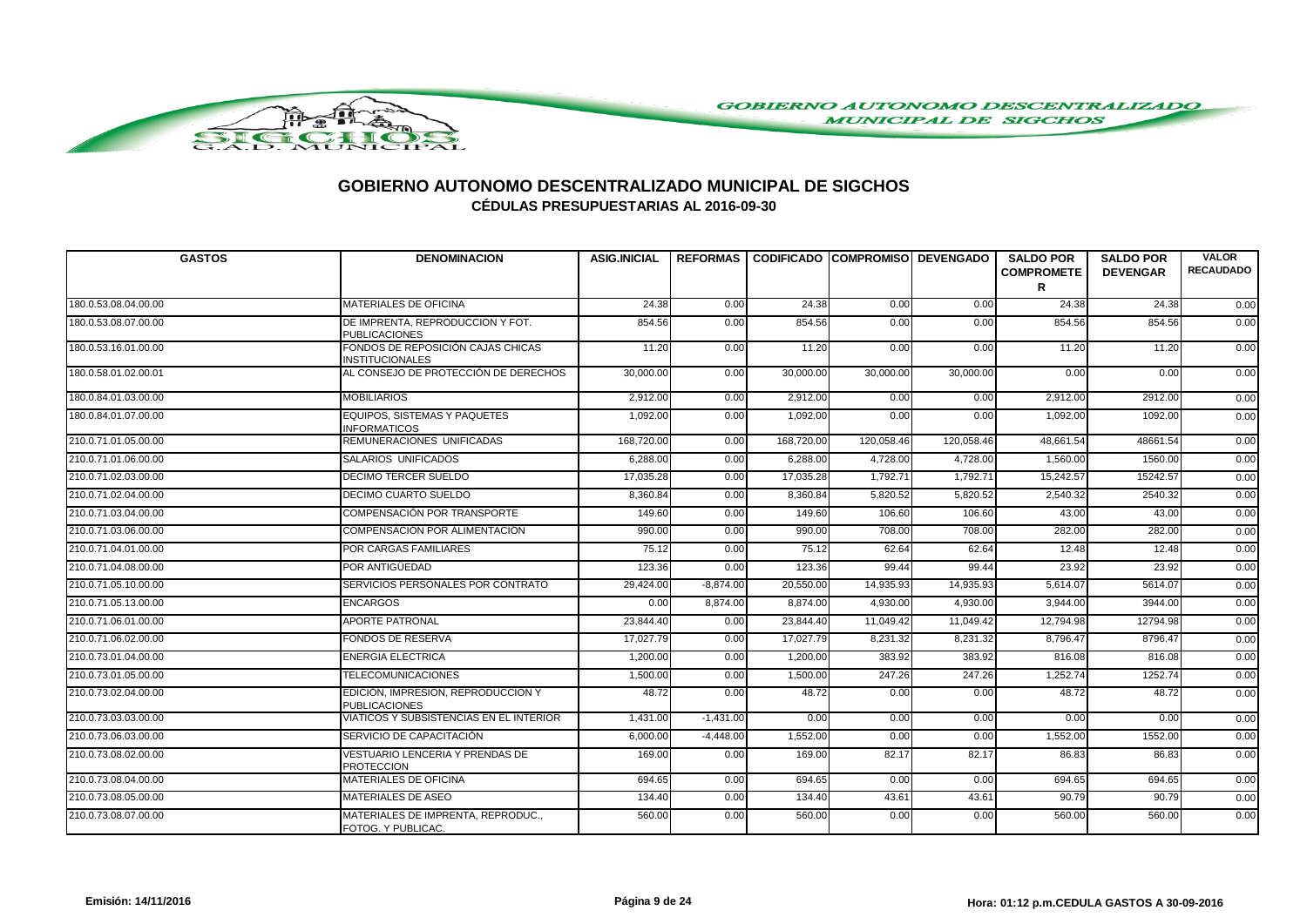

| <b>GASTOS</b>        | <b>DENOMINACION</b>                                                                                                                                                           | <b>ASIG.INICIAL</b> |             | REFORMAS I CODIFICADO ICOMPROMISOI DEVENGADO |            |            | <b>SALDO POR</b><br><b>COMPROMETE</b> | <b>SALDO POR</b><br><b>DEVENGAR</b> | <b>VALOR</b><br><b>RECAUDADO</b> |
|----------------------|-------------------------------------------------------------------------------------------------------------------------------------------------------------------------------|---------------------|-------------|----------------------------------------------|------------|------------|---------------------------------------|-------------------------------------|----------------------------------|
|                      |                                                                                                                                                                               |                     |             |                                              |            |            | R                                     |                                     |                                  |
| 210.0.84.01.07.00.00 | <b>EQUIPOS. SISTEMAS Y PAQUETES</b><br><b>INFORMATICOS</b>                                                                                                                    | 5,040.00            | $-5,040.00$ | 0.00                                         | 0.00       | 0.00       | 0.00                                  | 0.00                                | 0.00                             |
| 220.0.71.02.03.00.00 | DÉCIMO TERCER SUELDO                                                                                                                                                          | 986.00              | 0.00        | 986.00                                       | 0.00       | 0.00       | 986.00                                | 986.00                              | 0.00                             |
| 220.0.71.02.04.00.00 | DÉCIMO CUARTO SUELDO                                                                                                                                                          | 380.00              | 0.00        | 380.00                                       | 213.50     | 213.50     | 166.50                                | 166.50                              | 0.00                             |
| 220.0.71.05.10.00.00 | SERVICIOS PERSONALES POR CONTRATO                                                                                                                                             | 11,832.00           | 0.00        | 11,832.00                                    | 8,874.00   | 8,874.00   | 2,958.00                              | 2958.00                             | 0.00                             |
| 220.0.71.06.01.00.00 | <b>APORTE PATRONAL</b>                                                                                                                                                        | 1.378.44            | 0.00        | 1.378.44                                     | 700.87     | 700.87     | 677.57                                | 677.57                              | 0.00                             |
| 220.0.71.06.02.00.00 | <b>FONDOS DE RESERVA</b>                                                                                                                                                      | 985.56              | 0.00        | 985.56                                       | 657.04     | 657.04     | 328.52                                | 328.52                              | 0.00                             |
| 220.0.73.01.04.00.00 | <b>ENERGIA ELECTRICA</b>                                                                                                                                                      | 1.053.96            | 0.00        | 1,053.96                                     | 13.67      | 13.67      | 1,040.29                              | 1040.29                             | 0.00                             |
| 220.0.73.02.99.00.00 | OTROS SERVICIOS                                                                                                                                                               | 0.00                | 1,600.00    | 1.600.00                                     | 0.00       | 0.00       | 1.600.00                              | 1600.00                             | 0.00                             |
| 220.0.73.05.03.00.00 | MOBILIARIOS (ARRENDAMIENTOS)                                                                                                                                                  | 364.50              | 0.00        | 364.50                                       | 0.00       | 0.00       | 364.50                                | 364.50                              | 0.00                             |
| 220.0.73.06.03.00.00 | SERVICIO DE CAPACITACIÓN                                                                                                                                                      | 300.00              | $-300.00$   | 0.00                                         | 0.00       | 0.00       | 0.00                                  | 0.00                                | 0.00                             |
| 220.0.73.06.05.00.00 | ESTUDIOS PARA RECUPERACION DE LA<br>HACIENDA PILAPUCHIN (ARRASTRE 2015)                                                                                                       | 20,000.00           | 0.00        | 20,000.00                                    | 0.00       | 0.00       | 20,000.00                             | 20000.00                            | 0.00                             |
| 220.0.73.08.04.00.00 | <b>MATERIALES DE OFICINA</b>                                                                                                                                                  | 31.04               | 0.00        | 31.04                                        | 0.00       | 0.00       | 31.04                                 | 31.04                               | 0.00                             |
| 220.0.73.08.07.00.00 | MATERIALES DE IMPRESIÓN, FOTOGRAFIA,<br>REPROD. Y PUBLICACIONES                                                                                                               | 44.80               | 1,760.00    | 1,804.80                                     | 0.00       | 0.00       | 1,804.80                              | 1804.80                             | 0.00                             |
| 220.0.73.08.11.00.00 | <b>INSUMOS, BIENES, MATERIALES Y</b><br>SUMINISTROS PARA LA CONSTRUCCIÓN,<br>ELÉCTRICOS, PLOMERÍA, CARPINTERÍA,<br>SEÑALIZACIÓN VIAL, NAVEGACIÓN Y CONTRA<br><b>INCENDIOS</b> | 999.60              | 1,368.00    | 2,367.60                                     | 999.32     | 999.32     | 1,368.28                              | 1368.28                             | 0.00                             |
| 220.0.73.14.08.00.00 | BIENES ARTÍSTICOS, CULTURALES, BIENES<br>DEPORTIVOS Y SÍMBOLOS PATRIOS                                                                                                        | 0.00                | 5,040.00    | 5,040.00                                     | 4,956.00   | 4,956.00   | 84.00                                 | 84.00                               | 0.00                             |
| 220.0.75.01.04.01.13 | REMODELACION DE LA CASA PATRIMONIAL<br>(ARRASTRE 2015)                                                                                                                        | 109,585.60          | 15,000.00   | 124,585.60                                   | 107.963.27 | 107.963.27 | 16,622.33                             | 16622.33                            | 0.00                             |
| 220.0.84.03.01.00.00 | <b>TERRENOS</b>                                                                                                                                                               | 2.000.00            | $-616.75$   | 1,383.25                                     | 0.00       | 0.00       | 1.383.25                              | 1383.25                             | 0.00                             |
| 230.0.71.02.03.00.00 | DÉCIMO TERCER SUELDO                                                                                                                                                          | 986.00              | 0.00        | 986.00                                       | 739.53     | 739.53     | 246.47                                | 246.47                              | 0.00                             |
| 230.0.71.02.04.00.00 | DÉCIMO CUARTO SUELDO                                                                                                                                                          | 380.00              | 0.00        | 380.00                                       | 274.50     | 274.50     | 105.50                                | 105.50                              | 0.00                             |
| 230.0.71.05.10.00.00 | SERVICIOS PERSONALES POR CONTRATO                                                                                                                                             | 11,832.00           | 0.00        | 11,832.00                                    | 8,874.00   | 8,874.00   | 2,958.00                              | 2958.00                             | 0.00                             |
| 230.0.71.06.01.00.00 | <b>APORTE PATRONAL</b>                                                                                                                                                        | 1.378.44            | 0.00        | 1,378.44                                     | 574.35     | 574.35     | 804.09                                | 804.09                              | 0.00                             |
| 230.0.71.06.02.00.00 | <b>FONDOS DE RESERVA</b>                                                                                                                                                      | 985.56              | 0.00        | 985.56                                       | 0.00       | 0.00       | 985.56                                | 985.56                              | 0.00                             |
| 230.0.73.02.04.00.00 | EDICIÓN, IMPRESION, REPRODUCCION Y<br><b>PUBLICACIONES</b>                                                                                                                    | 552.16              | 0.00        | 552.16                                       | 0.00       | 0.00       | 552.16                                | 552.16                              | 0.00                             |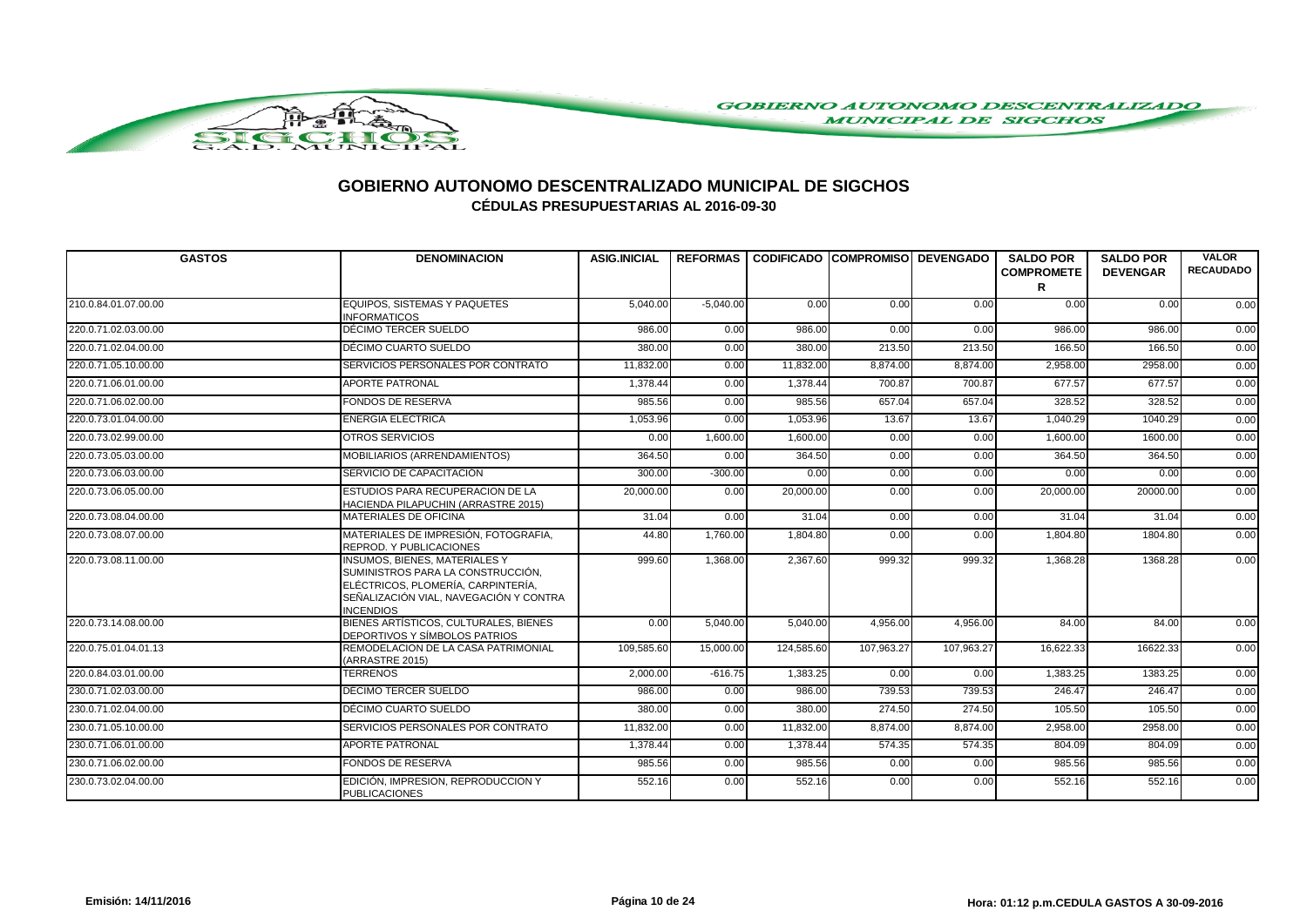

| <b>GASTOS</b>        | <b>DENOMINACION</b>                                                                                                     | <b>ASIG.INICIAL</b> |              |            | REFORMAS CODIFICADO COMPROMISO DEVENGADO |          | <b>SALDO POR</b><br><b>COMPROMETE</b> | <b>SALDO POR</b><br><b>DEVENGAR</b> | <b>VALOR</b><br><b>RECAUDADO</b> |
|----------------------|-------------------------------------------------------------------------------------------------------------------------|---------------------|--------------|------------|------------------------------------------|----------|---------------------------------------|-------------------------------------|----------------------------------|
|                      |                                                                                                                         |                     |              |            |                                          |          | R                                     |                                     |                                  |
| 230.0.73.02.05.00.00 | ESPECTÁCULOS CULTURALES Y SOCIALES -<br>PROYECTO SIGCHOS, CULTURA, ARTES,<br>DEPORTE, RECREACIÓN E IDENTIDAD.           | 30,000.00           | 0.00         | 30,000,00  | 0.00                                     | 0.00     | 30,000.00                             | 30000.00                            | 0.00                             |
| 230.0.73.03.03.00.00 | VIATICOS Y SUBSISTENCIAS EN EL INTERIOR                                                                                 | 80.00               | $-80.00$     | 0.00       | 0.00                                     | 0.00     | 0.00                                  | 0.00                                | 0.00                             |
| 230.0.73.05.03.00.00 | MOBILIARIOS (ARRENDAMIENTOS)                                                                                            | 786.24              | 0.00         | 786.24     | 0.00                                     | 0.00     | 786.24                                | 786.24                              | 0.00                             |
| 230.0.73.08.04.00.00 | <b>MATERIALES DE OFICINA</b>                                                                                            | 240.12              | 0.00         | 240.12     | 0.00                                     | 0.00     | 240.12                                | 240.12                              | 0.00                             |
| 230.0.73.08.07.00.00 | MATERIALES DE IMPRESIÓN, FOTOGRAFIA,<br>REPROD. Y PUBLICACIONES                                                         | 134.40              | 0.00         | 134.40     | 0.00                                     | 0.00     | 134.40                                | 134.40                              | 0.00                             |
| 230.0.73.08.13.00.00 | <b>REPUESTOS Y ACCESORIOS</b>                                                                                           | 2.401.28            | 0.00         | 2,401.28   | 0.00                                     | 0.00     | 2,401.28                              | 2401.28                             | 0.00                             |
| 230.0.73.08.20.00.00 | MENAJE DE COCINA, DE HOGAR, ACCESORIOS<br>DESCARTABLES Y ACCESORIOS DE OFICINA -<br>PROYECTO EQUIPAMIENTO GERONTOLOGICO | 158.345.11          | 0.00         | 158.345.11 | 28,197.01                                | 0.00     | 130.148.10                            | 158345.11                           | 0.00                             |
| 230.0.73.16.01.00.00 | FONDOS DE REPOSICIÓN CAJAS CHICAS EN<br>PROYECTOS Y PROGRAMAS DE INVERSIÓN                                              | 56.00               | 0.00         | 56.00      | 0.00                                     | 0.00     | 56.00                                 | 56.00                               | 0.00                             |
| 230.0.75.01.07.00.01 | <b>CONSTRUCCION DE GRANJA INTEGRAL</b><br><b>GERONTOLOGICO</b>                                                          | 80,000.00           | $-24.295.00$ | 55,705.00  | 0.00                                     | 0.00     | 55,705.00                             | 55705.00                            | 0.00                             |
| 230.0.84.01.03.00.00 | <b>MOBILIARIOS</b>                                                                                                      | 996.80              | $-280.00$    | 716.80     | 715.92                                   | 715.92   | 0.88                                  | 0.88                                | 0.00                             |
| 230.1.71.02.03.00.00 | DÉCIMO TERCER SUELDO                                                                                                    | 1,707.96            | $-621.96$    | 1,086.00   | 657.36                                   | 657.36   | 428.64                                | 428.64                              | 0.00                             |
| 230.1.71.02.04.00.00 | DÉCIMO CUARTO SUELDO                                                                                                    | 760.08              | $-380.04$    | 380.04     | 244.00                                   | 244.00   | 136.04                                | 136.04                              | 0.00                             |
| 230.1.71.05.10.00.00 | SERVICIOS PERSONALES POR CONTRATO                                                                                       | 20,496.00           | $-7,464.00$  | 13,032.00  | 7,888.00                                 | 7,888.00 | 5,144.00                              | 5144.00                             | 0.00                             |
| 230.1.71.06.01.00.00 | <b>APORTE PATRONAL</b>                                                                                                  | 2,387.76            | $-869.52$    | 1,518.24   | 574.35                                   | 574.35   | 943.89                                | 943.89                              | 0.00                             |
| 230.1.71.06.02.00.00 | <b>FONDOS DE RESERVA</b>                                                                                                | 1,707.24            | $-621.72$    | 1,085.52   | 657.04                                   | 657.04   | 428.48                                | 428.48                              | 0.00                             |
| 230.1.71.07.07.00.00 | COMPENSACIÓN POR VACACIONES NO<br>GOZADAS POR CESACIÓN DE FUNCIONES                                                     | 1,708.00            | 9,957.24     | 11,665.24  | 477.75                                   | 477.75   | 11,187.49                             | 11187.49                            | 0.00                             |
| 230.1.73.01.04.00.00 | <b>ENERGIA ELECTRICA</b>                                                                                                | 60.48               | 0.00         | 60.48      | 45.51                                    | 45.51    | 14.97                                 | 14.97                               | 0.00                             |
| 230.1.73.01.05.00.00 | <b>TELECOMUNICACIONES</b>                                                                                               | 120.96              | 0.00         | 120.96     | 40.33                                    | 40.33    | 80.63                                 | 80.63                               | 0.00                             |
| 230.1.73.02.05.00.00 | ESPECTÁCULOS CULTURALES Y SOCIALES                                                                                      | 3.673.60            | $-1,317.60$  | 2.356.00   | 1,455.96                                 | 1,455.96 | 900.04                                | 900.04                              | 0.00                             |
| 230.1.73.02.35.00.00 | SERVICIO DE ALIMENTACIÓN                                                                                                | 1,089.64            | 237.80       | 1,327.44   | 0.00                                     | 0.00     | 1,327.44                              | 1327.44                             | 0.00                             |
| 230.1.73.04.02.00.00 | EDIFICIOS, LOCALES, RESIDENCIAS Y<br>CABLEADO ESTRUCTURADO (INSTALACIÓN,<br>MANTENIMIENTO Y REPARACIONES)               | 1,499.48            | $-754.08$    | 745.40     | 0.00                                     | 0.00     | 745.40                                | 745.40                              | 0.00                             |
| 230.1.73.05.02.00.00 | EDIFICIOS, LOCALES, RESIDENCIAS,<br>PARQUEADEROS, CASILLEROS JUDICIALES Y<br><b>BANCARIOS (ARRENDAMIENTOS)</b>          | 10,799.64           | $-8,967.51$  | 1,832.13   | 325.45                                   | 325.45   | 1,506.68                              | 1506.68                             | 0.00                             |
| 230.1.73.06.03.00.00 | SERVICIO DE CAPACITACIÓN                                                                                                | 448.00              | $-448.00$    | 0.00       | 0.00                                     | 0.00     | 0.00                                  | 0.00                                | 0.00                             |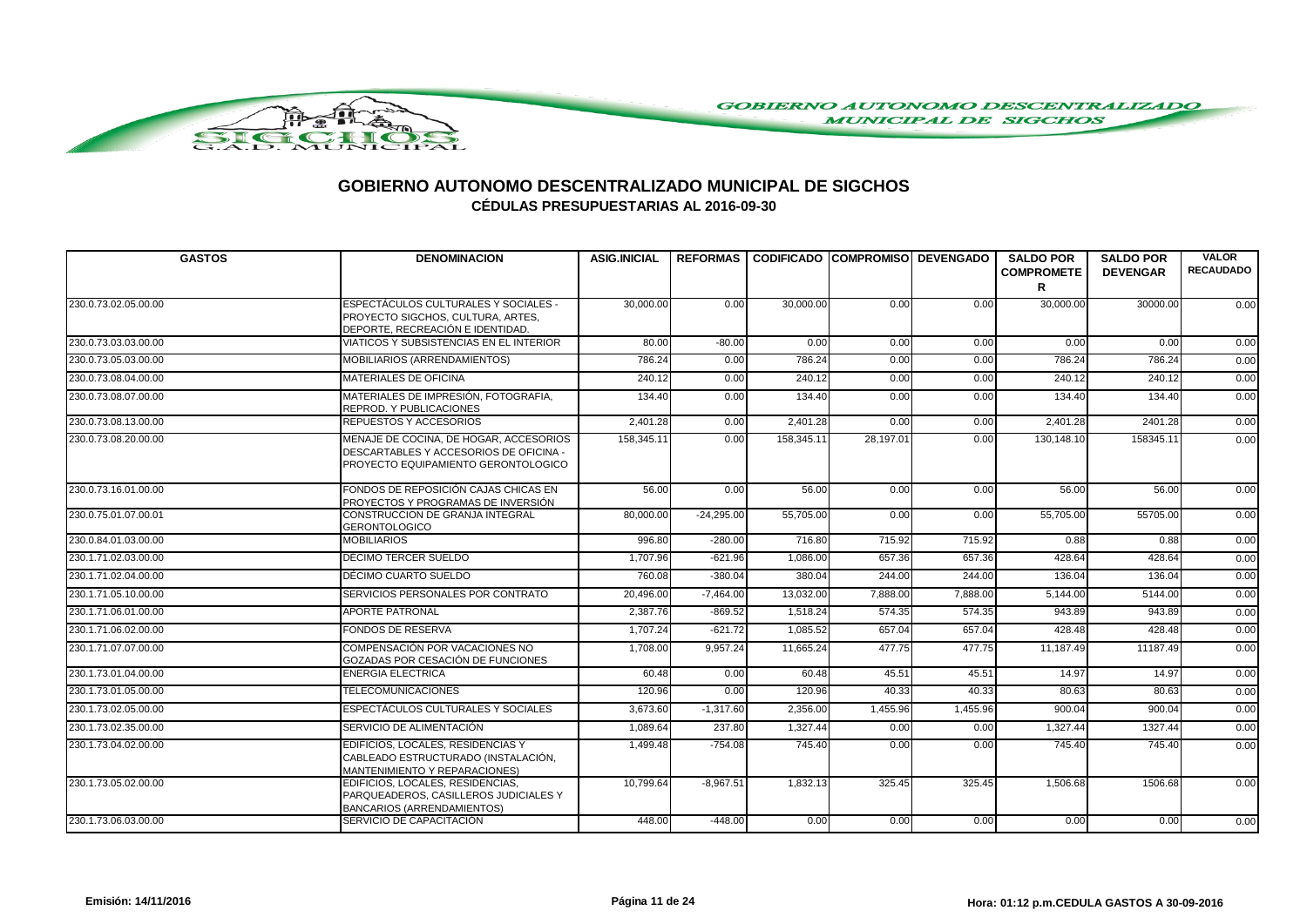

| <b>GASTOS</b>        | <b>DENOMINACION</b>                                                                            | <b>ASIG.INICIAL</b> |               | REFORMAS I CODIFICADO ICOMPROMISOI DEVENGADO |            |            | <b>SALDO POR</b><br><b>COMPROMETE</b><br>R | <b>SALDO POR</b><br><b>DEVENGAR</b> | <b>VALOR</b><br><b>RECAUDADO</b> |
|----------------------|------------------------------------------------------------------------------------------------|---------------------|---------------|----------------------------------------------|------------|------------|--------------------------------------------|-------------------------------------|----------------------------------|
| 230.1.73.08.05.00.00 | <b>MATERIALES DE ASEO</b>                                                                      | 4.998.56            | $-2.716.05$   | 2.282.51                                     | 0.00       | 0.00       | 2.282.51                                   | 2282.51                             | 0.00                             |
| 230.1.73.08.12.00.00 | <b>MATERIALES DIDACTICOS</b>                                                                   | 5,443.92            | $-3,195.73$   | 2,248.19                                     | 0.00       | 0.00       | 2,248.19                                   | 2248.19                             | 0.00                             |
| 230.1.73.08.99.00.00 | OTROS DE USO Y CONSUMO DE INVERSIÓN                                                            | 1,792.00            | $-879.98$     | 912.02                                       | 0.00       | 0.00       | 912.02                                     | 912.02                              | 0.00                             |
| 230.1.75.01.07.00.01 | CONSTRUCCIONES Y ADECUACIONES EN LOS<br>CIBVS DEL CANTÓN SIGCHOS CONVENIO<br><b>GADMS-MIES</b> | 46,000.00           | $-5,865.29$   | 40,134.71                                    | 0.00       | 0.00       | 40,134.71                                  | 40134.71                            | 0.00                             |
| 230.1.77.02.03.00.00 | <b>COMISIONES BANCARIAS</b>                                                                    | 108.00              | 0.00          | 108.00                                       | 71.70      | 71.70      | 36.30                                      | 36.30                               | 0.00                             |
| 230.1.78.01.08.00.01 | CONVENIO MIES-GADMS-2016 CIBVS                                                                 | 423,508.08          | $-149,616.00$ | 273,892.08                                   | 106,419.85 | 106,419.85 | 167,472.23                                 | 167472.23                           | 0.00                             |
| 230.1.84.01.03.00.00 | <b>MOBILIARIOS</b>                                                                             | 2,990.40            | $-2,990.40$   | 0.00                                         | 0.00       | 0.00       | 0.00                                       | 0.00                                | 0.00                             |
| 230.1.84.01.04.00.00 | <b>MAQUINARIA Y EQUIPO</b>                                                                     | 19,264.00           | $-17,991.20$  | 1,272.80                                     | 0.00       | 0.00       | 1,272.80                                   | 1272.80                             | 0.00                             |
| 230.2.73.02.01.00.00 | TRANSPORTE EN PERSONAL                                                                         | 12,000.00           | 0.00          | 12,000.00                                    | 1,356.60   | 1,356.60   | 10,643.40                                  | 10643.40                            | 0.00                             |
| 230.2.73.02.05.00.00 | <b>ESPECTÁCULOS CULTURALES Y SOCIALES</b>                                                      | 3,946.40            | 0.00          | 3.946.40                                     | 320.00     | 320.00     | 3,626.40                                   | 3626.40                             | 0.00                             |
| 230.2.73.02.35.00.00 | SERVICIO DE ALIMENTACIÓN                                                                       | 2,608.31            | 0.00          | 2,608.31                                     | 615.60     | 615.60     | 1,992.71                                   | 1992.71                             | 0.00                             |
| 230.2.73.08.02.00.00 | VESTUARIO LENCERIA Y PRENDAS DE<br><b>PROTECCION</b>                                           | 800.00              | 0.00          | 800.00                                       | 0.00       | 0.00       | 800.00                                     | 800.00                              | 0.00                             |
| 230.2.73.08.04.00.00 | <b>MATERIALES DE OFICINA</b>                                                                   | 2.499.32            | 0.00          | 2.499.32                                     | 0.00       | 0.00       | 2.499.32                                   | 2499.32                             | 0.00                             |
| 230.2.73.08.05.00.00 | <b>MATERIALES DE ASEO</b>                                                                      | 791.84              | 0.00          | 791.84                                       | 0.00       | 0.00       | 791.84                                     | 791.84                              | 0.00                             |
| 230.2.73.08.07.00.00 | MATERIALES DE IMPRESIÓN, FOTOGRAFIA,<br>REPROD. Y PUBLICACIONES                                | 1,500.00            | 0.00          | 1,500.00                                     | 0.00       | 0.00       | 1,500.00                                   | 1500.00                             | 0.00                             |
| 230.2.73.08.12.00.00 | <b>MATERIALES DIDACTICOS</b>                                                                   | 6,000.00            | 0.00          | 6,000.00                                     | 0.00       | 0.00       | 6.000.00                                   | 6000.00                             | 0.00                             |
| 230.2.78.01.08.00.01 | CONVENIO MIES-GADMS-2016<br><b>DISCAPACIDADES</b>                                              | 121,615.20          | $-75,708.96$  | 45,906.24                                    | 23,256.57  | 23,256.57  | 22,649.67                                  | 22649.67                            | 0.00                             |
| 230.2.84.01.03.00.00 | <b>MOBILIARIOS</b>                                                                             | 851.20              | 0.00          | 851.20                                       | 0.00       | 0.00       | 851.20                                     | 851.20                              | 0.00                             |
| 230.2.84.01.07.00.00 | EQUIPOS Y SISTEMAS INFORMATICOS                                                                | 5,488.00            | 0.00          | 5,488.00                                     | 0.00       | 0.00       | 5,488.00                                   | 5488.00                             | 0.00                             |
| 230.3.71.02.03.00.00 | DÉCIMO TERCER SUELDO                                                                           | 528.00              | 0.00          | 528.00                                       | 0.00       | 0.00       | 528.00                                     | 528.00                              | 0.00                             |
| 230.3.71.02.04.00.00 | DÉCIMO CUARTO SUELDO                                                                           | 380.00              | 0.00          | 380.00                                       | 0.00       | 0.00       | 380.00                                     | 380.00                              | 0.00                             |
| 230.3.71.05.10.00.00 | SERVICIOS PERSONALES POR CONTRATO                                                              | 6,336.00            | 0.00          | 6,336.00                                     | 0.00       | 0.00       | 6,336.00                                   | 6336.00                             | 0.00                             |
| 230.3.71.06.01.00.00 | <b>APORTE PATRONAL</b>                                                                         | 769.81              | 0.00          | 769.81                                       | 0.00       | 0.00       | 769.81                                     | 769.81                              | 0.00                             |
| 230.3.71.06.02.00.00 | <b>FONDOS DE RESERVA</b>                                                                       | 527.79              | 0.00          | 527.79                                       | 0.00       | 0.00       | 527.79                                     | 527.79                              | 0.00                             |
| 230.3.71.07.07.00.00 | COMPENSACIÓN POR VACACIONES NO<br>GOZADAS POR CESACIÓN DE FUNCIONES                            | 264.00              | 0.00          | 264.00                                       | 0.00       | 0.00       | 264.00                                     | 264.00                              | 0.00                             |
| 230.3.73.01.04.00.00 | <b>ENERGIA ELECTRICA</b>                                                                       | 719.04              | 0.00          | 719.04                                       | 0.00       | 0.00       | 719.04                                     | 719.04                              | 0.00                             |
| 230.3.73.01.05.00.00 | <b>TELECOMUNICACIONES</b>                                                                      | 719.04              | 0.00          | 719.04                                       | 0.00       | 0.00       | 719.04                                     | 719.04                              | 0.00                             |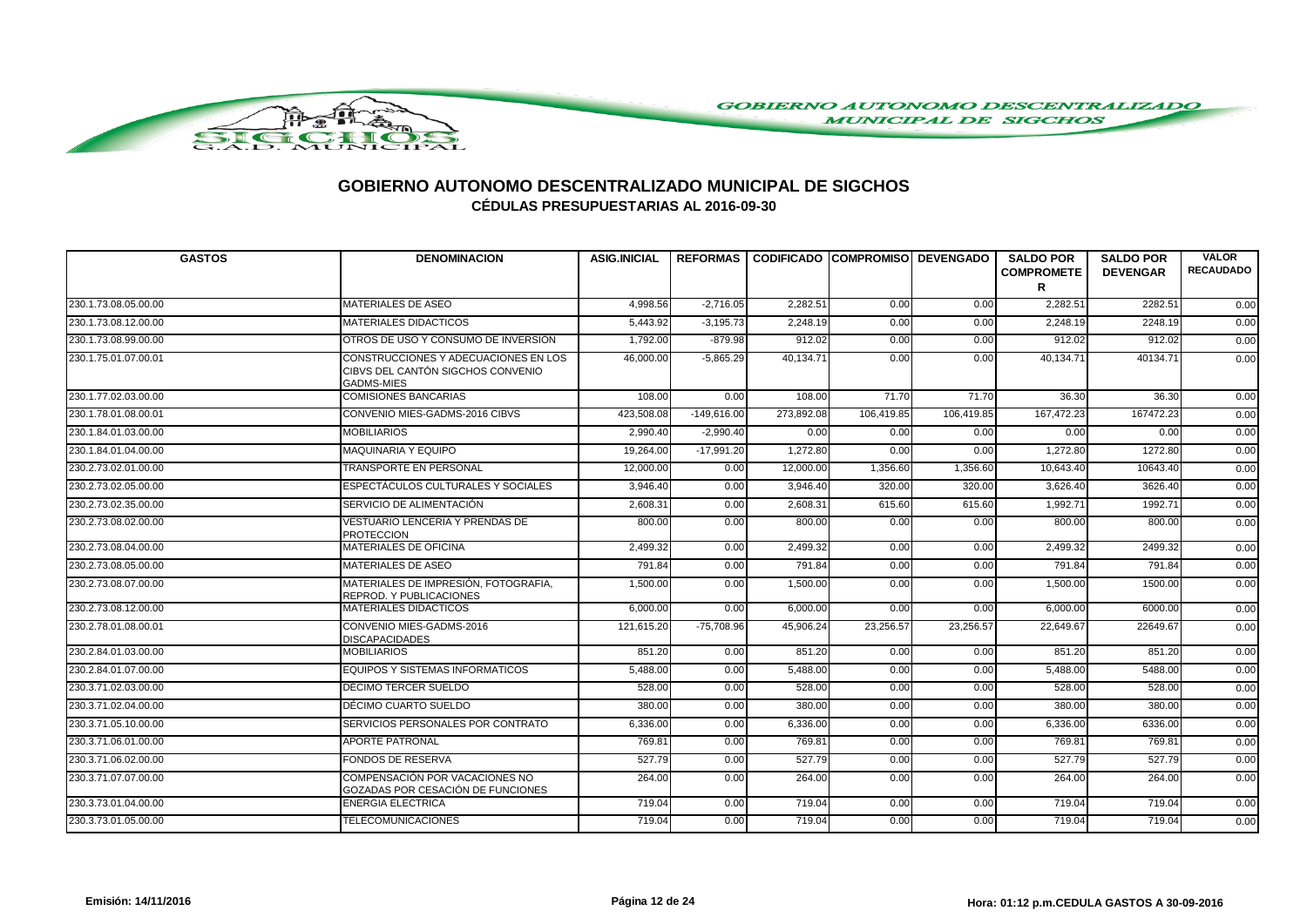

| <b>GASTOS</b>        | <b>DENOMINACION</b>                                                                                                            | <b>ASIG.INICIAL</b> |              |           | REFORMAS I CODIFICADO ICOMPROMISOI DEVENGADO |          | <b>SALDO POR</b><br><b>COMPROMETE</b><br>R | <b>SALDO POR</b><br><b>DEVENGAR</b> | <b>VALOR</b><br><b>RECAUDADO</b> |
|----------------------|--------------------------------------------------------------------------------------------------------------------------------|---------------------|--------------|-----------|----------------------------------------------|----------|--------------------------------------------|-------------------------------------|----------------------------------|
| 230.3.73.02.01.00.00 | <b>TRANSPORTE DE PERSONAL</b>                                                                                                  | 1,200.00            | $-1,199.92$  | 0.08      | 0.00                                         | 0.00     | 0.08                                       | 0.08                                | 0.00                             |
| 230.3.73.02.05.00.00 | <b>ESPECTÁCULOS CULTURALES Y SOCIALES</b>                                                                                      | 3,000.00            | $-947.12$    | 2,052.88  | 420.00                                       | 420.00   | 1,632.88                                   | 1632.88                             | 0.00                             |
| 230.3.73.02.09.00.00 | SERVICIOS DE ASEO; VESTIMENTA DE<br>TRABAJO; FUMIGACIÓN, DESINFECCIÓN Y<br>LIMPIEZA DE LAS INSTALACIONES DEL SECTOR<br>PÚBLICO | 6,000.00            | 0.00         | 6,000.00  | 0.00                                         | 0.00     | 6,000.00                                   | 6000.00                             | 0.00                             |
| 230.3.73.02.35.00.00 | SERVICIO DE ALIMENTACIÓN                                                                                                       | 54,750.00           | 194.88       | 54,944.88 | 0.00                                         | 0.00     | 54.944.88                                  | 54944.88                            | 0.00                             |
| 230.3.73.02.99.00.00 | OTROS SERVICIOS                                                                                                                | 4,000.00            | $-194.88$    | 3,805.12  | 0.00                                         | 0.00     | 3,805.12                                   | 3805.12                             | 0.00                             |
| 230.3.73.04.04.00.00 | MAQUINARIAS Y EQUIPOS (INSTALACIÓN,<br>MANTENIMIENTO Y REPARACIONES)                                                           | 403.20              | 0.00         | 403.20    | 0.00                                         | 0.00     | 403.20                                     | 403.20                              | 0.00                             |
| 230.3.73.05.02.00.00 | EDIFICIOS, LOCALES, RESIDENCIAS,<br>PARQUEADEROS, CASILLEROS JUDICIALES Y<br><b>BANCARIOS (ARRENDAMIENTOS)</b>                 | 0.00                | 2,147.04     | 2,147.04  | 0.00                                         | 0.00     | 2,147.04                                   | 2147.04                             | 0.00                             |
| 230.3.73.08.04.00.00 | <b>MATERIALES DE OFICINA</b>                                                                                                   | 2,045.22            | 0.00         | 2,045.22  | 0.00                                         | 0.00     | 2,045.22                                   | 2045.22                             | 0.00                             |
| 230.3.73.08.05.00.00 | <b>MATERIALES DE ASEO</b>                                                                                                      | 3,851.40            | 0.00         | 3,851.40  | 0.00                                         | 0.00     | 3,851.40                                   | 3851.40                             | 0.00                             |
| 230.3.73.08.07.00.00 | MATERIALES DE IMPRESIÓN, FOTOGRAFIA,<br>REPROD. Y PUBLICACIONES                                                                | 358.40              | 0.00         | 358.40    | 0.00                                         | 0.00     | 358.40                                     | 358.40                              | 0.00                             |
| 230.3.73.08.12.00.00 | <b>MATERIALES DIDACTICOS</b>                                                                                                   | 5,115.84            | $-1,212.96$  | 3,902.88  | 0.00                                         | 0.00     | 3,902.88                                   | 3902.88                             | 0.00                             |
| 230.3.73.08.20.00.00 | OTROS DE USO Y CONSUMO DE INVERSIÓN                                                                                            | 1,500.00            | 0.00         | 1,500.00  | 0.00                                         | 0.00     | 1,500.00                                   | 1500.00                             | 0.00                             |
| 230.3.78.01.08.00.01 | CONVENIO MIES-GADMS-2016 GERONTOLOGIA                                                                                          | 120.137.52          | $-41.423.52$ | 78.714.00 | 7,899.06                                     | 7.899.06 | 70.814.94                                  | 70814.94                            | 0.00                             |
| 230.4.71.02.03.00.00 | DÉCIMO TERCER SUELDO                                                                                                           | 156.00              | 0.00         | 156.00    | 0.00                                         | 0.00     | 156.00                                     | 156.00                              | 0.00                             |
| 230.4.71.05.10.00.00 | SERVICIOS PERSONALES POR CONTRATO                                                                                              | 1,872.00            | 0.00         | 1,872.00  | 0.00                                         | 0.00     | 1,872.00                                   | 1872.00                             | 0.00                             |
| 230.4.71.06.01.00.00 | <b>APORTE PATRONAL</b>                                                                                                         | 218.16              | 0.00         | 218.16    | 0.00                                         | 0.00     | 218.16                                     | 218.16                              | 0.00                             |
| 230.4.71.06.02.00.00 | <b>FONDOS DE RESERVA</b>                                                                                                       | 156.00              | 0.00         | 156.00    | 0.00                                         | 0.00     | 156.00                                     | 156.00                              | 0.00                             |
| 230.4.71.07.07.00.00 | COMPENSACIÓN POR VACACIONES NO<br>GOZADAS POR CESACIÓN DE FUNCIONES                                                            | 156.00              | 0.00         | 156.00    | 0.00                                         | 0.00     | 156.00                                     | 156.00                              | 0.00                             |
| 230.4.73.02.05.00.00 | ESPECTÁCULOS CULTURALES Y SOCIALES                                                                                             | 1,086.40            | 0.00         | 1,086.40  | 504.01                                       | 504.01   | 582.39                                     | 582.39                              | 0.00                             |
| 230.4.73.02.35.00.00 | SERVICIO DE ALIMENTACIÓN                                                                                                       | 394.80              | 0.00         | 394.80    | 126.00                                       | 126.00   | 268.80                                     | 268.80                              | 0.00                             |
| 230.4.73.05.02.00.00 | EDIFICIOS, LOCALES, RESIDENCIAS.<br>PARQUEADEROS, CASILLEROS JUDICIALES Y<br><b>BANCARIOS (ARRENDAMIENTOS)</b>                 | 0.00                | 1,212.96     | 1,212.96  | 0.00                                         | 0.00     | 1.212.96                                   | 1212.96                             | 0.00                             |
| 230.4.73.08.04.00.00 | <b>MATERIALES DE OFICINA</b>                                                                                                   | 270.08              | 0.00         | 270.08    | 0.00                                         | 0.00     | 270.08                                     | 270.08                              | 0.00                             |
| 230.4.73.08.07.00.00 | MATERIALES DE IMPRESIÓN, FOTOGRAFIA.<br>REPROD. Y PUBLICACIONES                                                                | 89.60               | 0.00         | 89.60     | 0.00                                         | 0.00     | 89.60                                      | 89.60                               | 0.00                             |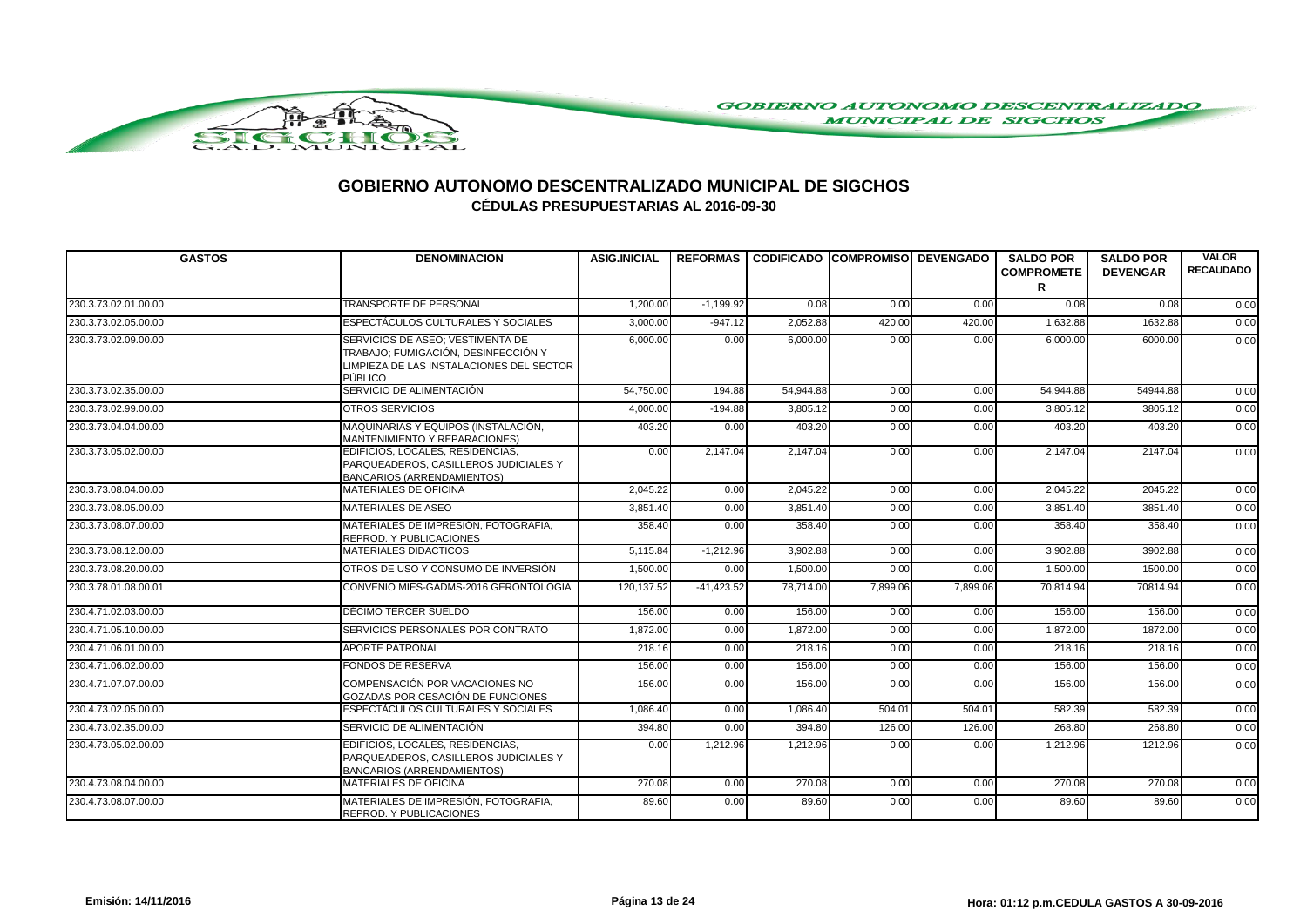

| <b>GASTOS</b>        | <b>DENOMINACION</b>                                                                                                                      | <b>ASIG.INICIAL</b> |              | REFORMAS I CODIFICADO ICOMPROMISOI DEVENGADO |           |           | <b>SALDO POR</b><br><b>COMPROMETE</b><br>R | <b>SALDO POR</b><br><b>DEVENGAR</b> | <b>VALOR</b><br><b>RECAUDADO</b> |
|----------------------|------------------------------------------------------------------------------------------------------------------------------------------|---------------------|--------------|----------------------------------------------|-----------|-----------|--------------------------------------------|-------------------------------------|----------------------------------|
| 230.4.73.08.12.00.00 | <b>MATERIALES DIDACTICOS</b>                                                                                                             | 599.99              | 0.00         | 599.99                                       | 0.00      | 0.00      | 599.99                                     | 599.99                              | 0.00                             |
| 230.4.78.01.08.00.01 | CONVENIO MIES-GADMS-2016 ETI                                                                                                             | 19,566.00           | 1,173.60     | 20,739.60                                    | 8,706.75  | 8,706.75  | 12,032.85                                  | 12032.85                            | 0.00                             |
| 310.0.51.01.05.00.00 | REMUNERACIONES UNIFICADAS                                                                                                                | 64,740.00           | 0.00         | 64,740.00                                    | 46,119.00 | 46,119.00 | 18,621.00                                  | 18621.00                            | 0.00                             |
| 310.0.51.02.03.00.00 | <b>DECIMO TERCER SUELDO</b>                                                                                                              | 8,964.46            | $-2,172.00$  | 6,792.46                                     | 0.00      | 0.00      | 6,792.46                                   | 6792.46                             | 0.00                             |
| 310.0.51.02.04.00.00 | DECIMO CUARTO SUELDO                                                                                                                     | 3.040.32            | $-760.08$    | 2.280.24                                     | 1.830.00  | 1.830.00  | 450.24                                     | 450.24                              | 0.00                             |
| 310.0.51.05.07.00.00 | <b>HONORARIOS</b>                                                                                                                        | 1,000.00            | 0.00         | 1,000.00                                     | 0.00      | 0.00      | 1,000.00                                   | 1000.00                             | 0.00                             |
| 310.0.51.05.10.00.00 | SERVICIOS PERSONALES POR CONTRATO                                                                                                        | 40,608.00           | $-28,032.00$ | 12,576.00                                    | 8,484.00  | 8,484.00  | 4,092.00                                   | 4092.00                             | 0.00                             |
| 310.0.51.05.12.00.00 | <b>SUBROGACIÓN</b>                                                                                                                       | 1,240.00            | 0.00         | 1,240.00                                     | 0.00      | 0.00      | 1,240.00                                   | 1240.00                             | 0.00                             |
| 310.0.51.05.13.00.00 | <b>ENCARGOS</b>                                                                                                                          | 1.240.00            | 0.00         | 1,240.00                                     | 0.00      | 0.00      | 1.240.00                                   | 1240.00                             | 0.00                             |
| 310.0.51.06.01.00.00 | <b>APORTE PATRONAL</b>                                                                                                                   | 12,405.93           | $-3,036.48$  | 9,369.45                                     | 4,591.62  | 4,591.62  | 4,777.83                                   | 4777.83                             | 0.00                             |
| 310.0.51.06.02.00.00 | <b>FONDOS DE RESERVA</b>                                                                                                                 | 8,870.45            | $-2,171.04$  | 6.699.41                                     | 5,402.18  | 5,402.18  | 1,297.23                                   | 1297.23                             | 0.00                             |
| 310.0.51.07.07.00.00 | COMPENSACIÓN POR VACACIONES                                                                                                              | 2,226.00            | 0.00         | 2,226.00                                     | 0.00      | 0.00      | 2,226.00                                   | 2226.00                             | 0.00                             |
| 310.0.53.02.04.00.00 | IMPRESION, REPRODUCCION Y PUBLICACIÓN                                                                                                    | 114.80              | 0.00         | 114.80                                       | 0.00      | 0.00      | 114.80                                     | 114.80                              | 0.00                             |
| 310.0.53.03.03.00.00 | VIATICOS Y SUBSISTENCIAS EN EL INTERIOR                                                                                                  | 480.00              | $-480.00$    | 0.00                                         | 0.00      | 0.00      | 0.00                                       | 0.00                                | 0.00                             |
| 310.0.53.06.03.00.00 | SERVICIO DE CAPACITACIÓN                                                                                                                 | 1,792.00            | $-1,792.00$  | 0.00                                         | 0.00      | 0.00      | 0.00                                       | 0.00                                | 0.00                             |
| 310.0.53.07.04.00.00 | MANTENIMIENTO Y REPARACIÓN DE EQUIPOS Y<br>SISTEMAS INFORMÁTICOS                                                                         | 1,120.00            | 0.00         | 1,120.00                                     | 0.00      | 0.00      | 1,120.00                                   | 1120.00                             | 0.00                             |
| 310.0.53.08.04.00.00 | <b>MATERIALES DE OFICINA</b>                                                                                                             | 1,357.84            | 0.00         | 1,357.84                                     | 0.00      | 0.00      | 1,357.84                                   | 1357.84                             | 0.00                             |
| 310.0.53.08.07.00.00 | MATERIALES DE IMPRESIÓN, FOT.REPR.                                                                                                       | 2,876.16            | 0.00         | 2,876.16                                     | 0.00      | 0.00      | 2,876.16                                   | 2876.16                             | 0.00                             |
| 310.0.53.08.13.00.00 | REPUESTOS Y ACCESORIOS                                                                                                                   | 246.40              | 0.00         | 246.40                                       | 0.00      | 0.00      | 246.40                                     | 246.40                              | 0.00                             |
| 310.0.53.16.01.00.00 | FONDOS DE REPOSICIÓN CAJAS CHICAS<br><b>INSTITUCIONALES</b>                                                                              | 16.80               | 0.00         | 16.80                                        | 0.00      | 0.00      | 16.80                                      | 16.80                               | 0.00                             |
| 310.0.73.06.05.00.01 | ESTUDIOS DE FACTIBILIDAD Y DISEÑO<br>DEFINITIVO PARA LA CONSTRUCCION DE<br>SURTIDORES DE COMBUSTIBLE PARA EL GAD<br>MUNICIPAL DE SIGCHOS | 0.00                | 15,000.00    | 15,000.00                                    | 0.00      | 0.00      | 15,000.00                                  | 15000.00                            | 0.00                             |
| 310.0.84.01.03.00.00 | <b>MOBILIARIOS</b>                                                                                                                       | 347.20              | 0.00         | 347.20                                       | 0.00      | 0.00      | 347.20                                     | 347.20                              | 0.00                             |
| 310.0.84.01.07.00.00 | <b>EQUIPOS, SISTEMAS Y PAQUETES</b><br><b>INFORMATICOS</b>                                                                               | 3,136.00            | 0.00         | 3,136.00                                     | 0.00      | 0.00      | 3,136.00                                   | 3136.00                             | 0.00                             |
| 320.0.56.02.01.00.00 | INTERESES CREDITO BEDE RELLENO<br><b>SANITARIO</b>                                                                                       | 70,556.10           | 0.00         | 70,556.10                                    | 42,567.55 | 42,567.55 | 27,988.55                                  | 27988.55                            | 0.00                             |
| 320.0.57.02.03.00.00 | <b>COMISIONES BANCARIAS</b>                                                                                                              | 100.00              | 400.00       | 500.00                                       | 411.56    | 411.56    | 88.44                                      | 88.44                               | 0.00                             |
| 320.0.63.12.99.00.00 | OTROS PRODUCTOS TERMINADOS                                                                                                               | 9,856.00            | $-9,856.00$  | 0.00                                         | 0.00      | 0.00      | 0.00                                       | 0.00                                | 0.00                             |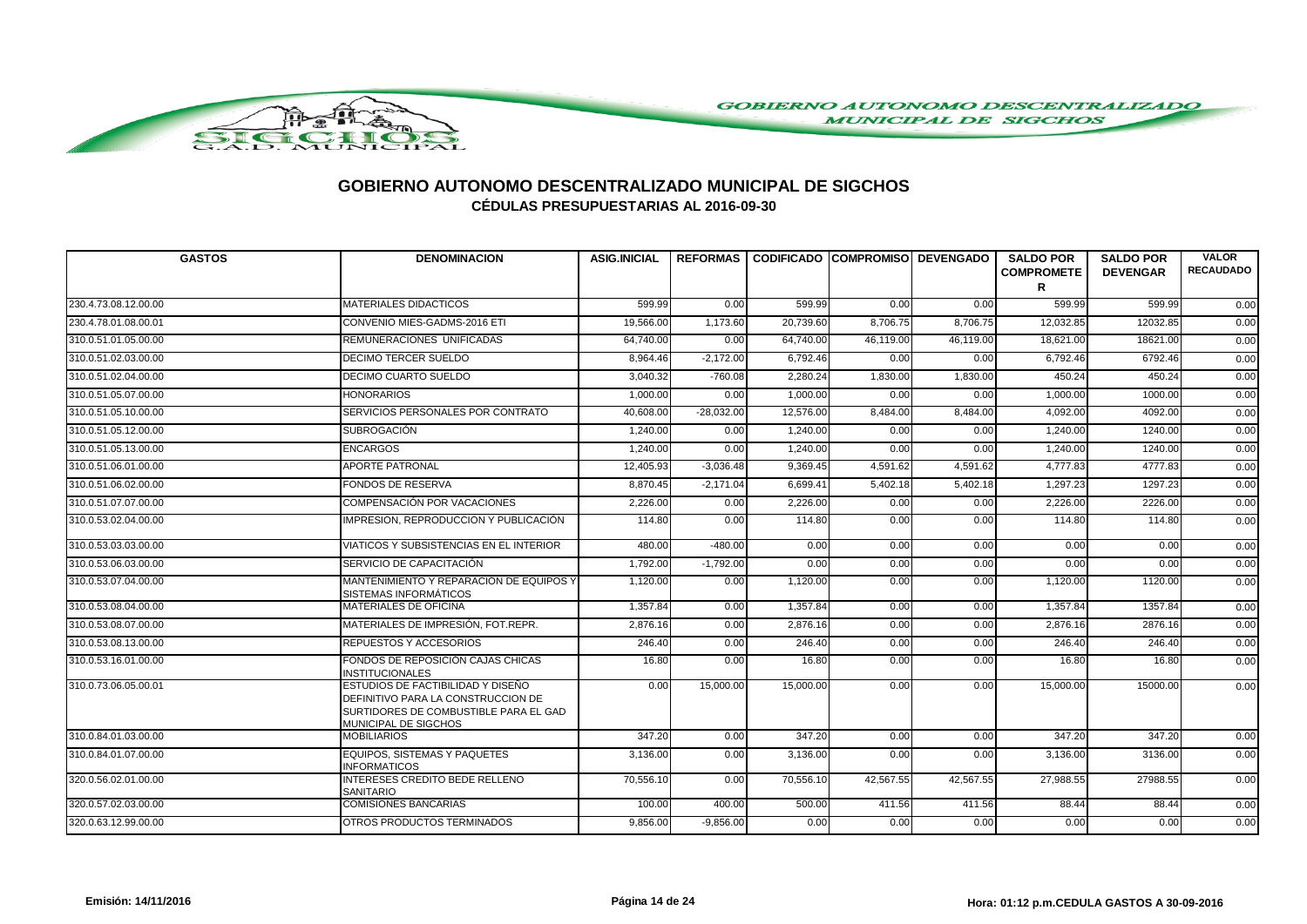

| <b>GASTOS</b>        | <b>DENOMINACION</b>                                                                                                                                                                                            | <b>ASIG.INICIAL</b> | <b>REFORMAS</b> |           | <b>CODIFICADO COMPROMISO DEVENGADO</b> |           | <b>SALDO POR</b><br><b>COMPROMETE</b><br>R | <b>SALDO POR</b><br><b>DEVENGAR</b> | <b>VALOR</b><br><b>RECAUDADO</b> |
|----------------------|----------------------------------------------------------------------------------------------------------------------------------------------------------------------------------------------------------------|---------------------|-----------------|-----------|----------------------------------------|-----------|--------------------------------------------|-------------------------------------|----------------------------------|
| 320.0.71.01.05.00.00 | REMUNERACIONES UNIFICADAS                                                                                                                                                                                      | 38,544.00           | 0.00            | 38,544.00 | 28,908.00                              | 28,908.00 | 9,636.00                                   | 9636.00                             | 0.00                             |
| 320.0.71.01.06.00.00 | <b>SALARIOS UNIFICADOS</b>                                                                                                                                                                                     | 76,418.00           | $-12,480.00$    | 63,938.00 | 44,764.00                              | 44,764.00 | 19,174.00                                  | 19174.00                            | 0.00                             |
| 320.0.71.02.03.00.00 | DÉCIMO TERCER SUELDO                                                                                                                                                                                           | 9,765.71            | 0.00            | 9,765.71  | 308.17                                 | 308.17    | 9,457.54                                   | 9457.54                             | 0.00                             |
| 320.0.71.02.04.00.00 | DÉCIMO CUARTO SUELDO                                                                                                                                                                                           | 5,320.00            | 0.00            | 5,320.00  | 4,148.00                               | 4,148.00  | 1,172.00                                   | 1172.00                             | 0.00                             |
| 320.0.71.03.04.00.00 | COMPENSACIÓN POR TRANSPORTE                                                                                                                                                                                    | 1.947.00            | 0.00            | 1,947.00  | 1,253.80                               | 1,253.80  | 693.20                                     | 693.20                              | 0.00                             |
| 320.0.71.03.06.00.00 | COMPENSACIÓN POR ALIMENTACIÓN                                                                                                                                                                                  | 13,018.50           | 0.00            | 13,018.50 | 8,530.25                               | 8,530.25  | 4,488.25                                   | 4488.25                             | 0.00                             |
| 320.0.71.04.01.00.00 | POR CARGAS FAMILIARES                                                                                                                                                                                          | 2.037.80            | 0.00            | 2.037.80  | 1,160.22                               | 1,160.22  | 877.58                                     | 877.58                              | 0.00                             |
| 320.0.71.04.08.00.00 | POR ANTIGÜEDAD                                                                                                                                                                                                 | 878.56              | 0.00            | 878.56    | 682.51                                 | 682.51    | 196.05                                     | 196.05                              | 0.00                             |
| 320.0.71.05.07.00.00 | <b>HONORARIOS</b>                                                                                                                                                                                              | 1,000.00            | 0.00            | 1,000.00  | 0.00                                   | 0.00      | 1,000.00                                   | 1000.00                             | 0.00                             |
| 320.0.71.05.10.00.00 | SERVICIOS PERSONALES POR CONTRATO                                                                                                                                                                              | 0.00                | 2,635.00        | 2,635.00  | 1,054.00                               | 1,054.00  | 1,581.00                                   | 1581.00                             | 0.00                             |
| 320.0.71.05.12.00.00 | SUBROGACIÓN                                                                                                                                                                                                    | 1,240.00            | 0.00            | 1,240.00  | 0.00                                   | 0.00      | 1,240.00                                   | 1240.00                             | 0.00                             |
| 320.0.71.05.13.00.00 | <b>ENCARGOS</b>                                                                                                                                                                                                | 1,240.00            | 0.00            | 1,240.00  | 0.00                                   | 0.00      | 1,240.00                                   | 1240.00                             | 0.00                             |
| 320.0.71.06.01.00.00 | <b>APORTE PATRONAL</b>                                                                                                                                                                                         | 13.980.33           | 0.00            | 13.980.33 | 6,710.34                               | 6,710.34  | 7.269.99                                   | 7269.99                             | 0.00                             |
| 320.0.71.06.02.00.00 | FONDOS DE RESERVA                                                                                                                                                                                              | 9.642.50            | 0.00            | 9,642.50  | 5,244.28                               | 5,244.28  | 4.398.22                                   | 4398.22                             | 0.00                             |
| 320.0.71.07.04.00.00 | COMPENSACIÓN POR DESAHUCIO                                                                                                                                                                                     | 1,040.00            | 0.00            | 1,040.00  | 129.50                                 | 129.50    | 910.50                                     | 910.50                              | 0.00                             |
| 320.0.71.07.07.00.00 | COMPENSACIÓN POR VACACIONES                                                                                                                                                                                    | 2,226.00            | 0.00            | 2,226.00  | 224.47                                 | 224.47    | 2,001.53                                   | 2001.53                             | 0.00                             |
| 320.0.73.01.04.00.00 | <b>ENERGIA ELECTRICA</b>                                                                                                                                                                                       | 403.20              | 0.00            | 403.20    | 315.58                                 | 315.58    | 87.62                                      | 87.62                               | 0.00                             |
| 320.0.73.02.02.00.00 | <b>FLETES Y MANIOBRAS</b>                                                                                                                                                                                      | 14,149.63           | 0.00            | 14,149.63 | 6,104.00                               | 6,104.00  | 8,045.63                                   | 8045.63                             | 0.00                             |
| 320.0.73.02.04.00.00 | EDICIÓN, IMPRESIÓN, REPRODUCCIÓN,<br>PUBLICACIONES, SUSCRIPCIONES,<br>FOTOCOPIADO, TRADUCCIÓN, EMPASTADO,<br>ENMARCACIÓN, SERIGRAFÍA, FOTOGRAFÍA,<br>CARNETIZACIÓN, FILMACIÓN E IMÁGENES<br><b>SATELITALES</b> | 27.72               | 0.00            | 27.72     | 0.00                                   | 0.00      | 27.72                                      | 27.72                               | 0.00                             |
| 320.0.73.03.03.00.00 | VIATICOS Y SUBSISTENCIAS EN EL INTERIOR                                                                                                                                                                        | 160.00              | $-160.00$       | 0.00      | 0.00                                   | 0.00      | 0.00                                       | 0.00                                | 0.00                             |
| 320.0.73.04.05.00.00 | CONTRATO MANTENIMIENTO CORRECTIVO DE<br>VEHICULOS AÑO 2015                                                                                                                                                     | 3,920.00            | 0.00            | 3,920.00  | 3,099.04                               | 3,099.04  | 820.96                                     | 820.96                              | 0.00                             |
| 320.0.73.04.05.00.01 | MANTENIMIENTO Y REPARACION DE<br>VEHICULOS                                                                                                                                                                     | 8.002.40            | 0.00            | 8,002.40  | 148.00                                 | 148.00    | 7,854.40                                   | 7854.40                             | 0.00                             |
| 320.0.73.06.01.00.01 | CONSULTORIA ESTUDIO PLANTA TRATAMIENTO<br>CAMAL MUNICIPAL (ARRASTRE 2015)                                                                                                                                      | 23,520.00           | 0.00            | 23,520.00 | 22,344.00                              | 22,344.00 | 1,176.00                                   | 1176.00                             | 0.00                             |
| 320.0.73.06.01.00.02 | CONSULTORIA ESTUDIO RELLENO LAS PAMPAS<br>PALO QUEMADO (ARRASTRE 2015)                                                                                                                                         | 39,200.00           | 0.00            | 39,200.00 | 0.00                                   | 0.00      | 39,200.00                                  | 39200.00                            | 0.00                             |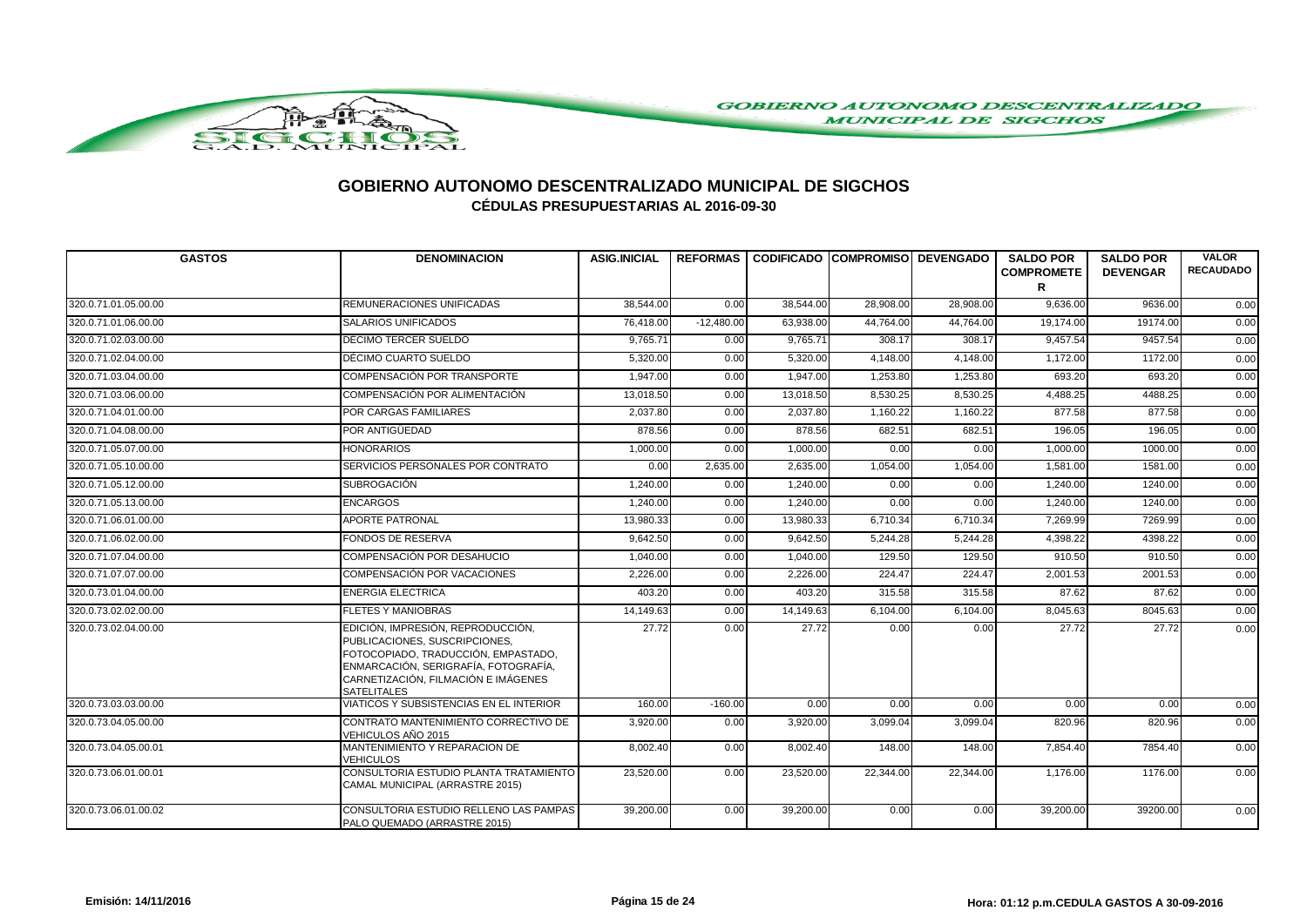

| <b>GASTOS</b>        | <b>DENOMINACION</b>                                                                                                                           | <b>ASIG.INICIAL</b> |              |            |            | REFORMAS   CODIFICADO   COMPROMISO   DEVENGADO | <b>SALDO POR</b><br><b>COMPROMETE</b> | <b>SALDO POR</b><br><b>DEVENGAR</b> | <b>VALOR</b><br><b>RECAUDADO</b> |
|----------------------|-----------------------------------------------------------------------------------------------------------------------------------------------|---------------------|--------------|------------|------------|------------------------------------------------|---------------------------------------|-------------------------------------|----------------------------------|
|                      |                                                                                                                                               |                     |              |            |            |                                                | R                                     |                                     |                                  |
| 320.0.73.06.04.00.00 | FISCALIZACION DEL CIERRE TECNICO DEL<br>BOTADERO DE BASURA Y CONSTRUCCION DEL<br>RELLENO SANITARIO DE LA CIUDAD DE<br>SIGCHOS (ARRASTRE 2015) | 27,559.25           | 14,104.75    | 41,664.00  | 33,345.35  | 33,345.35                                      | 8,318.65                              | 8318.65                             | 0.00                             |
| 320.0.73.06.05.00.01 | ESTUDIOS DE IMPACTO AMBIENTAL PARA LA<br><b>ESTACIÓN DE COMBUSTIBLE</b>                                                                       | 15,000.00           | $-15,000.00$ | 0.00       | 0.00       | 0.00                                           | 0.00                                  | 0.00                                | 0.00                             |
| 320.0.73.08.02.00.00 | <b>VESTUARIO LENCERIA Y PRENDAS DE</b><br><b>PROTECCION</b>                                                                                   | 2,028.00            | 0.00         | 2,028.00   | 821.71     | 821.71                                         | 1,206.29                              | 1206.29                             | 0.00                             |
| 320.0.73.08.03.00.00 | <b>COMBUSTIBLES Y LUBRICANTES</b>                                                                                                             | 6,917.30            | 0.00         | 6,917.30   | 3,659.49   | 3,659.49                                       | 3,257.81                              | 3257.81                             | 0.00                             |
| 320.0.73.08.04.00.00 | <b>MATERIALES DE OFICINA</b>                                                                                                                  | 356.33              | 0.00         | 356.33     | 0.00       | 0.00                                           | 356.33                                | 356.33                              | 0.00                             |
| 320.0.73.08.05.00.00 | SUMINISTROS DE ASEO                                                                                                                           | 0.00                | 0.00         | 0.00       | 0.00       | 0.00                                           | 0.00                                  | 0.00                                | 0.00                             |
| 320.0.73.08.06.00.00 | <b>HERRAMIENTAS</b>                                                                                                                           | 407.96              | 0.00         | 407.96     | 407.96     | 407.96                                         | 0.00                                  | 0.00                                | 0.00                             |
| 320.0.73.08.07.00.00 | MATERIALES DE IMPRESIÓN, FOTOGRAFIA,<br>REPROD.                                                                                               | 3,360.00            | 0.00         | 3,360.00   | 0.00       | 0.00                                           | 3,360.00                              | 3360.00                             | 0.00                             |
| 320.0.73.08.10.00.00 | DISPOSITIVOS MEDICOS PARA LABORATORIO                                                                                                         | 0.00                | 0.00         | 0.00       | 0.00       | 0.00                                           | 0.00                                  | 0.00                                | 0.00                             |
| 320.0.73.08.11.00.00 | <b>INSUMOS, BIENES, MATERIALES Y</b><br>SUMINISTROS PARA LA CONSTRUCCION                                                                      | 235.20              | 0.00         | 235.20     | 0.00       | 0.00                                           | 235.20                                | 235.20                              | 0.00                             |
| 320.0.73.08.13.00.00 | <b>REPUESTOS Y ACCESORIOS-CONTRATO</b><br>MENTENIMIENTO CORRECTIVO AÑO 2015                                                                   | 616.00              | 0.00         | 616.00     | 35.84      | 35.84                                          | 580.16                                | 580.16                              | 0.00                             |
| 320.0.73.08.13.00.01 | <b>REPUESTOS Y ACCESORIOS</b>                                                                                                                 | 6,124.16            | 0.00         | 6,124.16   | 1,282.50   | 1,282.50                                       | 4,841.66                              | 4841.66                             | 0.00                             |
| 320.0.73.08.19.00.00 | ADQUISICIÓN DE ACCESORIOS E INSUMOS<br>QUÍMICOS Y ORGÁNICOS                                                                                   | 4,712.00            | 0.00         | 4,712.00   | 4,271.75   | 4,271.75                                       | 440.25                                | 440.25                              | 0.00                             |
| 320.0.73.08.99.00.00 | OTROS DE USO Y CONSUMO DE INVERSION                                                                                                           | 0.00                | 9,856.00     | 9,856.00   | 0.00       | 0.00                                           | 9,856.00                              | 9856.00                             | 0.00                             |
| 320.0.73.16.01.00.00 | FONDOS DE REPOSICIÓN CAJAS CHICAS EN<br>PROYECTOS Y PROGRAMAS DE INVERSIÓN                                                                    | 56.00               | 0.00         | 56.00      | 0.00       | 0.00                                           | 56.00                                 | 56.00                               | 0.00                             |
| 320.0.75.01.07.00.01 | CIERRE TECNICO DEL BOTADERO DE BASURA Y<br>CONSTRUCCION DEL RELLENO SANITARIO DE<br>LA CIUDAD DE SIGCHOS (ARRASTRE 2015)                      | 745,317.20          | 11,963.86    | 757,281.06 | 495.332.11 | 495,202.75                                     | 261,948.95                            | 262078.31                           | 0.00                             |
| 320.0.77.01.02.00.00 | <b>LICENCIAS AMBIENTALES</b>                                                                                                                  | 2,500.00            | 0.00         | 2,500.00   | 720.00     | 720.00                                         | 1,780.00                              | 1780.00                             | 0.00                             |
| 320.0.77.01.02.00.01 | SOCIALIZACION MAE                                                                                                                             | 1,000.00            | 0.00         | 1,000.00   | 0.00       | 0.00                                           | 1,000.00                              | 1000.00                             | 0.00                             |
| 320.0.77.01.02.00.02 | <b>MATRICULACION VEHICULAR</b>                                                                                                                | 1,300.00            | 0.00         | 1.300.00   | 142.00     | 142.00                                         | 1.158.00                              | 1158.00                             | 0.00                             |
| 320.0.77.02.01.00.00 | <b>SEGUROS</b>                                                                                                                                | 150.00              | 0.00         | 150.00     | 0.00       | 0.00                                           | 150.00                                | 150.00                              | 0.00                             |
| 320.0.96.02.01.00.00 | CREDITO BEDE CAPITAL RELLENO SANITARIO                                                                                                        | 70,104.98           | 0.00         | 70,104.98  | 39,749.65  | 39,749.65                                      | 30,355.33                             | 30355.33                            | 0.00                             |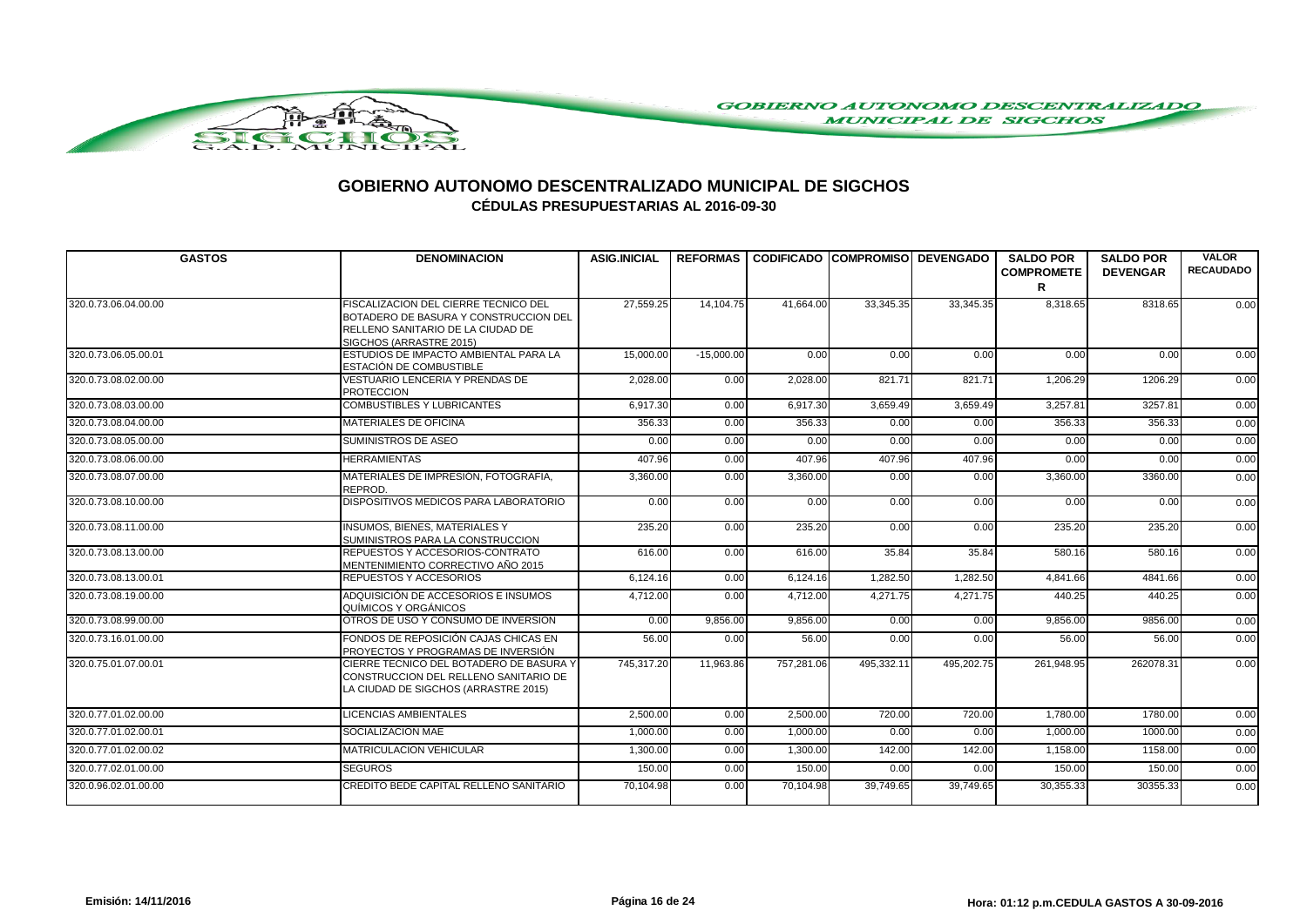

| <b>GASTOS</b>        | <b>DENOMINACION</b>                                                                                                        | <b>ASIG.INICIAL</b> |            |            | REFORMAS CODIFICADO COMPROMISO DEVENGADO |           | <b>SALDO POR</b><br><b>COMPROMETE</b> | <b>SALDO POR</b><br><b>DEVENGAR</b> | <b>VALOR</b><br><b>RECAUDADO</b> |
|----------------------|----------------------------------------------------------------------------------------------------------------------------|---------------------|------------|------------|------------------------------------------|-----------|---------------------------------------|-------------------------------------|----------------------------------|
|                      |                                                                                                                            |                     |            |            |                                          |           | R                                     |                                     |                                  |
| 330.0.56.02.01.00.01 | INTERESES CREDITO PARA ESTUDIOS DEL<br>SISTEMA DE AGUA DE LA CIUDAD DE SIGCHOS                                             | 2,147.41            | 0.00       | 2,147.41   | 1,460.69                                 | 1,460.69  | 686.72                                | 686.72                              | 0.00                             |
| 330.0.56.02.01.00.02 | INTERESES CREDITO PARA AGUA POTABLE DE<br>LA CIUDAD DE SIGCHOS                                                             | 141.112.10          | 0.00       | 141,112.10 | 0.00                                     | 0.00      | 141.112.10                            | 141112.10                           | 0.00                             |
| 330.0.57.02.03.00.00 | <b>COMISIONES BANCARIAS</b>                                                                                                | 100.00              | 0.00       | 100.00     | 52.89                                    | 52.89     | 47.11                                 | 47.11                               | 0.00                             |
| 330.0.71.01.05.00.00 | REMUNERACIONES UNIFICADAS                                                                                                  | 8,100.00            | 0.00       | 8.100.00   | 6,075.00                                 | 6,075.00  | 2,025.00                              | 2025.00                             | 0.00                             |
| 330.0.71.01.06.00.00 | SALARIOS UNIFICADOS                                                                                                        | 26,160.00           | 0.00       | 26,160.00  | 19,836.00                                | 19,836.00 | 6,324.00                              | 6324.00                             | 0.00                             |
| 330.0.71.02.03.00.00 | <b>DECIMO TERCER SUELDO</b>                                                                                                | 3,941.00            | 0.00       | 3,941.00   | 544.17                                   | 544.17    | 3,396.83                              | 3396.83                             | 0.00                             |
| 330.0.71.02.04.00.00 | DECIMO CUARTO SUELDO                                                                                                       | 2,280.00            | 0.00       | 2.280.00   | 1,921.50                                 | 1.921.50  | 358.50                                | 358.50                              | 0.00                             |
| 330.0.71.03.04.00.00 | COMPENSACIÓN POR TRANSPORTE                                                                                                | 595.90              | 0.00       | 595.90     | 385.30                                   | 385.30    | 210.60                                | 210.60                              | 0.00                             |
| 330.0.71.03.06.00.00 | COMPENSACIÓN POR ALIMENTACIÓN                                                                                              | 3,941.25            | 0.00       | 3,941.25   | 2,591.75                                 | 2,591.75  | 1,349.50                              | 1349.50                             | 0.00                             |
| 330.0.71.04.01.00.00 | <b>POR CARGAS FAMILIARES</b>                                                                                               | 766.10              | 0.00       | 766.10     | 375.86                                   | 375.86    | 390.24                                | 390.24                              | 0.00                             |
| 330.0.71.04.08.00.00 | POR ANTIGÜEDAD                                                                                                             | 456.05              | 0.00       | 456.05     | 361.00                                   | 361.00    | 95.05                                 | 95.05                               | 0.00                             |
| 330.0.71.05.10.00.00 | SERVICIOS PERSONALES POR CONTRATO                                                                                          | 13,032.00           | 0.00       | 13,032.00  | 8,688.00                                 | 8,688.00  | 4,344.00                              | 4344.00                             | 0.00                             |
| 330.0.71.06.01.00.00 | <b>APORTE PATRONAL</b>                                                                                                     | 5,587.87            | 0.00       | 5,587.87   | 2,535.99                                 | 2,535.99  | 3,051.88                              | 3051.88                             | 0.00                             |
| 330.0.71.06.02.00.00 | <b>FONDOS DE RESERVA</b>                                                                                                   | 3.903.44            | 0.00       | 3,903.44   | 1,755.87                                 | 1,755.87  | 2,147.57                              | 2147.57                             | 0.00                             |
| 330.0.71.07.04.00.00 | COMPENSACIÓN POR DESAHUCIO                                                                                                 | 1,000.00            | 0.00       | 1.000.00   | 0.00                                     | 0.00      | 1,000.00                              | 1000.00                             | 0.00                             |
| 330.0.73.01.04.00.00 | <b>ENERGIA ELECTRICA</b>                                                                                                   | 1,008.00            | 0.00       | 1,008.00   | 85.59                                    | 85.59     | 922.41                                | 922.41                              | 0.00                             |
| 330.0.73.04.05.00.00 | MANTENIMIENTO Y REPARACION DE<br><b>VEHICULOS</b>                                                                          | 2,016.00            | 0.00       | 2,016.00   | 33.00                                    | 33.00     | 1,983.00                              | 1983.00                             | 0.00                             |
| 330.0.73.06.01.00.10 | ESTUDIO DEL SISTEMA DE AGUA Y<br>ALCANTARILLADO PARA EL RECINTO<br>GALAPAGOS DE LA PARROQUIA LAS PAMPAS<br>(ARRASTRE 2015) | 25,200.00           | 0.00       | 25,200.00  | 0.00                                     | 0.00      | 25.200.00                             | 25200.00                            | 0.00                             |
| 330.0.73.06.04.00.01 | FISCALIZACION CONSTRUCCION DEL SISTEMA<br>INTEGRAL DE AGUA GUAYAMA SAN PEDRO                                               | 0.00                | 17,885.28  | 17,885.28  | 17,761.20                                | 0.00      | 124.08                                | 17885.28                            | 0.00                             |
| 330.0.73.06.04.00.02 | <b>FISCALIZACION CONSTRUCCION DEL SISTEMA</b><br>DE AGUA POTABLE DE LA CIUDAD DE SIGCHOS                                   | 0.00                | 100,584.00 | 100,584.00 | 0.00                                     | 0.00      | 100,584.00                            | 100584.00                           | 0.00                             |
| 330.0.73.06.05.00.00 | ESTUDIOS Y DISEÑOS DEFINITIVOS DEL<br>SISTEMA DE AGUA POTABLE PARA LA CIUDAD<br>DE SIGCHOS (ARRASTRE 2015)                 | 26,028.80           | 126.71     | 26,155.51  | 23,680.16                                | 23,680.16 | 2,475.35                              | 2475.35                             | 0.00                             |
| 330.0.73.06.05.00.01 | ESTUDIO DE AGUA PARA LA COMUNIDAD DE<br><b>AZACHE</b>                                                                      | 25,000.00           | 440.00     | 25,440.00  | 24,640.00                                | 18,810.00 | 800.00                                | 6630.00                             | 0.00                             |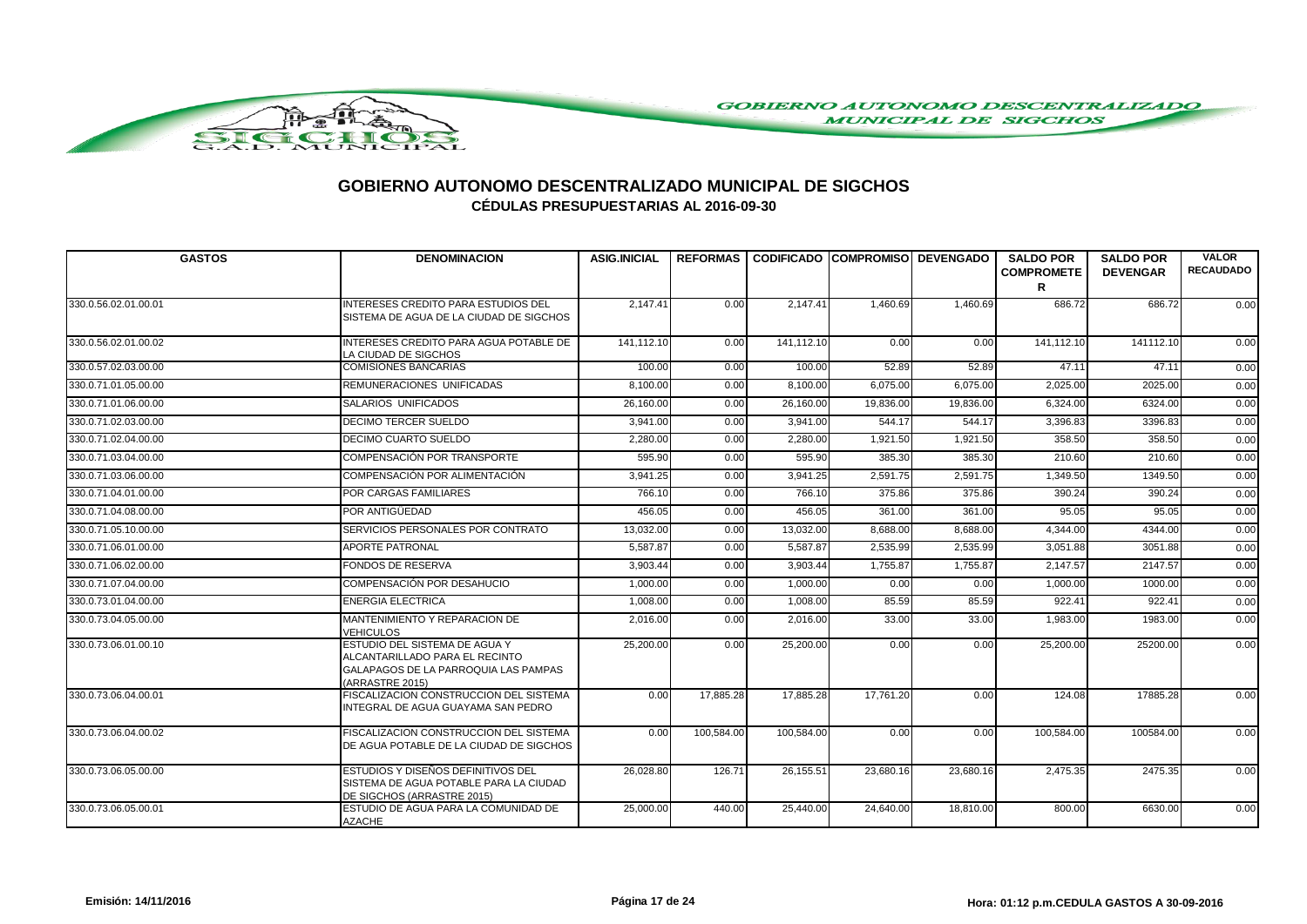

| <b>GASTOS</b>        | <b>DENOMINACION</b>                                                                                                                  | <b>ASIG.INICIAL</b> |              |              |            | REFORMAS   CODIFICADO   COMPROMISO   DEVENGADO | <b>SALDO POR</b><br><b>COMPROMETE</b> | <b>SALDO POR</b><br><b>DEVENGAR</b> | <b>VALOR</b><br><b>RECAUDADO</b> |
|----------------------|--------------------------------------------------------------------------------------------------------------------------------------|---------------------|--------------|--------------|------------|------------------------------------------------|---------------------------------------|-------------------------------------|----------------------------------|
|                      |                                                                                                                                      |                     |              |              |            |                                                | R                                     |                                     |                                  |
| 330.0.73.06.05.00.02 | ESTUDIO DE AGUA PARA LA COMUNIDAD DE<br><b>GUANTUALO</b>                                                                             | 25,000.00           | 0.00         | 25,000.00    | 24,414.24  | 0.00                                           | 585.76                                | 25000.00                            | 0.00                             |
| 330.0.73.08.02.00.00 | VESTUARIO LENCERIA Y PRENDAS DE<br><b>PROTECCION</b>                                                                                 | 676.00              | 0.00         | 676.00       | 328.68     | 328.68                                         | 347.32                                | 347.32                              | 0.00                             |
| 330.0.73.08.03.00.00 | <b>COMBUSTIBLES Y LUBRICANTES</b>                                                                                                    | 575.68              | 1,500.00     | 2,075.68     | 484.18     | 484.18                                         | 1,591.50                              | 1591.50                             | 0.00                             |
| 330.0.73.08.04.00.00 | <b>MATERIALES DE OFICINA</b>                                                                                                         | 52.79               | 0.00         | 52.79        | 0.00       | 0.00                                           | 52.79                                 | 52.79                               | 0.00                             |
| 330.0.73.08.05.00.00 | MATERIALES DE ASEO                                                                                                                   | 0.00                | 0.00         | 0.00         | 0.00       | 0.00                                           | 0.00                                  | 0.00                                | 0.00                             |
| 330.0.73.08.06.00.00 | <b>HERRAMIENTAS</b>                                                                                                                  | 164.64              | 0.00         | 164.64       | 164.64     | 164.64                                         | 0.00                                  | 0.00                                | 0.00                             |
| 330.0.73.08.07.00.00 | MATERIALES DE IMPRESIÓN, FOTOGRAFIA,<br>REPROD.                                                                                      | 376.32              | 0.00         | 376.32       | 0.00       | 0.00                                           | 376.32                                | 376.32                              | 0.00                             |
| 330.0.73.08.11.00.00 | <b>INSUMOS, BIENES, MATERIALES Y</b><br>SUMINISTROS PARA LA CONSTRUCCION                                                             | 6,712.83            | 0.00         | 6,712.83     | 0.00       | 0.00                                           | 6,712.83                              | 6712.83                             | 0.00                             |
| 330.0.73.08.13.00.00 | REPUESTOS Y ACCESORIOS                                                                                                               | 2,724.96            | 0.00         | 2,724.96     | 751.81     | 751.81                                         | 1,973.15                              | 1973.15                             | 0.00                             |
| 330.0.73.08.19.00.00 | ADQUISICION DE ACCESORIOS E INSUMOS<br>QUIMICOS Y ORGANICOS                                                                          | 3,057.60            | 0.00         | 3,057.60     | 2,349.36   | 2,349.36                                       | 708.24                                | 708.24                              | 0.00                             |
| 330.0.73.16.01.00.00 | FONDOS DE REPOSICIÓN CAJAS CHICAS EN<br>PROYECTOS Y PROGRAMAS DE INVERSIÓN                                                           | 112.00              | 0.00         | 112.00       | 0.00       | 0.00                                           | 112.00                                | 112.00                              | 0.00                             |
| 330.0.75.01.01.01.01 | CONSTRUCCIÓN DE CUBIERTAS PARA<br>PROTECCIÓN DE LOS TANQUES DE LOS<br>SISTEMAS DE AGUA POTABLE DEL CANTÓN<br>SIGCHOS (ARRASTRE 2015) | 6,000.00            | 0.00         | 6,000.00     | 0.00       | 0.00                                           | 6,000.00                              | 6000.00                             | 0.00                             |
| 330.0.75.01.01.01.02 | CONSTRUCCIÓN DEL SISTEMA DE AGUA<br>POTABLE DE LA CIUDAD DE SIGCHOS                                                                  | 2.400.000.00        | $-51.070.18$ | 2.348.929.82 | 0.00       | 0.00                                           | 2.348.929.82                          | 2348929.82                          | 0.00                             |
| 330.0.75.01.01.01.04 | <b>CONSTRUCCION DEL SISTEMA DE AGUA</b><br>COMUNIDAD CERRO AZUL                                                                      | 70.449.46           | 0.00         | 70.449.46    | 67.451.46  | 0.00                                           | 2,998.00                              | 70449.46                            | 0.00                             |
| 330.0.75.01.01.02.03 | CONSTRUCCIÓN DEL SISTEMA INTEGRAL DE<br>AGUA (GUAYAMA GRANDE, SAN PEDRO,<br>CHAUPI Y PILAPUCHIN)                                     | 447,003.70          | 43,125.10    | 490,128.80   | 439,925.44 | 9,535.94                                       | 50,203.36                             | 480592.86                           | 0.00                             |
| 330.0.75.01.03.01.01 | CONSTRUCCIÓN DE ALCANTARILLADO EN LA<br>CIUDAD DE SIGCHOS                                                                            | 58,210.00           | 0.00         | 58,210.00    | 0.00       | 0.00                                           | 58,210.00                             | 58210.00                            | 0.00                             |
| 330.0.75.01.03.01.04 | TERMINACIÓN DE LA PLANTA DE AGUAS<br>SERVIDAS PARA EL BARRIO YALÓ DE LA<br>CIUDAD DE SIGCHOS (ARRASTRE 2015)                         | 6,000.00            | 0.00         | 6,000.00     | 0.00       | 0.00                                           | 6,000.00                              | 6000.00                             | 0.00                             |
| 330.0.75.01.03.01.05 | CONSTRUCCION ALCANTARILALDO PLUVIAL EN<br>LA CALLE 14 DE NOVIEMBRE (ARRASTRE 2015)                                                   | 15,000.00           | $-56.55$     | 14,943.45    | 14,943.45  | 14,943.45                                      | 0.00                                  | 0.00                                | 0.00                             |
| 330.0.75.01.03.01.06 | CONSTRUCCIÓN DE RAMALES NUEVOS DE<br>ALCANTARILLADO SANITARIO DE LA CIUDAD DE<br>SIGCHOS (ARRASTRE 2015)                             | 20,000.00           | 0.00         | 20,000.00    | 19,984.69  | 19,984.69                                      | 15.31                                 | 15.31                               | 0.00                             |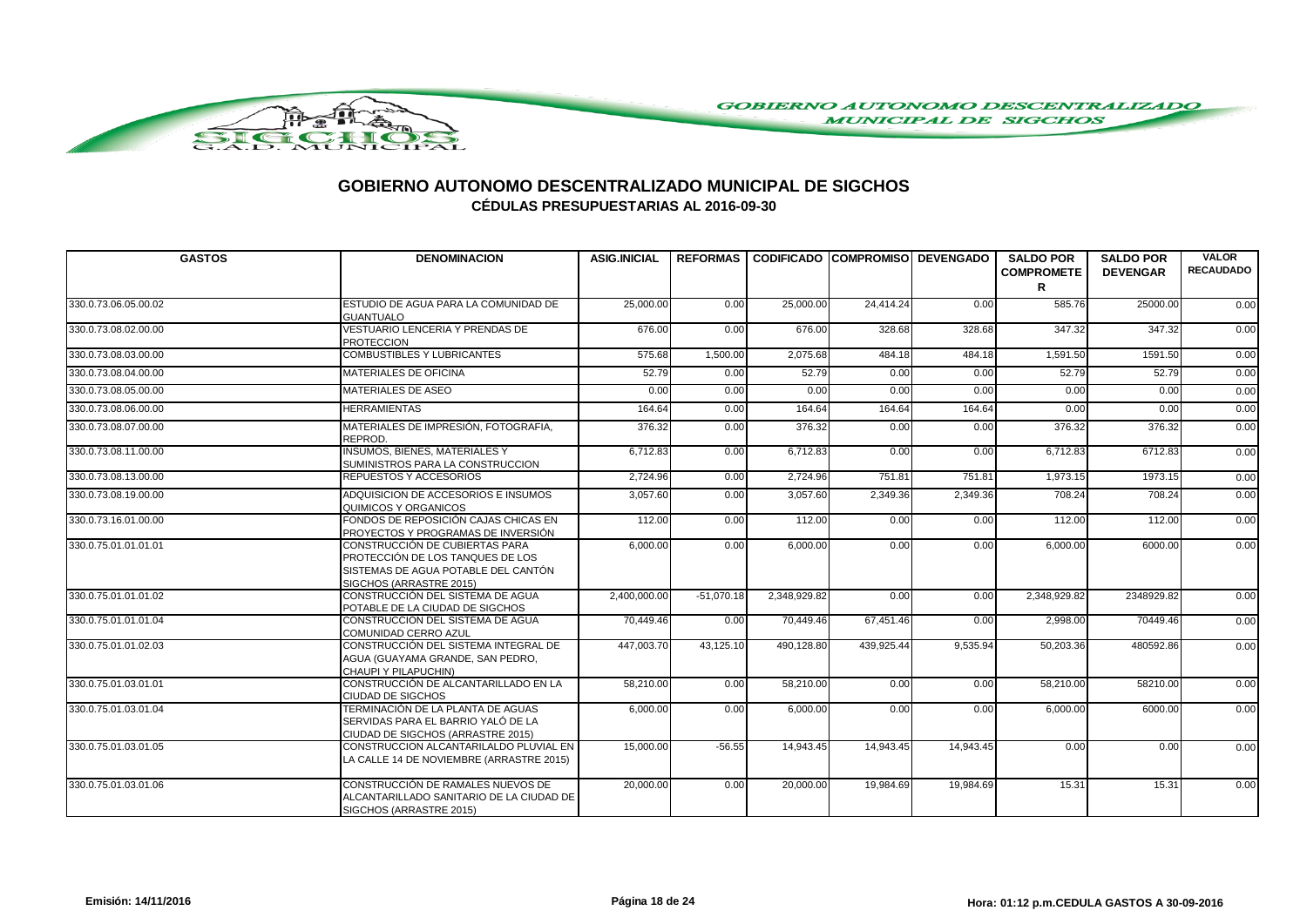

| <b>GASTOS</b>        | <b>DENOMINACION</b>                                                                                                      | <b>ASIG.INICIAL</b> |              | REFORMAS I CODIFICADO ICOMPROMISOI DEVENGADO |            |            | <b>SALDO POR</b><br><b>COMPROMETE</b><br>R | <b>SALDO POR</b><br><b>DEVENGAR</b> | <b>VALOR</b><br><b>RECAUDADO</b> |
|----------------------|--------------------------------------------------------------------------------------------------------------------------|---------------------|--------------|----------------------------------------------|------------|------------|--------------------------------------------|-------------------------------------|----------------------------------|
| 330.0.75.01.03.01.07 | PLANTA DE TRATAMIENTO DE AGUAS<br>SERVIDAS SECTOR PUCHUGUANGO<br>(ARRASTRE 2015)                                         | 100,000.00          | 0.00         | 100,000.00                                   | 99.940.12  | 99.940.12  | 59.88                                      | 59.88                               | 0.00                             |
| 330.0.75.01.03.02.01 | CONSTRUCCION DE ALCANTARILLADO DE LAS<br>PAMPAS (ARRASTRE 2015)                                                          | 60,000.00           | $-60,000.00$ | 0.00                                         | 0.00       | 0.00       | 0.00                                       | 0.00                                | 0.00                             |
| 330.0.75.01.03.03.01 | CONSTRUCCION DEL ALCANTARRILLADO EN<br>CHUGCHILAN (ARASTRE 2015)                                                         | 388.000.00          | 0.00         | 388,000,00                                   | 387.791.59 | 387.791.59 | 208.41                                     | 208.41                              | 0.00                             |
| 330.0.75.05.99.01.02 | CONSTRUCCION DE LA RED AUXILIAR PARA EL<br>HOSPITAL Y UNIDAD EDUCATIVA DEL MILENIUN<br>(ARRASTRE 2015)                   | 44,000.00           | $-1.281.04$  | 42.718.96                                    | 42.718.96  | 42,718.96  | 0.00                                       | 0.00                                | 0.00                             |
| 330.0.75.05.99.01.03 | MANTENIMIENTO DE OBRAS DE SANEAMIENTO<br>Y AGUA DEL CANTON SIGCHOS                                                       | 10,000.00           | 15,610.25    | 25,610.25                                    | 0.00       | 0.00       | 25,610.25                                  | 25610.25                            | 0.00                             |
| 330.0.75.05.99.02.01 | MANTENIMIENTO DEL SISTEMA DE AGUA DE<br><b>AMANTA</b>                                                                    | 0.00                | 5,700.00     | 5,700.00                                     | 0.00       | 0.00       | 5,700.00                                   | 5700.00                             | 0.00                             |
| 330.0.77.01.02.00.00 | MATRICULACION VEHICULAR                                                                                                  | 358.40              | 0.00         | 358.40                                       | 36.00      | 36.00      | 322.40                                     | 322.40                              | 0.00                             |
| 330.0.77.02.01.00.00 | <b>SEGUROS</b>                                                                                                           | 78.40               | 0.00         | 78.40                                        | 62.64      | 62.64      | 15.76                                      | 15.76                               | 0.00                             |
| 330.0.84.01.03.00.00 | <b>MOBILIARIOS</b>                                                                                                       | 67.20               | 0.00         | 67.20                                        | 0.00       | 0.00       | 67.20                                      | 67.20                               | 0.00                             |
| 330.0.84.01.05.00.00 | VEHICULOS (MOTOCICLETAS ARRASTRE 2015)                                                                                   | 10,340.00           | 0.00         | 10,340.00                                    | 9,714.51   | 9,714.51   | 625.49                                     | 625.49                              | 0.00                             |
| 330.0.84.03.01.00.01 | TERRENOS (CONSTRUCCION DE LA PLANTA DE<br>TRATAMIENTO DE LAS AGUS SERVIDAS DE<br>PUCHUGUANGO)                            | 0.00                | 5.35         | 5.35                                         | 0.00       | 0.00       | 5.35                                       | 5.35                                | 0.00                             |
| 330.0.84.03.01.00.02 | TERRENOS (CONSTRUCCION DE LA PLANTA DE<br>TRATAMIENTO DEL SISTEMA DE<br>ALCANTARILLADO DE LA PARROQUIA DE<br>CHUGCHILAN) | 0.00                | 500.00       | 500.00                                       | 0.00       | 0.00       | 500.00                                     | 500.00                              | 0.00                             |
| 330.0.84.03.01.00.03 | TERRENOS (CONSTRUCCION DEL SISTEMA DE<br>AGUA AMANTA CHUGCHILAN)                                                         | 0.00                | 200.00       | 200.00                                       | 0.00       | 0.00       | 200.00                                     | 200.00                              | 0.00                             |
| 330.0.96.02.01.00.01 | CREDITO BEDE ESTUDIOS DEL SISTEMA DE<br><b>AGUA DE SIGCHOS</b>                                                           | 16,746.77           | 0.00         | 16,746.77                                    | 9,532.76   | 9,532.76   | 7,214.01                                   | 7214.01                             | 0.00                             |
| 330.0.96.02.01.00.02 | CREDITO BEDE AGUA POTABLE DE LA CIUDAD<br>DE SIGCHOS                                                                     | 140,209.96          | 0.00         | 140,209.96                                   | 0.00       | 0.00       | 140,209.96                                 | 140209.96                           | 0.00                             |
| 340.0.51.02.03.00.00 | <b>DECIMO TERCER SUELDO</b>                                                                                              | 986.00              | 0.00         | 986.00                                       | 657.36     | 657.36     | 328.64                                     | 328.64                              | 0.00                             |
| 340.0.51.02.04.00.00 | DECIMO CUARTO SUELDO                                                                                                     | 380.04              | 0.00         | 380.04                                       | 305.00     | 305.00     | 75.04                                      | 75.04                               | 0.00                             |
| 340.0.51.05.10.00.00 | SERVICIOS PERSONALES POR CONTRATO                                                                                        | 11,832.00           | 0.00         | 11,832.00                                    | 8,874.00   | 8,874.00   | 2,958.00                                   | 2958.00                             | 0.00                             |
| 340.0.51.06.01.00.00 | <b>APORTE PATRONAL</b>                                                                                                   | 1,378.44            | 0.00         | 1,378.44                                     | 344.61     | 344.61     | 1,033.83                                   | 1033.83                             | 0.00                             |
| 340.0.51.06.02.00.00 | <b>FONDOS DE RESERVA</b>                                                                                                 | 985.56              | 0.00         | 985.56                                       | 657.04     | 657.04     | 328.52                                     | 328.52                              | 0.00                             |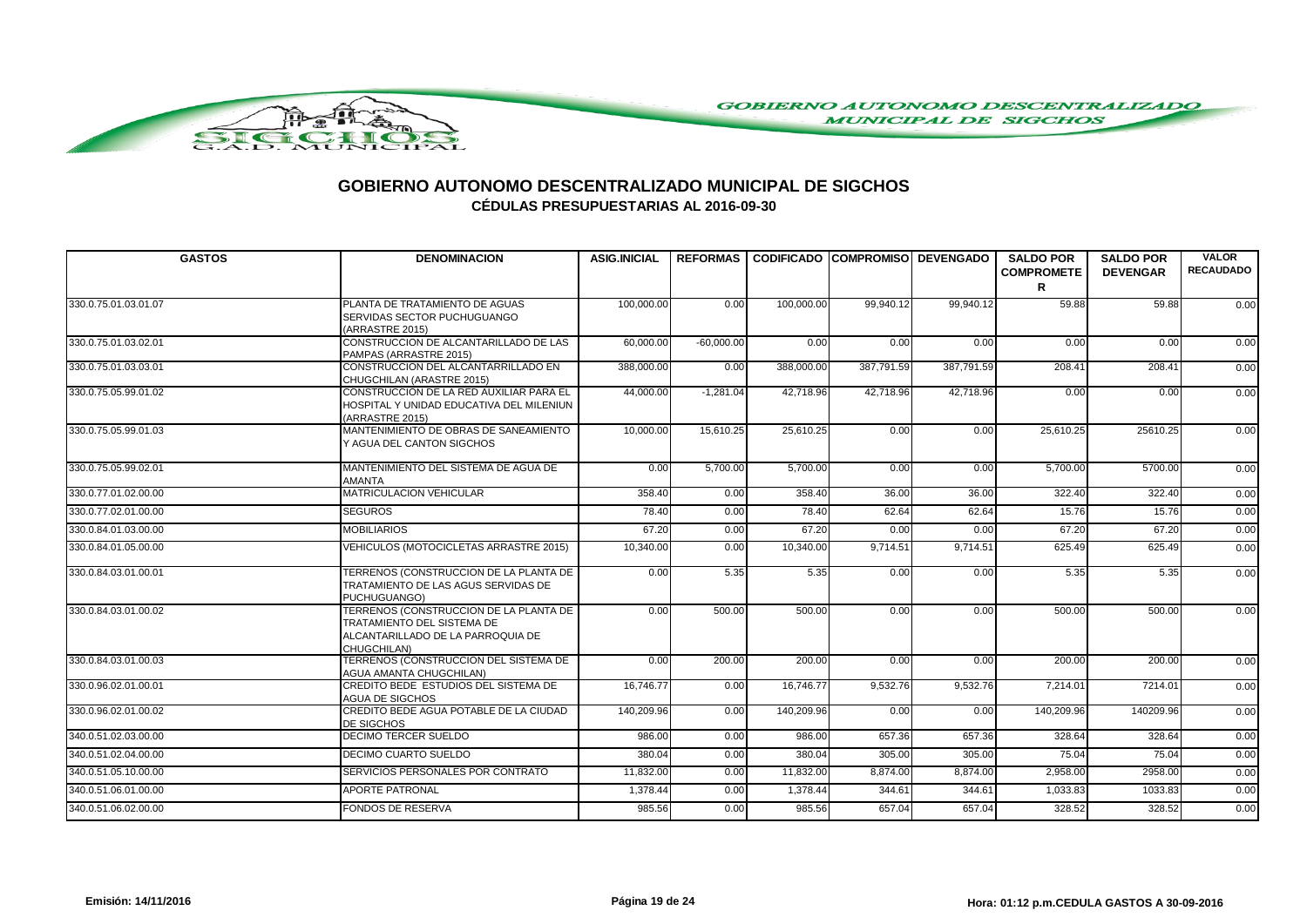

| <b>GASTOS</b>        | <b>DENOMINACION</b>                                                      | <b>ASIG.INICIAL</b> |             | REFORMAS   CODIFICADO COMPROMISO DEVENGADO |           |                 | <b>SALDO POR</b><br><b>COMPROMETE</b> | <b>SALDO POR</b><br><b>DEVENGAR</b> | <b>VALOR</b><br><b>RECAUDADO</b> |
|----------------------|--------------------------------------------------------------------------|---------------------|-------------|--------------------------------------------|-----------|-----------------|---------------------------------------|-------------------------------------|----------------------------------|
|                      |                                                                          |                     |             |                                            |           |                 | R                                     |                                     |                                  |
| 340.0.53.01.04.00.00 | <b>ENERGIA ELECTRICA</b>                                                 | 560.00              | 0.00        | 560.00                                     | 547.91    | 547.91          | 12.09                                 | 12.09                               | 0.00                             |
| 340.0.53.02.03.00.00 | ALMACENAMIENTO, EMBALAJE, ENVASE Y<br>RECARGA DE EXTINTORES              | 33.60               | 0.00        | 33.60                                      | 0.00      | 0.00            | 33.60                                 | 33.60                               | 0.00                             |
| 340.0.53.04.05.00.00 | MANTENIMIENTO Y REPARACION DE<br><b>VEHICULOS</b>                        | 1,120.00            | $-1,120.00$ | 0.00                                       | 0.00      | 0.00            | 0.00                                  | 0.00                                | 0.00                             |
| 340.0.53.08.02.00.00 | VESTUARIO LENCERIA Y PRENDAS DE<br><b>PROTECCION</b>                     | 507.00              | 0.00        | 507.00                                     | 246.51    | 246.5'          | 260.49                                | 260.49                              | 0.00                             |
| 340.0.53.08.03.00.00 | <b>COMBUSTIBLES Y LUBRICANTES</b>                                        | 3,273.78            | 0.00        | 3,273.78                                   | 329.35    | 329.35          | 2,944.43                              | 2944.43                             | 0.00                             |
| 340.0.53.08.04.00.00 | <b>MATERIALES DE OFICINA</b>                                             | 53.78               | 0.00        | 53.78                                      | 0.00      | 0.00            | 53.78                                 | 53.78                               | 0.00                             |
| 340.0.53.08.05.00.00 | <b>MATERIALES DE ASEO</b>                                                | 265.22              | 0.00        | 265.22                                     | 87.91     | 87.91           | 177.31                                | 177.31                              | 0.00                             |
| 340.0.53.08.06.00.00 | <b>HERRAMIENTAS</b>                                                      | 30.24               | 0.00        | 30.24                                      | 30.24     | 30.24           | 0.00                                  | 0.00                                | 0.00                             |
| 340.0.53.08.07.00.00 | MATERIALES DE IMPRESIÓN, FOTOGRAFIA,<br>REPROD.                          | 100.80              | 0.00        | 100.80                                     | 0.00      | 0.00            | 100.80                                | 100.80                              | 0.00                             |
| 340.0.53.08.11.00.00 | <b>INSUMOS, BIENES, MATERIALES Y</b><br>SUMINISTROS PARA LA CONSTRUCCION | 191.52              | 0.00        | $\overline{191.52}$                        | 0.00      | 0.00            | 191.52                                | 191.52                              | 0.00                             |
| 340.0.53.08.13.00.00 | REPUESTOS Y ACCESORIOS                                                   | 2,548.00            | 1,120.00    | 3,668.00                                   | 1,503.61  | 1,503.6'        | 2,164.39                              | 2164.39                             | 0.00                             |
| 340.0.53.08.19.00.00 | ADQUISICION DE ACCESORIOS E INSUMOS<br>QUIMICOS Y ORGANICOS              | 51.40               | 0.00        | 51.40                                      | 50.65     | 50.65           | 0.75                                  | 0.75                                | 0.00                             |
| 340.0.57.01.02.00.00 | <b>MATRICULACION VEHICULAR</b>                                           | 150.00              | 0.00        | 150.00                                     | 0.00      | 0.00            | 150.00                                | 150.00                              | 0.00                             |
| 340.0.57.02.01.00.00 | <b>SEGUROS</b>                                                           | 100.00              | 0.00        | 100.00                                     | 0.00      | 0.00            | 100.00                                | 100.00                              | 0.00                             |
| 340.0.71.01.06.00.00 | SALARIOS UNIFICADOS                                                      | 18,816.00           | 0.00        | 18,816.00                                  | 14,112.00 | 14,112.00       | 4,704.00                              | 4704.00                             | 0.00                             |
| 340.0.71.02.03.00.00 | DECIMO TERCER SUELDO                                                     | 1,568.00            | 0.00        | 1,568.00                                   | 0.00      | 0.00            | 1,568.00                              | 1568.00                             | 0.00                             |
| 340.0.71.02.04.00.00 | DECIMO CUARTO SUELDO                                                     | 1,140.00            | 0.00        | 1,140.00                                   | 1,098.00  | 1,098.00        | 42.00                                 | 42.00                               | 0.00                             |
| 340.0.71.03.04.00.00 | COMPENSACIÓN POR TRANSPORTE                                              | 316.80              | 0.00        | 316.80                                     | 175.60    | 175.60          | 141.20                                | 141.20                              | 0.00                             |
| 340.0.71.03.06.00.00 | COMPENSACIÓN POR ALIMENTACIÓN                                            | 1.980.00            | 0.00        | 1.980.00                                   | 1,097.50  | 1,097.50        | 882.50                                | 882.50                              | 0.00                             |
| 340.0.71.04.01.00.00 | POR CARGAS FAMILIARES                                                    | 200.40              | 0.00        | 200.40                                     | 150.01    | $150.0^{\circ}$ | 50.39                                 | 50.39                               | 0.00                             |
| 340.0.71.04.08.00.00 | POR ANTIGÜEDAD                                                           | 213.12              | 0.00        | 213.12                                     | 151.45    | 151.45          | 61.67                                 | 61.67                               | 0.00                             |
| 340.0.71.06.01.00.00 | <b>APORTE PATRONAL</b>                                                   | 2.286.14            | 0.00        | 2,286.14                                   | 1,310.65  | 1,310.65        | 975.49                                | 975.49                              | 0.00                             |
| 340.0.71.06.02.00.00 | <b>FONDOS DE RESERVA</b>                                                 | 1,567.37            | 0.00        | 1,567.37                                   | 633.92    | 633.92          | 933.45                                | 933.45                              | 0.00                             |
| 340.0.71.07.04.00.00 | COMPENSACIÓN POR DESAHUCIO                                               | 1,000.00            | 0.00        | 1,000.00                                   | 0.00      | 0.00            | 1,000.00                              | 1000.00                             | 0.00                             |
| 340.0.84.01.04.00.00 | <b>MAQUINARIA Y EQUIPO</b>                                               | 9,992.54            | 0.00        | 9,992.54                                   | 4,480.00  | 4,457.60        | 5,512.54                              | 5534.94                             | 0.00                             |
| 360.0.56.02.01.00.02 | PAGO INTERESES PRESTAMO BDE MUROS<br>ESTABILIZACION TOACAZO-SIGCHOS      | 6,444.02            | 0.00        | 6,444.02                                   | 5,226.51  | 5,226.5'        | 1,217.51                              | 1217.51                             | 0.00                             |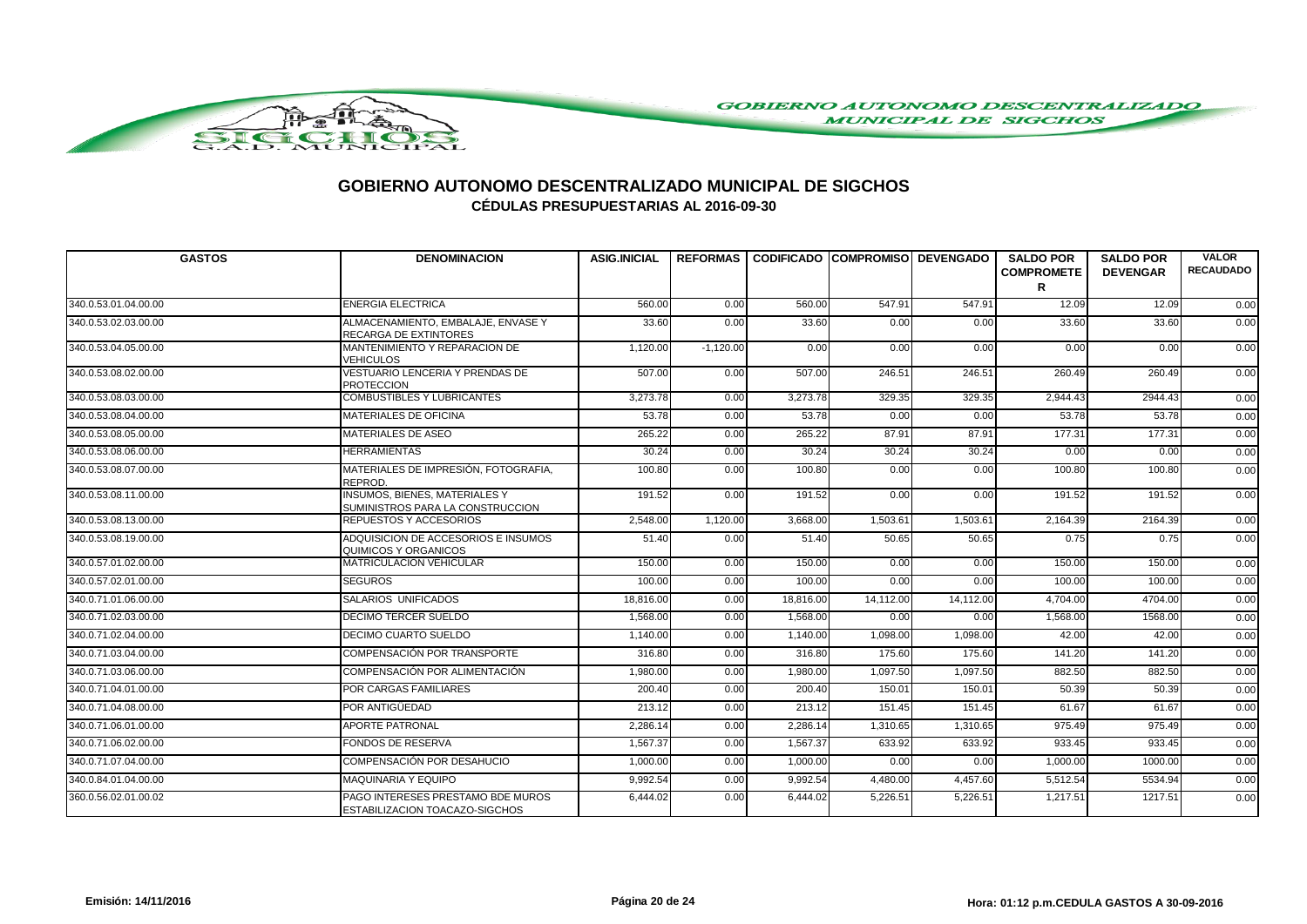

| <b>GASTOS</b>        | <b>DENOMINACION</b>                                                                                   | <b>ASIG.INICIAL</b> |              | REFORMAS CODIFICADO COMPROMISO DEVENGADO |            |            | <b>SALDO POR</b><br><b>COMPROMETE</b><br>R | <b>SALDO POR</b><br><b>DEVENGAR</b> | <b>VALOR</b><br><b>RECAUDADO</b> |
|----------------------|-------------------------------------------------------------------------------------------------------|---------------------|--------------|------------------------------------------|------------|------------|--------------------------------------------|-------------------------------------|----------------------------------|
| 360.0.56.02.01.00.03 | PAGO INTERESES PRESTAMO MERCADO 24 DE<br><b>MAYO</b>                                                  | 60,141.33           | 0.00         | 60,141.33                                | 45,111.30  | 45,111.30  | 15,030.03                                  | 15030.03                            | 0.00                             |
| 360.0.56.02.01.00.04 | PAGO INTERESES FINANCIAMIENTO<br>COMPLEMENTARIO MERCADO 24 DE MAYO                                    | 30,000.00           | 0.00         | 30,000.00                                | 13,339.91  | 13,339.91  | 16,660.09                                  | 16660.09                            | 0.00                             |
| 360.0.57.02.03.00.00 | <b>COMISIONES BANCARIAS</b>                                                                           | 200.00              | 1,400.00     | 1,600.00                                 | 1,148.84   | 1,148.84   | 451.16                                     | 451.16                              | 0.00                             |
| 360.0.71.01.05.00.00 | <b>REMUNERACIONES UNIFICADAS</b>                                                                      | 66,756.00           | 0.00         | 66,756.00                                | 50,067.00  | 50,067.00  | 16,689.00                                  | 16689.00                            | 0.00                             |
| 360.0.71.01.06.00.00 | SALARIOS UNIFICADAS                                                                                   | 280,182.63          | 0.00         | 280,182.63                               | 200,859.64 | 200,859.64 | 79,322.99                                  | 79322.99                            | 0.00                             |
| 360.0.71.02.03.00.00 | DÉCIMO TERCER SUELDO                                                                                  | 31,041.97           | 0.00         | 31,041.97                                | 3,941.57   | 3,941.57   | 27,100.40                                  | 27100.40                            | 0.00                             |
| 360.0.71.02.04.00.00 | DÉCIMO CUARTO SUELDO                                                                                  | 17,480.28           | 0.00         | 17,480.28                                | 15,677.00  | 15,677.00  | 1,803.28                                   | 1803.28                             | 0.00                             |
| 360.0.71.03.04.00.00 | COMPENSACIÓN POR TRANSPORTE                                                                           | 5,895.50            | 0.00         | 5,895.50                                 | 4,221.80   | 4,221.80   | 1,673.70                                   | 1673.70                             | 0.00                             |
| 360.0.71.03.06.00.00 | COMPENSACIÓN POR ALIMENTACIÓN                                                                         | 39,072.00           | 0.00         | 39,072.00                                | 28,356.00  | 28,356.00  | 10,716.00                                  | 10716.00                            | 0.00                             |
| 360.0.71.04.01.00.00 | <b>POR CARGAS FAMILIARES</b>                                                                          | 5,767.11            | 0.00         | 5,767.11                                 | 4,402.09   | 4,402.09   | 1,365.02                                   | 1365.02                             | 0.00                             |
| 360.0.71.04.08.00.00 | POR ANTIGÜEDAD                                                                                        | 6,338.55            | 0.00         | 6,338.55                                 | 5,057.17   | 5,057.17   | 1,281.38                                   | 1281.38                             | 0.00                             |
| 360.0.71.05.07.00.00 | <b>HONORARIOS</b>                                                                                     | 1,000.00            | 0.00         | 1,000.00                                 | 0.00       | 0.00       | 1,000.00                                   | 1000.00                             | 0.00                             |
| 360.0.71.05.10.00.00 | SERVICIOS PERSONALES POR CONTRATO                                                                     | 23,340.00           | 0.00         | 23,340.00                                | 17,505.00  | 17,505.00  | 5,835.00                                   | 5835.00                             | 0.00                             |
| 360.0.71.05.12.00.00 | <b>SUBROGACIÓN</b>                                                                                    | 1,140.00            | 0.00         | 1,140.00                                 | 0.00       | 0.00       | 1.140.00                                   | 1140.00                             | 0.00                             |
| 360.0.71.05.13.00.00 | <b>ENCARGOS</b>                                                                                       | 1,140.00            | 0.00         | 1,140.00                                 | 0.00       | 0.00       | 1,140.00                                   | 1140.00                             | 0.00                             |
| 360.0.71.06.01.00.00 | APORTE PATRONAL                                                                                       | 44,215.58           | 0.00         | 44,215.58                                | 22,944.40  | 22,944.40  | 21,271.18                                  | 21271.18                            | 0.00                             |
| 360.0.71.06.02.00.00 | <b>FONDOS DE RERERVA</b>                                                                              | 30,626.93           | 0.00         | 30,626.93                                | 15,459.51  | 15,459.51  | 15,167.42                                  | 15167.42                            | 0.00                             |
| 360.0.71.06.03.00.00 | JUBILACIÓN PATRONAL                                                                                   | 47,880.00           | $-47,880.00$ | 0.00                                     | 0.00       | 0.00       | 0.00                                       | 0.00                                | 0.00                             |
| 360.0.71.07.04.00.00 | COMPENSACIÓN POR DESAHUCIO                                                                            | 6,000.00            | 0.00         | 6,000.00                                 | 0.00       | 0.00       | 6,000.00                                   | 6000.00                             | 0.00                             |
| 360.0.71.07.07.00.00 | COMPENSACIÓN POR VACACIONES                                                                           | 2,226.00            | 0.00         | 2,226.00                                 | 0.00       | 0.00       | 2,226.00                                   | 2226.00                             | 0.00                             |
| 360.0.71.07.09.00.00 | POR RENUNCIA VOLUNTARIA                                                                               | 0.00                | 47,880.00    | 47,880.00                                | 46,116.00  | 46,116.00  | 1,764.00                                   | 1764.00                             | 0.00                             |
| 360.0.73.04.04.00.00 | CONTRATO MANTEN. Y REPARAC.CORRECTIVO<br>DE MAQUINARIAS Y EQUIPOS AÑO 2014                            | 2,052.26            | 0.00         | 2,052.26                                 | 0.00       | 0.00       | 2,052.26                                   | 2052.26                             | 0.00                             |
| 360.0.73.04.04.00.01 | MANTEN. Y REPARAC. DE MAQUINARIAS Y<br><b>EQUIPOS</b>                                                 | 67,007.36           | 0.00         | 67,007.36                                | 48,108.80  | 48,108.80  | 18,898.56                                  | 18898.56                            | 0.00                             |
| 360.0.73.04.05.00.00 | CONTRATO MANTENIMIENTO CORRECTIVO<br>VEHICULOS AÑO 2015                                               | 7,145.60            | 0.00         | 7,145.60                                 | 6,322.40   | 6,322.40   | 823.20                                     | 823.20                              | 0.00                             |
| 360.0.73.04.05.00.01 | MANTEN. Y REPARAC. DE VEHÍCULOS                                                                       | 16,800.00           | 0.00         | 16,800.00                                | 167.36     | 167.36     | 16,632.64                                  | 16632.64                            | 0.00                             |
| 360.0.73.06.04.00.00 | FISCALIZACIÓN DE LA CONSTRUCCIÓN DEL<br>MERCADO 24 DE MAYO DE LA CIUDAD DE<br>SIGCHOS (ARRASTRE 2014) | 16,182.99           | 0.00         | 16,182.99                                | 4,377.04   | 4,377.04   | 11,805.95                                  | 11805.95                            | 0.00                             |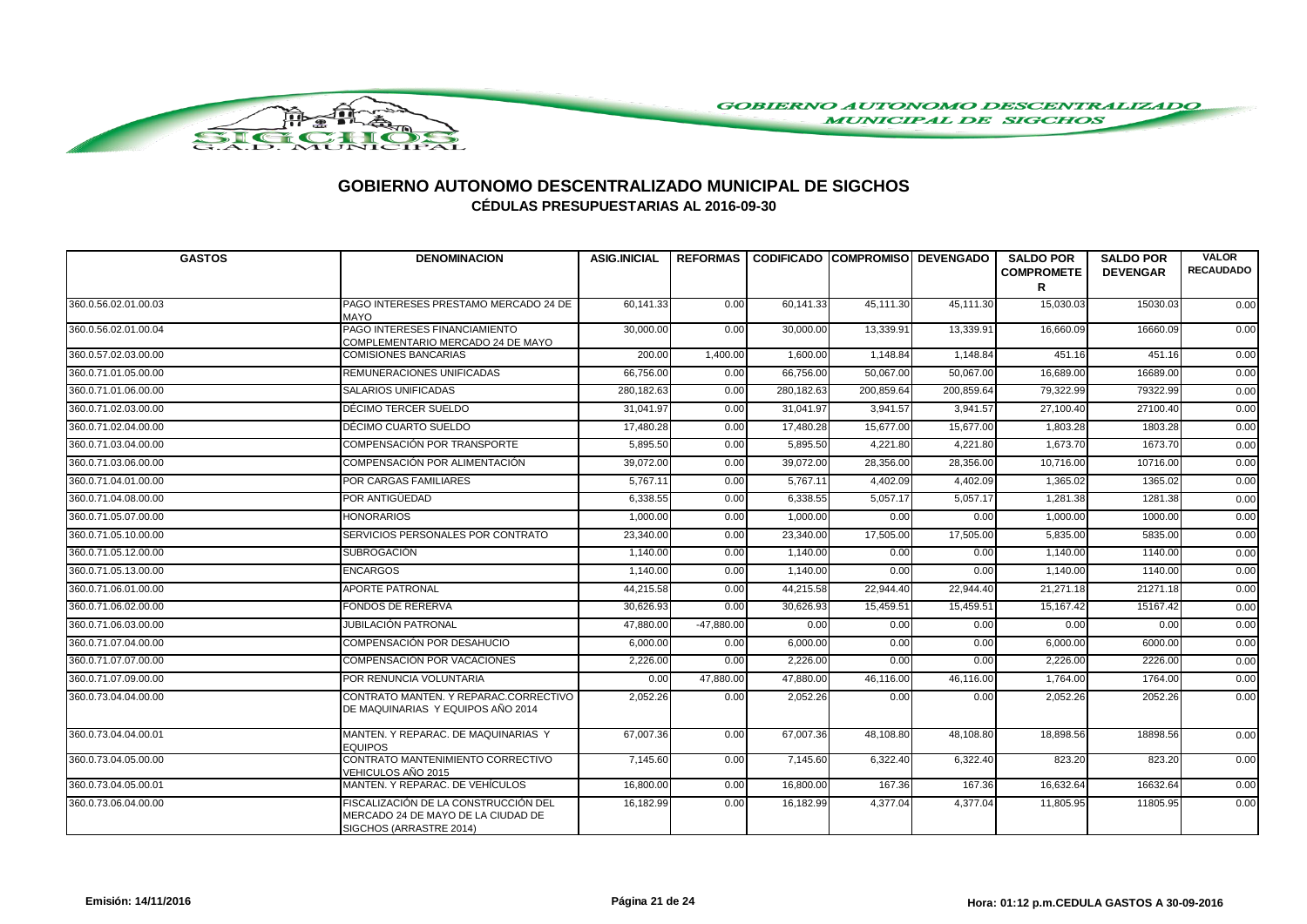

| <b>GASTOS</b>        | <b>DENOMINACION</b>                                                                                          | <b>ASIG.INICIAL</b> |               | REFORMAS I CODIFICADO ICOMPROMISOI DEVENGADO |            |            | <b>SALDO POR</b><br><b>COMPROMETE</b> | <b>SALDO POR</b><br><b>DEVENGAR</b> | <b>VALOR</b><br><b>RECAUDADO</b> |
|----------------------|--------------------------------------------------------------------------------------------------------------|---------------------|---------------|----------------------------------------------|------------|------------|---------------------------------------|-------------------------------------|----------------------------------|
|                      |                                                                                                              |                     |               |                                              |            |            | R                                     |                                     |                                  |
| 360.0.73.08.02.00.00 | VESTUARIO LENCERIA Y PRENDAS DE<br><b>PROTECCION</b>                                                         | 6,591.00            | 0.00          | 6,591.00                                     | 3,122.52   | 3,122.52   | 3,468.48                              | 3468.48                             | 0.00                             |
| 360.0.73.08.03.00.00 | <b>COMBUSTIBLES Y LUBRICANTES</b>                                                                            | 113,675.30          | $-1,500.00$   | 112,175.30                                   | 58,671.00  | 58,671.00  | 53,504.30                             | 53504.30                            | 0.00                             |
| 360.0.73.08.04.00.00 | MATERIALES DE OFICINA                                                                                        | 962.10              | 0.00          | 962.10                                       | 0.00       | 0.00       | 962.10                                | 962.10                              | 0.00                             |
| 360.0.73.08.06.00.00 | <b>HERRAMIENTAS</b>                                                                                          | 448.00              | 0.00          | 448.00                                       | 448.00     | 448.00     | 0.00                                  | 0.00                                | 0.00                             |
| 360.0.73.08.07.00.00 | MATERIALES DE IMPRESIÓN, FOTOG.,<br>REPRODUC. Y PUBLICACIONES                                                | 3,476.48            | 0.00          | 3,476.48                                     | 1,463.76   | 1,463.76   | 2,012.72                              | 2012.72                             | 0.00                             |
| 360.0.73.08.11.00.00 | <b>INSUMOS, BIENES, MATERIALES Y</b><br>SUMINISTROS PARA LA CONSTRUCCION                                     | 11,830.56           | 0.00          | 11,830.56                                    | 0.00       | 0.00       | 11,830.56                             | 11830.56                            | 0.00                             |
| 360.0.73.08.13.00.00 | REPUESTOS Y ACCESORIOS CONTRATOS AÑO<br>2015                                                                 | 9.919.98            | 0.00          | 9,919.98                                     | 496.16     | 496.16     | 9,423.82                              | 9423.82                             | 0.00                             |
| 360.0.73.08.13.00.01 | REPUESTOS Y ACCESORIOS                                                                                       | 250,968.44          | 0.00          | 250,968.44                                   | 104,179.84 | 104,179.84 | 146,788.60                            | 146788.60                           | 0.00                             |
| 360.0.73.16.01.00.00 | FONDOS DE REPOSICIÓN CAJAS CHICAS EN<br>PROYECTOS Y PROGRAMAS DE INVERSIÓN                                   | 168.00              | 0.00          | 168.00                                       | 0.00       | 0.00       | 168.00                                | 168.00                              | 0.00                             |
| 360.0.75.01.04.01.01 | ADOQUINADO CALLES DEL CANTON SIGCHOS<br>(ARRASTRE 2015)                                                      | 30,000.00           | $-1.776.29$   | 28,223.71                                    | 28,223.71  | 28,223.71  | 0.00                                  | 0.00                                | 0.00                             |
| 360.0.75.01.04.01.05 | CONSTRUCCION DEL MONUMENTO AL<br>MONTUBIO EN LA PLAZA 22 DE SEPTIEMBRE                                       | 20,000.00           | $-20,000.00$  | 0.00                                         | 0.00       | 0.00       | 0.00                                  | 0.00                                | 0.00                             |
| 360.0.75.01.04.01.13 | ILUMINACIÓN CIUDAD DE SIGCHOS (14 DE<br>NOVIEMBRE. PARQUE LA FAMILIA Y PLAZA DE<br>ANIMALES) (ARRASTRE 2015) | 83,052.89           | 142,537.15    | 225,590.04                                   | 0.00       | 0.00       | 225,590.04                            | 225590.04                           | 0.00                             |
| 360.0.75.01.04.01.14 | CONSTRUCCION DE ACERAS Y BORDILLOS<br>CALLE VELASCO IBARRA Y GALO TROYA<br>(INGRESO DE LA CIUDAD)            | 123.632.42          | $-123.632.42$ | 0.00                                         | 0.00       | 0.00       | 0.00                                  | 0.00                                | 0.00                             |
| 360.0.75.01.04.01.15 | CONSTRUCCION DE ADOQUINADOS DE LAS<br>CALLES ADJUNTAS AL MERCADO 24 DE MAYO                                  | 0.00                | 2.815.46      | 2,815.46                                     | 0.00       | 0.00       | 2,815.46                              | 2815.46                             | 0.00                             |
| 360.0.75.01.04.01.16 | REGENERACION URBANA ADOQUINADO<br>ORNAMENTAL CALLE 14 DE NOVIEMBRE                                           | 0.00                | 5,219.91      | 5,219.91                                     | 0.00       | 0.00       | 5,219.91                              | 5219.91                             | 0.00                             |
| 360.0.75.01.04.02.01 | TERMINACIÓN CONSTRUCCION DE<br>ADOQUINADO Y ACERAS EN LAS CALLES DE<br><b>GUAYAMA SAN PEDRO</b>              | 10,000.00           | 1,509.09      | 11,509.09                                    | 11,509.09  | 11,509.09  | 0.00                                  | 0.00                                | 0.00                             |
| 360.0.75.01.04.02.03 | ADOQUINADO DE CHASUALO (ARRASTRE 2015)                                                                       | 24,640.00           | $-17,744.97$  | 6,895.03                                     | 0.00       | 0.00       | 6,895.03                              | 6895.03                             | 0.00                             |
| 360.0.75.01.04.02.04 | ADOQUINADO PLAZA Y MERCADO DE<br>SARAHUASI (ARRASTRE 2015)                                                   | 20,000.00           | $-7.19$       | 19,992.81                                    | 19,992.81  | 19,992.81  | 0.00                                  | 0.00                                | 0.00                             |
| 360.0.75.01.04.02.05 | ADOQUINADO PLAZA GUARUMAL CHUGCHILAN<br>(ARRASTRE 2015)                                                      | 20,000.00           | $-8.72$       | 19,991.28                                    | 19,991.28  | 19,991.28  | 0.00                                  | 0.00                                | 0.00                             |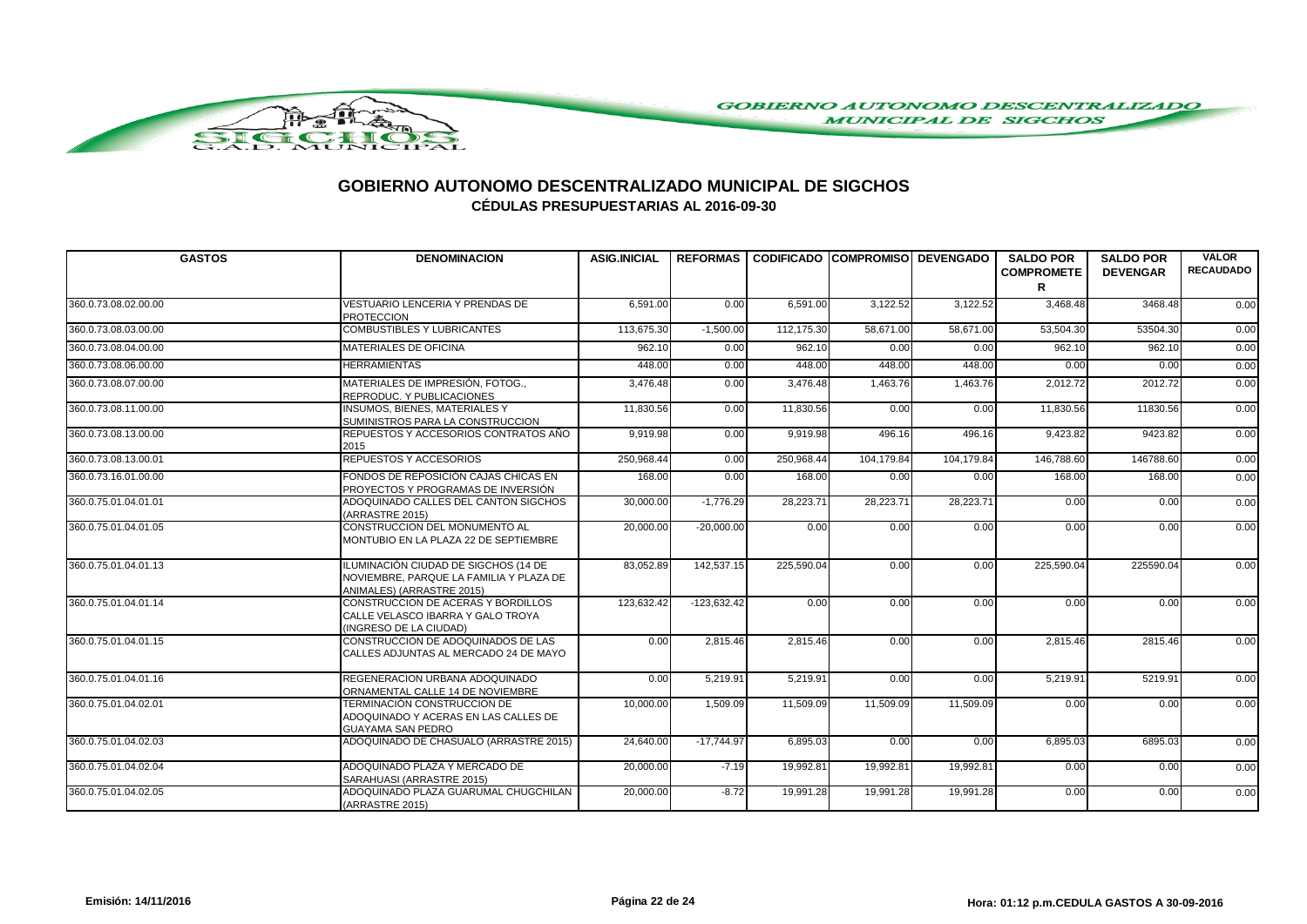

| <b>GASTOS</b>        | <b>DENOMINACION</b>                                                                         | <b>ASIG.INICIAL</b> |             | REFORMAS CODIFICADO COMPROMISO DEVENGADO |            |            | <b>SALDO POR</b><br><b>COMPROMETE</b><br>R | <b>SALDO POR</b><br><b>DEVENGAR</b> | <b>VALOR</b><br><b>RECAUDADO</b> |
|----------------------|---------------------------------------------------------------------------------------------|---------------------|-------------|------------------------------------------|------------|------------|--------------------------------------------|-------------------------------------|----------------------------------|
| 360.0.75.01.04.02.06 | ADOQUINADO PLAZA GALAPAGOS DE<br>CHUGCHILAN (ARRASTRE 2015)                                 | 20,000.00           | $-61.39$    | 19,938.61                                | 19,938.61  | 19,938.61  | 0.00                                       | 0.00                                | 0.00                             |
| 360.0.75.01.04.02.09 | CERRAMIENTO Y ADOQUINADO DE<br>SHINACUNGA (ARRASTRE 2015)                                   | 20.000.00           | $-1.509.09$ | 18.490.91                                | 12.704.17  | 12.704.17  | 5.786.74                                   | 5786.74                             | 0.00                             |
| 360.0.75.01.04.03.03 | ADOQUINADO EN COMUNIDAD GUANTUALO<br>(ARRASTRE 2015)                                        | 20,000.00           | $-22.11$    | 19,977.89                                | 19,977.89  | 19,977.89  | 0.00                                       | 0.00                                | 0.00                             |
| 360.0.75.01.04.05.01 | ADOQUINADO EN PALO QUEMADO                                                                  | 15,000.00           | 0.00        | 15,000.00                                | 0.00       | 0.00       | 15,000.00                                  | 15000.00                            | 0.00                             |
| 360.0.75.01.04.06.01 | REGENERACION URBANA DE LA CABECERA<br>PARROQUIAL EN LAS PAMPAS (ARRASTRE<br>2015            | 67,600.00           | 0.00        | 67,600.00                                | 0.00       | 0.00       | 67,600.00                                  | 67600.00                            | 0.00                             |
| 360.0.75.01.07.01.13 | CONSTRUCCION DE MERCADO 24 DE MAYO DE<br>LA CIUDAD DE SIGCHOS (ARRASTRE 2014)               | 820,809.34          | 0.00        | 820,809.34                               | 280,508.42 | 280,508.42 | 540,300.92                                 | 540300.92                           | 0.00                             |
| 360.0.75.01.07.01.21 | CONSTRUCCIÓN PALCO AUTORIDADES PLAZA<br>DE TOROS Y BATERIAS SANITARIAS (ARRASTRE<br>2015    | 60,400.00           | 0.00        | 60,400.00                                | 57,944.35  | 57,944.35  | 2,455.65                                   | 2455.65                             | 0.00                             |
| 360.0.75.01.07.01.22 | CONSTRUCCION CASETA E INSTALACION DE<br>GENERADOR ELECTRICO (ARRASTRE 2015)                 | 15,000.00           | 0.00        | 15,000.00                                | 0.00       | 0.00       | 15,000.00                                  | 15000.00                            | 0.00                             |
| 360.0.75.01.07.01.23 | CONSTRUCCION DE MURO Y CERRAMIENTO<br>COLEGIO JUAN MONTALVO (ARRSTRE 2015)                  | 60,000.00           | 9,602.90    | 69,602.90                                | 67,776.51  | 67,776.51  | 1,826.39                                   | 1826.39                             | 0.00                             |
| 360.0.75.01.07.01.24 | CONSTRUCCIÓN DE ESTACIÓN DE<br><b>COMBUSTIBLE</b>                                           | 80,000.00           | 0.00        | 80,000.00                                | 0.00       | 0.00       | 80,000.00                                  | 80000.00                            | 0.00                             |
| 360.0.75.01.07.01.25 | RECONSTRUCCION DEL MURO NORTE DEL<br><b>CAMAL MUNICIPAL</b>                                 | 45,000.00           | 0.00        | 45,000.00                                | 0.00       | 0.00       | 45,000.00                                  | 45000.00                            | 0.00                             |
| 360.0.75.01.07.01.26 | CONSTRUCCION DE PLATAFORMAS<br>COMPLEMENTARIAS DE LA PLAZA DE<br>COMERCIALIZACION DE GANADO | 0.00                | 19,295.00   | 19,295.00                                | 0.00       | 0.00       | 19,295.00                                  | 19295.00                            | 0.00                             |
| 360.0.75.01.07.02.01 | CONSTRUCCION DEL SALON DE USO MULTIPLE<br>DE CHASUALÓ (ARRASTRE 2015)                       | 39,986.15           | 9,786.37    | 49,772.52                                | 39,891.67  | 39,891.67  | 9,880.85                                   | 9880.85                             | 0.00                             |
| 360.0.75.01.07.02.13 | CAMBIO DE TECHO DE CASA COMUNAL<br>GUAYAMA (ARRASTRE 2015)                                  | 16,726.84           | $-126.23$   | 16,600.61                                | 16,600.61  | 16,600.61  | 0.00                                       | 0.00                                | 0.00                             |
| 360.0.75.01.07.03.01 | CONSTRUCCION CUBIERTA CANCHA DEL<br>SALADO (ARRASTRE 2015)                                  | 113,000.00          | $-439.17$   | 112,560.83                               | 112,560.83 | 112,560.83 | 0.00                                       | 0.00                                | 0.00                             |
| 360.0.75.05.99.01.01 | REMODELACION DEL BIEN INMUEBLE<br>MUNICIPAL UBICADO EN LA CALLE QUITO                       | 17,000.00           | 3,778.69    | 20,778.69                                | 20,677.19  | 0.00       | 101.50                                     | 20778.69                            | 0.00                             |
| 360.0.77.01.02.00.00 | MATRICULACION VEHICULAR                                                                     | 1,600.00            | 0.00        | 1,600.00                                 | 36.00      | 36.00      | 1,564.00                                   | 1564.00                             | 0.00                             |
| 360.0.77.02.01.00.00 | <b>SEGUROS</b>                                                                              | 1,400.00            | 0.00        | 1,400.00                                 | 55.59      | 55.59      | 1,344.41                                   | 1344.41                             | 0.00                             |
| 360.0.78.01.08.00.02 | APORTE CONVENIO GOCIC-CH-GADMS-GADPC<br>(ARRASTRE 2014)                                     | 7,008.00            | 0.00        | 7,008.00                                 | 4,088.00   | 4,088.00   | 2,920.00                                   | 2920.00                             | 0.00                             |